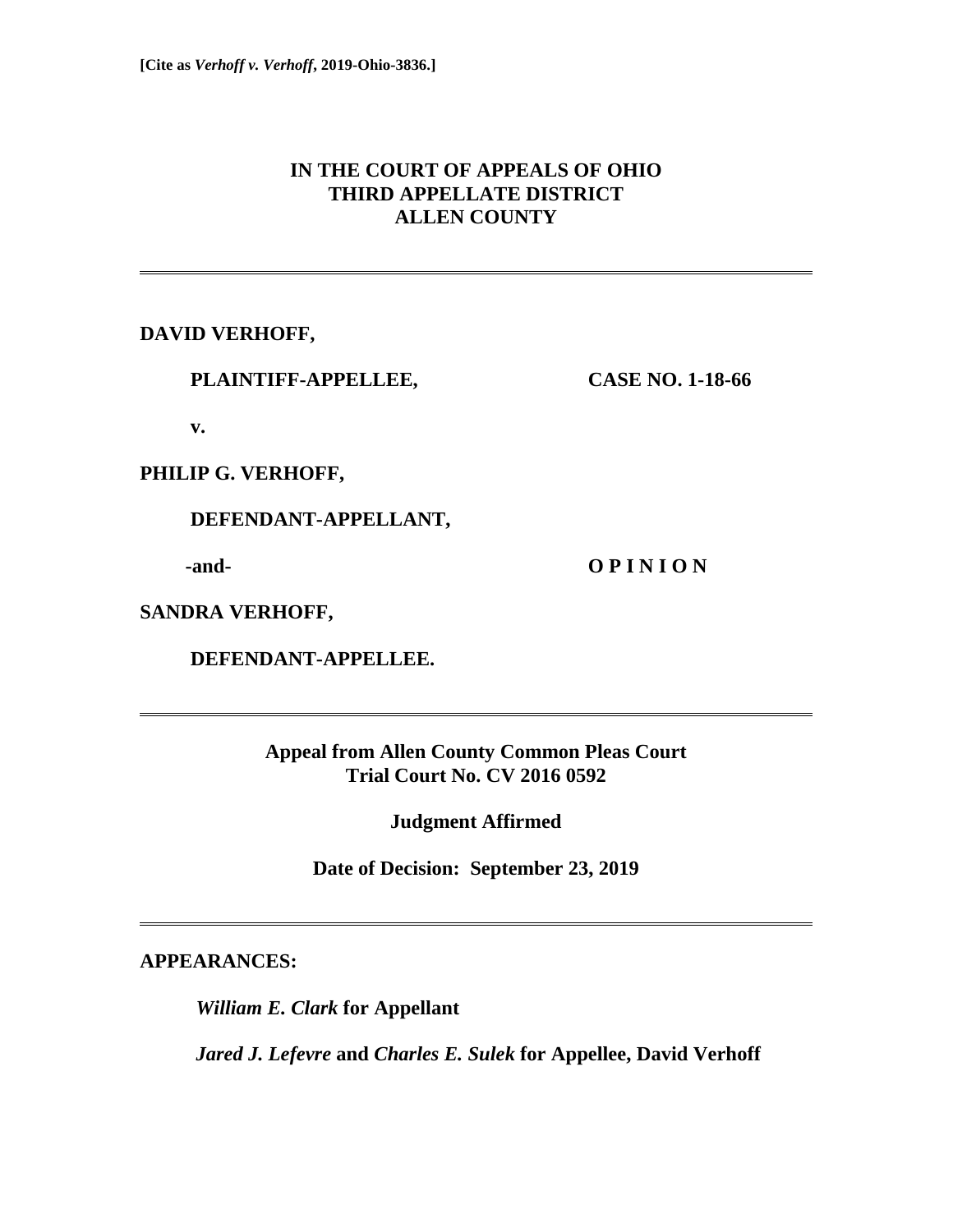#### **WILLAMOWSKI, J.**

**{¶1}** Defendant-appellant Philip G. Verhoff ("Philip") appeals the judgment of the Allen County Court of Common Pleas, alleging that the trial court erred by denying his motion for a directed verdict and that the jury entered a verdict against the manifest weight of the evidence. For the reasons set forth below, the judgment of the trial court is affirmed.

#### *Facts and Procedural History*

**{¶2}** Martha M. Verhoff ("Martha") owned a farm on Schooler Road ("the Schooler Farm") but died in 2006. Tr. 78, 165. Martha, who was predeceased by her husband, had five children who survived her: David G. Verhoff ("David"); Philip; Barbara Verhoff ("Barbara"); Susan Morris ("Susan"); and Mary Ann Nickles ("Mary Ann"). Tr. 80. In her will, Martha named David as the executor of her estate. Tr. 79. At some point, David began to discuss the future of the Schooler Farm with his sisters and his brother, Philip. Tr. 80.

**{¶3}** The siblings eventually came to an agreement regarding the disposition of the Schooler Farm. The parties to this action agree that the siblings approved a private sale of the Schooler Farm for a purchase price of \$135,000.00. Tr. 87-88, Ex. 8. The five siblings also agreed that each of them would then receive an equal share of roughly \$27,000.00 from the proceeds of this sale. Tr. 87-88. Ex. 8, 10. Aside from these general details, however, David and Philip present different accounts of the terms of the sale of the Schooler Farm.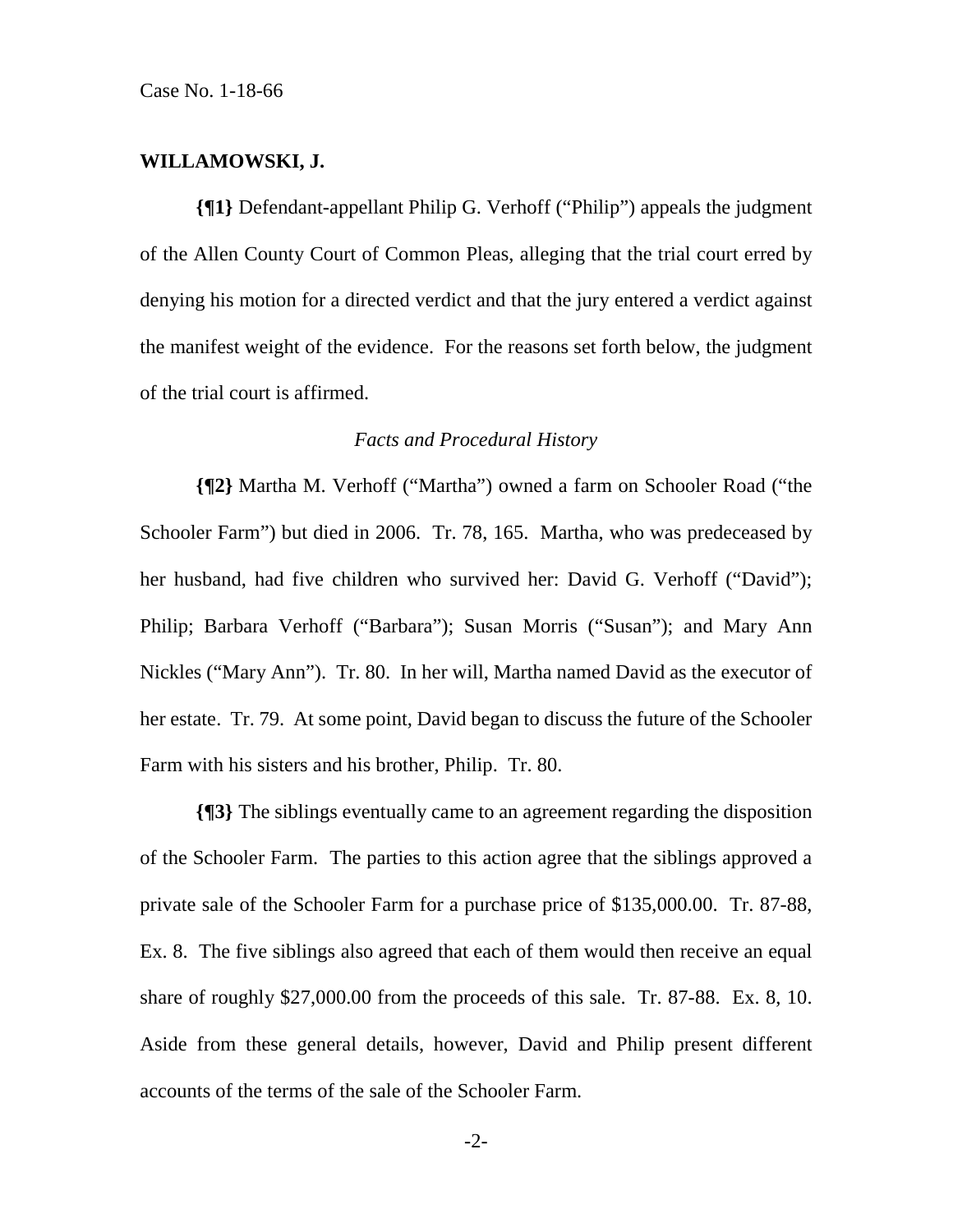**{¶4}** According to David, the siblings agreed that Philip and David would purchase the Schooler Farm in order to keep this property in the family. Tr. 80. However, the estate's attorney advised David that he, as the executor of Martha's estate, should not purchase assets directly from the estate. Tr. 80. At trial, David testified that his attorney suggested that Philip purchase the Schooler Farm; that David, as executor, transfer the deed to the Schooler Farm under Philip's name; and that Philip, at a later date, transfer a deed to a one-half interest in this property to David . Tr. 80, 87, 93, 105-106.

**{¶5}** Pursuant to his attorney's advice, David sent a \$67,500.00 check to Philip for one-half the purchase price of the Schooler Farm with the intention of purchasing a one-half interest in the Schooler Farm. Tr. 82-83. Ex. 1. The memo line on this check read: "1/2 For moms Farm." Tr. 83. Ex. 1. On May 9, 2007, Philip sent an email to David that read: "David - your check arrived today 5/9/07, will hold it until further direction." Tr. 85. Ex. 4. David then told Philip to send a check for \$135,000.00 to the estate's attorney in order to purchase the Schooler Farm from the estate. Tr. 86. David, as executor of Martha's estate, signed over the deed to the Schooler Farm to Philip with the understanding that Philip, at a later date, would transfer a deed to a one-half interest in this property to him. Tr. 86-87. Ex. 7.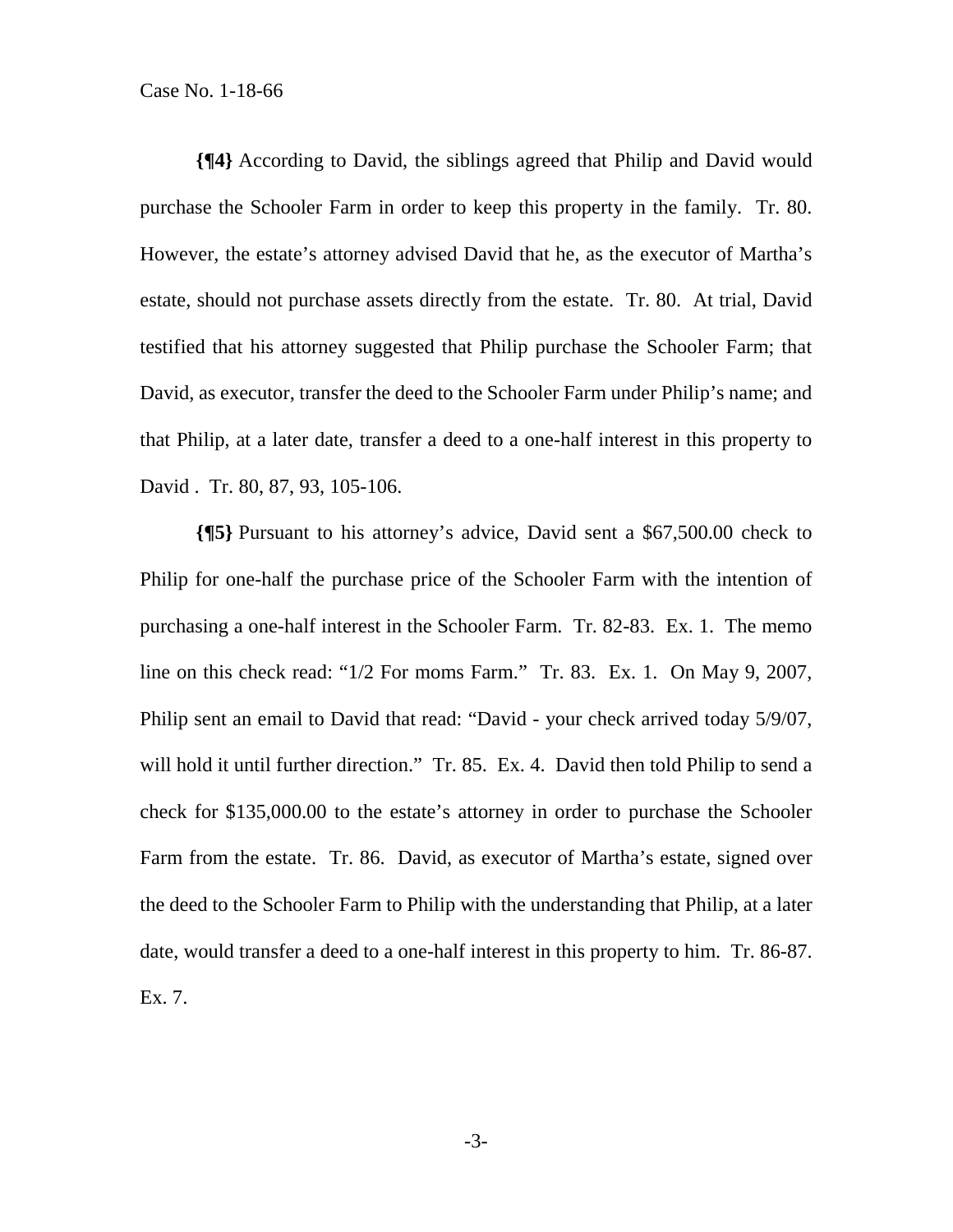**{¶6}** According to Philip, however, he never entered into an agreement with his brother under which David would receive a one-half interest in the Schooler Farm and that he was to be the sole purchaser of the Schooler Farm. Tr. 170-171, 177, 184. Philip testified that he had access to sufficient funds to pay the entire \$135,000.00 but that some of the funds were in stocks that would have taken a "few days" to liquidate. Tr. 249. Philip stated that David wanted the purchase money as soon as possible and that David stated he would loan Philip one-half of the purchase price to speed up this process. Tr. 180-181, 249.

**{¶7}** Philip testified that he did receive a \$67,500.00 check as a loan from David but noticed that David had written "1/2 For moms Farm" on the memo line. Tr. 182. Ex. 1. Philip stated that he called his brother to inquire about the message on the memo line and that David reaffirmed that this sum was intended as a loan. Tr. 173, 182, 228. Thus, according to Philip, the deed to the Schooler Farm is in his name alone because he was the sole purchaser and is the sole owner of this property.

**{¶8}** After the purchase of this property, the Schooler Farm was leased to a farmer. Tr. 94. Ex. 9. In January of 2007, David and Philip had opened a joint bank account. Tr. 95. Ex. 9. Philip testified that David opened the joint account with him in case anything happened to David prior to completing the process of probating Martha's estate. Tr.168-169. Philip testified that he deposited rental income into the joint account as payments on the \$67,500.00 loan from David. Tr. 243. Philip acknowledged that David paid the property taxes and utilities for the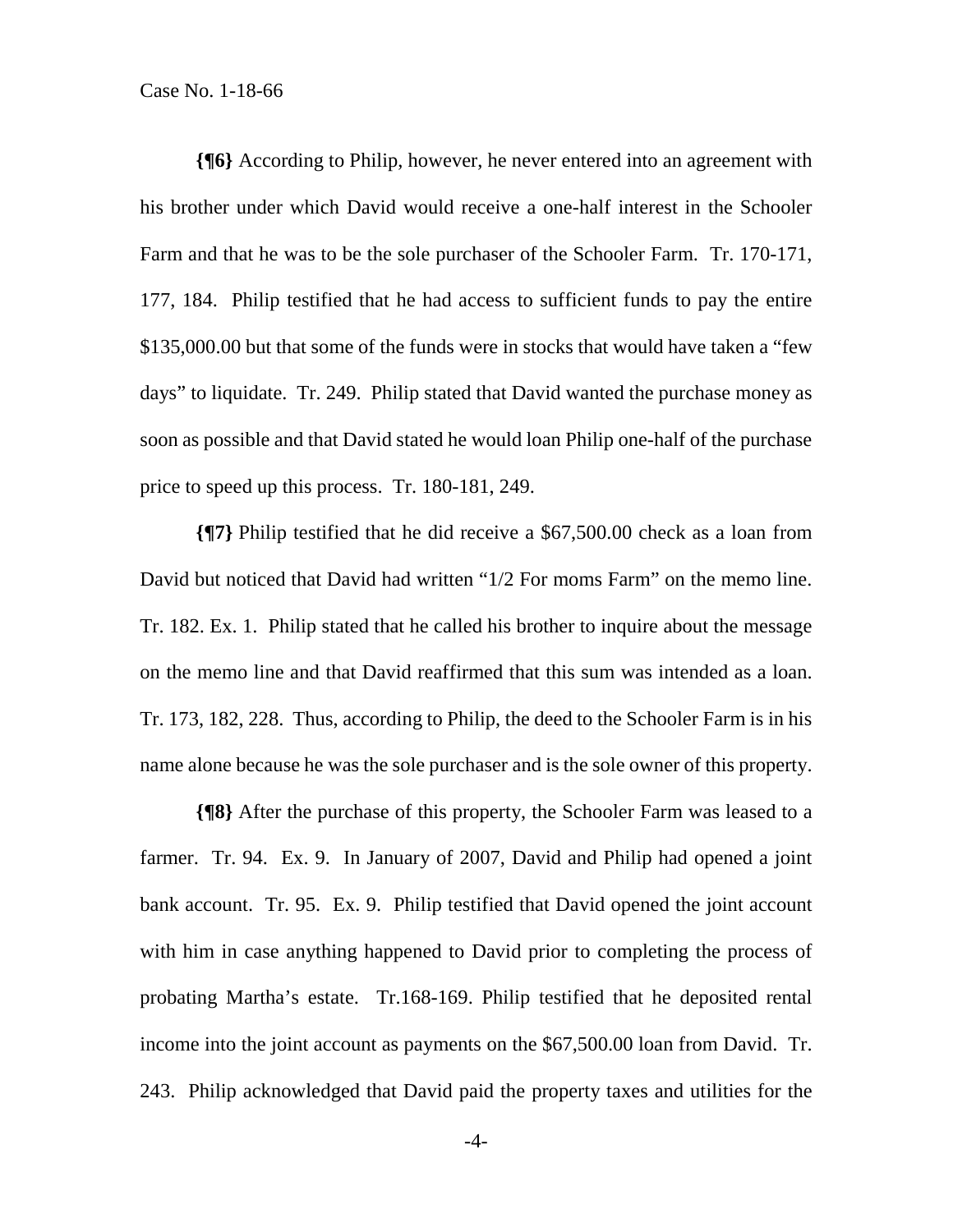Schooler Farm but stated that he did not like that David was paying these bills. Deposition Tr. 46.

**{¶9}** David, on the other hand, testified that this account was opened to facilitate the joint operation of the Schooler Farm. Tr. 95. David further testified that Philip deposited all of the rental income from the Schooler Farm into this account. Tr. 95. Ex. 21. David also stated that he (David) used the funds in this account to pay for the utility bills and property taxes for the Schooler Farm. Tr. 96, 189, 246. David stated that Philip would pay the income taxes on the rental income on this property. Tr. 107. David stated that this working arrangement continued for roughly eight years. Tr. 94.

**{¶10}** In 2015, David began to engage in some estate planning. Tr. 76-77. During this process, his attorney recommended that David obtain a deed that represented ownership of a one-half interest in the Schooler Farm. Tr. 97. David then requested a deed from Philip. Tr. 97. On December 7, 2015, Philip deposited roughly \$61,000.00 into the joint account. Tr. 98, 207. At trial, Philip claimed that he deposited this sum in the joint account to finish repaying the \$67,500.00 that David had allegedly loaned him in 2007. Tr. 206. From this point forward, Philip withheld the rental income from the Schooler Farm and refused to deposit these funds into the joint bank account. Tr. 97, 103, 211.

**{¶11}** On October 12, 2016, David filed a complaint against Philip, alleging that David entered into an oral contract with Philip for the purchase of the Schooler

-5-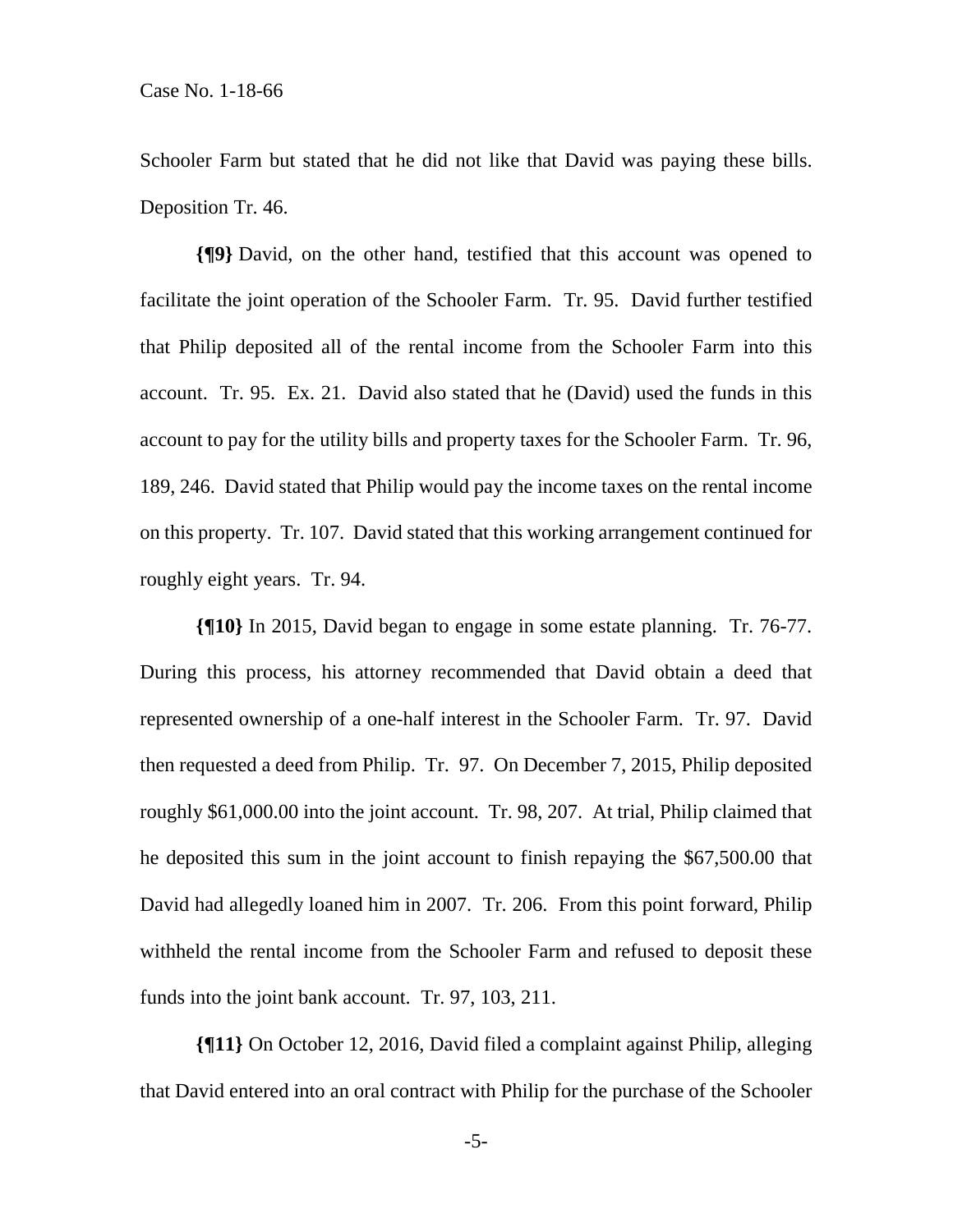Farm; that David, under this agreement, obtained a one-half interest in the Schooler Farm; that Philip asserts full ownership of the Schooler Farm in breach of this agreement; and that Philip withheld this property's rental income from David. Doc. 1. This complaint raised claims of breach of contract and conversion. Doc. 1. On October 16, 2018, this matter came to trial. Tr. 1.

**{¶12}** At the trial, David presented a copy of the \$67,500.00 check that he wrote to his brother in 2007. Tr. 82. Ex. 1. The memo line of this check said " $1/2$ For moms Farm." Tr. 83. Ex. 1. David also presented a copy of his bank statement from May of 2007. Ex. 2. This statement showed a withdrawal of \$67,500.00 on May 15, 2007. Ex. 2. The check number next to this withdrawal matched the number on the check that he tendered to his brother. Tr. 85. Ex. 1, 2. He also testified that he, like Philip, has keys to the house on the Schooler Farm but that none of their other siblings do. Tr. 100.

**{¶13}** However, Philip claimed that he was the sole purchaser and owner of the Schooler Farm as he and David had never made an agreement to purchase this property together. Tr. 170. In support of his claim, Philip testified that he was listed as the sole owner on the deed to the property; that the insurance on the property was in his name; and that he claimed the income from the farm on his taxes. Tr. 208, 210. He also testified that he and his wife maintained the farm while David did not contribute to the upkeep of the property. Tr. 216-217.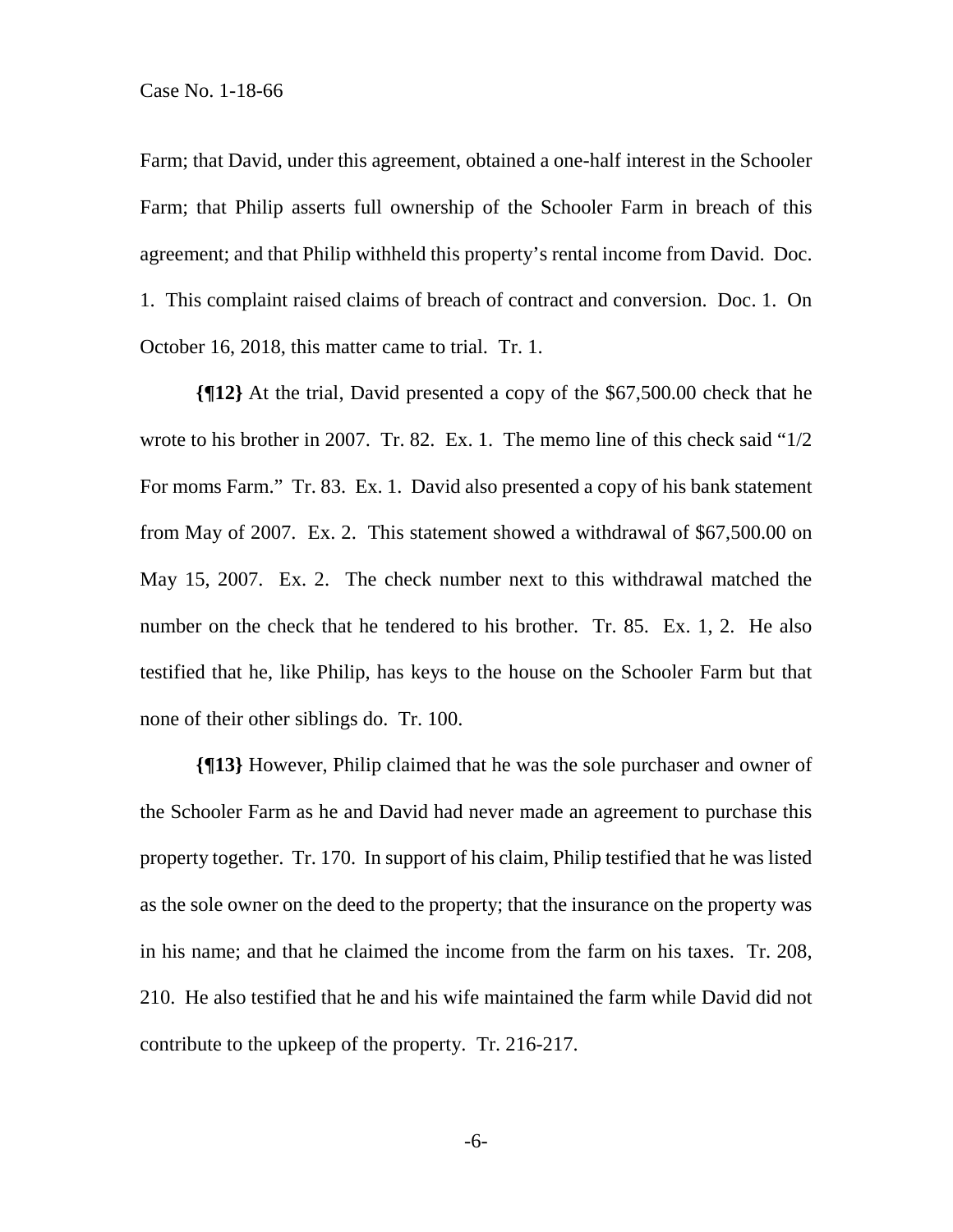**{¶14}** Philip also stated that David had told him that the \$67,500.00 check was a loan for the purchase of the property. Tr. 225, 228. He testified that he deposited the rental income from the farm as payments on this loan and that he completed the payments to his brother in December of 2015 when he deposited \$61,000.00 into the joint account. Tr. 206-207, 243. Since the alleged loan was paid off, Philip withheld the rental income from the joint account. Tr. 211. Philip stated that David asked if he could purchase the Schooler Farm in 2015 and that he (Philip) had denied this request. Tr. 261. Philip also testified that David never asked for a deed before 2015. Tr. 261.

**{¶15}** On October 18, 2018, the jurors found that David and Philip had a contract under which each owned a one-half interest in the Schooler Farm; that Philip breached this contract; and that Philip converted rental income from this property. Doc. 47. In 2018, the Schooler Farm was valued at \$311,377.00. Ex. 17. Tr. 144. Further, Philip had withheld \$32,000.00 of rental income from David. Tr. 103. On October 30, 2018, the trial court awarded David \$171,688.50 in damages. Doc. 52. This figure represented one-half the value of the Schooler Farm added to one-half the value of the withheld rental income. Doc. 52.

**{¶16}** On October 31, 2018, Philip filed a motion for a judgment notwithstanding the verdict. Doc. 53. He alleged that this agreement did not comply with the statute of frauds; that this action was barred by the statute of limitations; and that the agreement between him and David was an illegal contract. Doc. 53.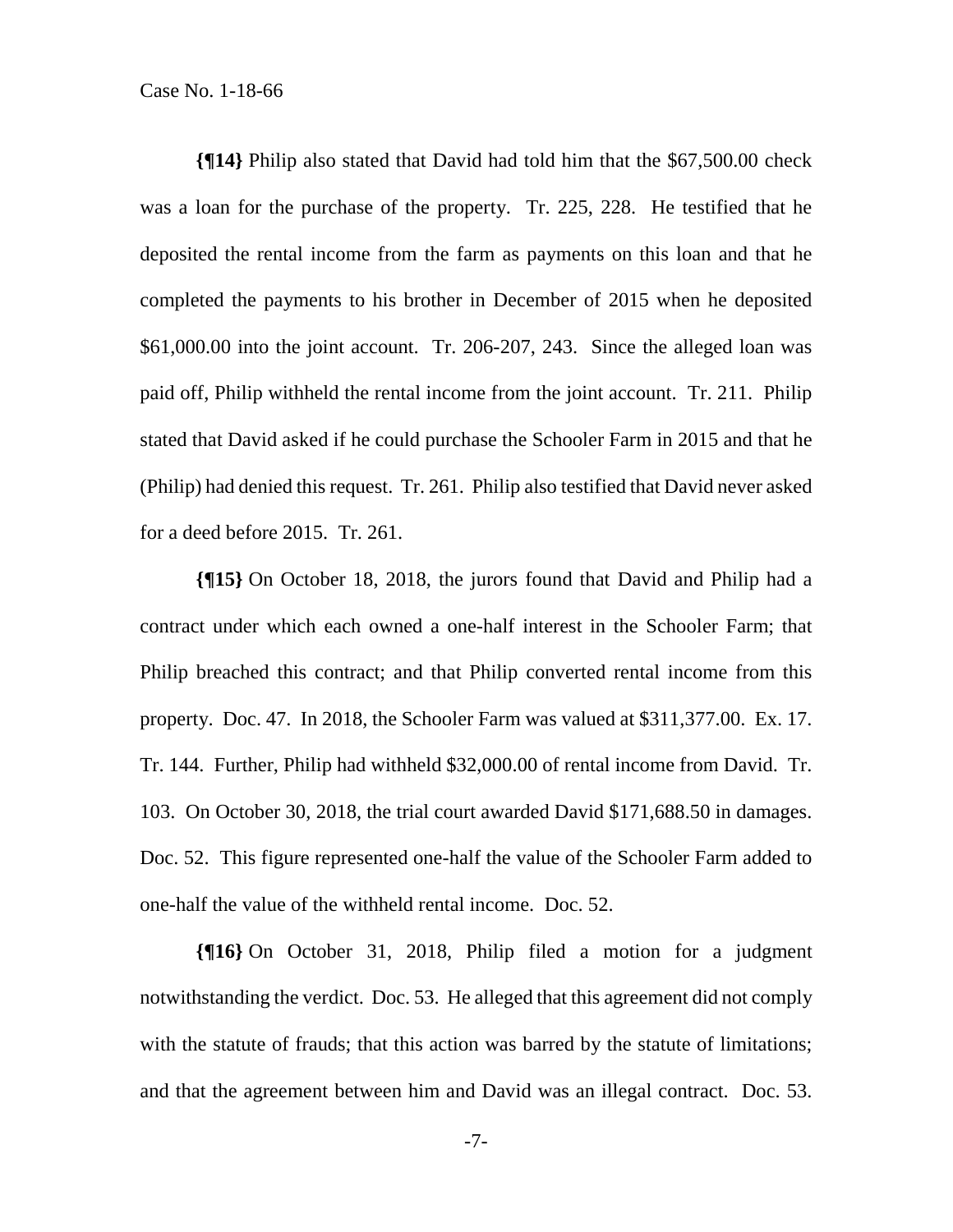On November 19, 2018, the trial court denied Philip's motion for a judgment notwithstanding the verdict. Doc. 60. The appellant filed his notice of appeal on November 28, 2018. Doc. 62. On appeal, he raises the following five assignments of error:

## **First Assignment of Error**

## **The trial court erred in denying Defendants' motion for a directed verdict based upon the affirmative defense of the statute of frauds.**

**Second Assignment of Error** 

**The trial court erred in denying Defendants' motion for a directed verdict based upon the affirmative defense of the statute of limitations.** 

**Third Assignment of Error** 

**The trial court erred in denying Defendants' motion for a directed verdict based on the affirmative defense of illegality of contract.** 

# **Fourth Assignment of Error**

**The trial court erred in denying the Motion JNOV and/or for a new trial.** 

#### **Fifth Assignment of Error**

**The verdict of the jury is against the manifest weight of the evidence.**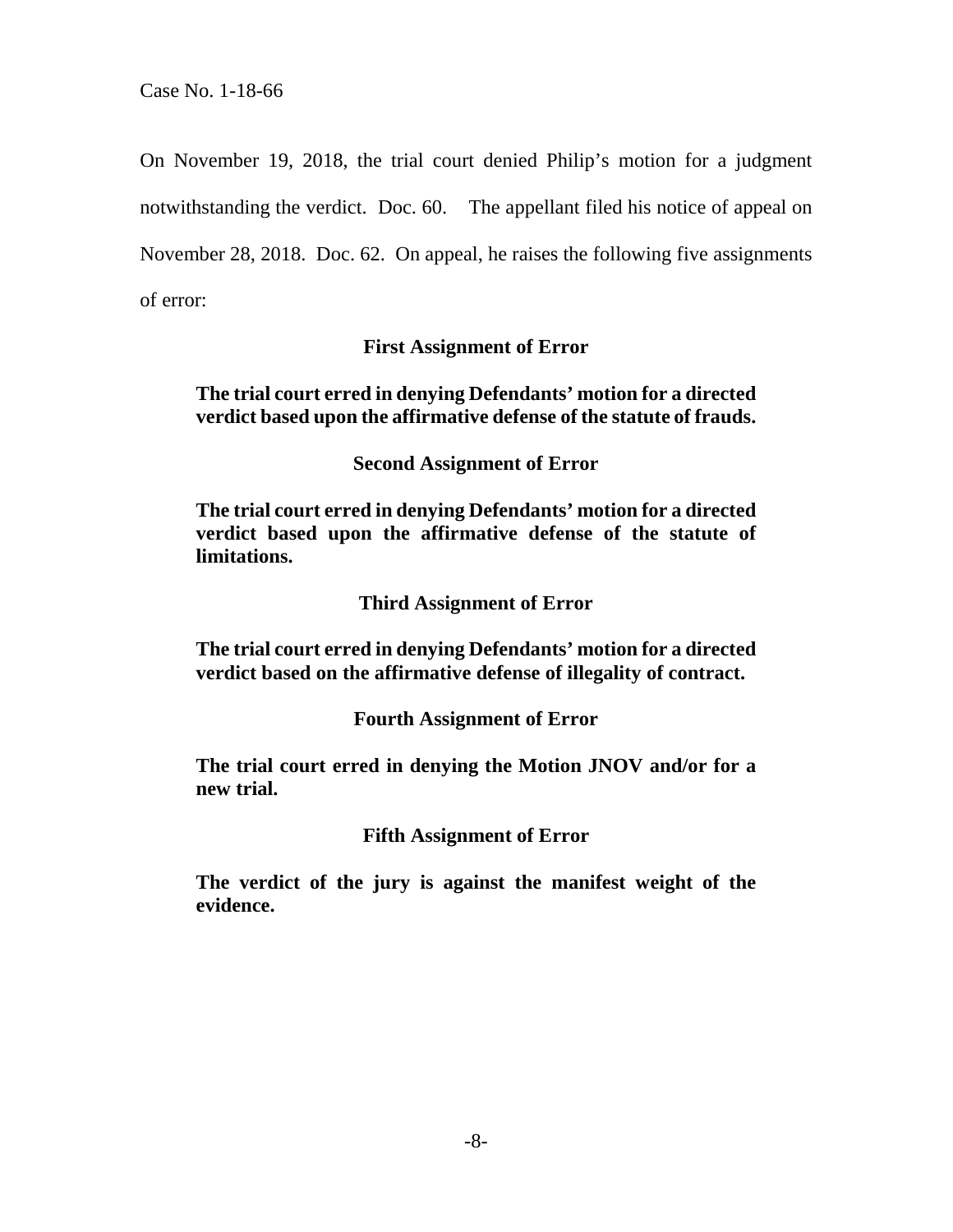#### *First Assignment of Error*

**{¶17}** The appellant asserts that the alleged agreement between Philip and

David did not comply with the statute of frauds.

#### Legal Standard

**{¶18}** R.C. 1335.05 contains Ohio's statute of frauds, which reads, in its

relevant part, as follows:

**No action shall be brought whereby to charge the defendant \* \* \* upon a contract or sale of lands, tenements, or hereditaments, or interest in or concerning them \* \* \* unless the agreement upon which such action is brought, or some memorandum or note thereof, is in writing and signed by the party to be charged therewith or some other person thereunto by him or her lawfully authorized.** 

R.C. 1335.05. Generally, "[a]greements that do not comply with the statute of

frauds are unenforceable." *First Merit Bank, N.A. v. Inks*, 138 Ohio St.3d 384, 2014-

Ohio-789, 7 N.E.3d 1150, ¶ 20, quoting *Olympic Holding Co., L.L.C. v. ACE Ltd*.,

122 Ohio St.3d 89, 2009-Ohio-2057, 909 N.E.2d 93, ¶ 32.

**{¶19}** However, under certain conditions, an oral contract regarding the sale or lease of real estate may be removed from the statute of frauds pursuant to the doctrine of partial performance. *Hodges v. Ettinger*, 127 Ohio St. 460, 466-467, 189 N.E. 113 (1934).

**Partial performance sufficient to remove a contract from the operation of the statute of frauds [1] 'must consist of unequivocal acts by the party relying upon the agreement, [2] which are exclusively referable to the agreement and [3] which have changed his position to his detriment [4] and make it impossible**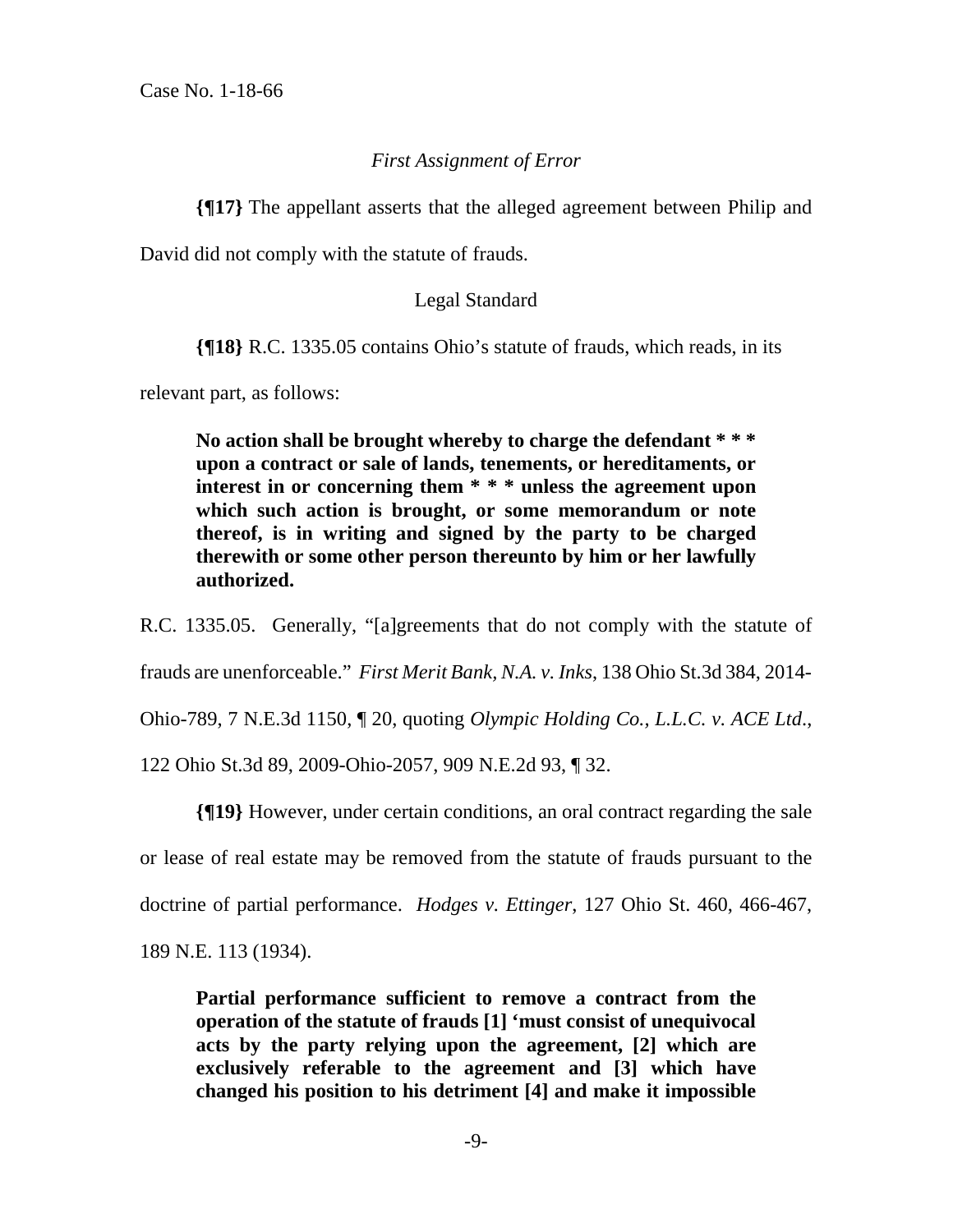**or impractical to place the parties in statu [sic] quo.'** *U.S. Bank v. Stewart***, 7th Dist. Columbiana No. 12 CO 56, 2015-Ohio-5469, ¶ 27, quoting** *Delfino v. Paul Davies Chevrolet, Inc***., 2 Ohio St.2d 282, 287[, 209 N.E.2d 194] (1965).** 

*JP Morgan Chase Bank, N.A. v. Spears*, 3d Dist. Shelby No. 17-17-10, 2018-Ohio-917, ¶ 14. "The doctrine of part performance should only operate as an exception to the Statute of Frauds when the acts relied upon as part performance are 'such as change the plaintiff's position and would result in a fraud, injustice, or hardship upon him if the contract were not executed or enforced.'" *Hall v. Light*, 4th Dist. Lawrence No. 1445, 1980 WL 351104, \*2 (Oct. 21, 1980), quoting *Delfino*, *supra*, at 199, quoting 49 Am. Jur. 732, Sec. 427.

**{¶20}** "What constitutes part performance, however, depends ultimately on the particular facts of each case." *Osborne Bros. Welding Supply, Inc. v. Akron Truck Rental, Inc*., 9th Dist. Summit No. 10587, 1982 WL 5094, \*1 (July 14, 1982), quoting 25 Ohio Jurisprudence 2d 286-287, Frauds, Statute of, Section 193.

**There are generally three criteria for establishing part performance: '(1) evidence of a change in who possesses the land, (2) payment of all or part of the consideration for the land, and (3) improvements, alterations or repairs upon the land.' Accord 51 Ohio Jurisprudence 3d (1984) 320, Frauds, Statute of, Section 171. Generally, the performance of only one of the three acts is insufficient to establish part performance.** 

*Areawide Home Builders, Inc. v. Hershberger Const*., Inc., 9th Dist. Summit No. 18514, 1998 WL 65476, \*3 (Feb. 4, 1998), quoting *Geiger v. Geiger*, 2d Dist. Montgomery No. 13841, 1993 WL 476247, \*4 (Nov. 16, 1993). *See Kaiser v.*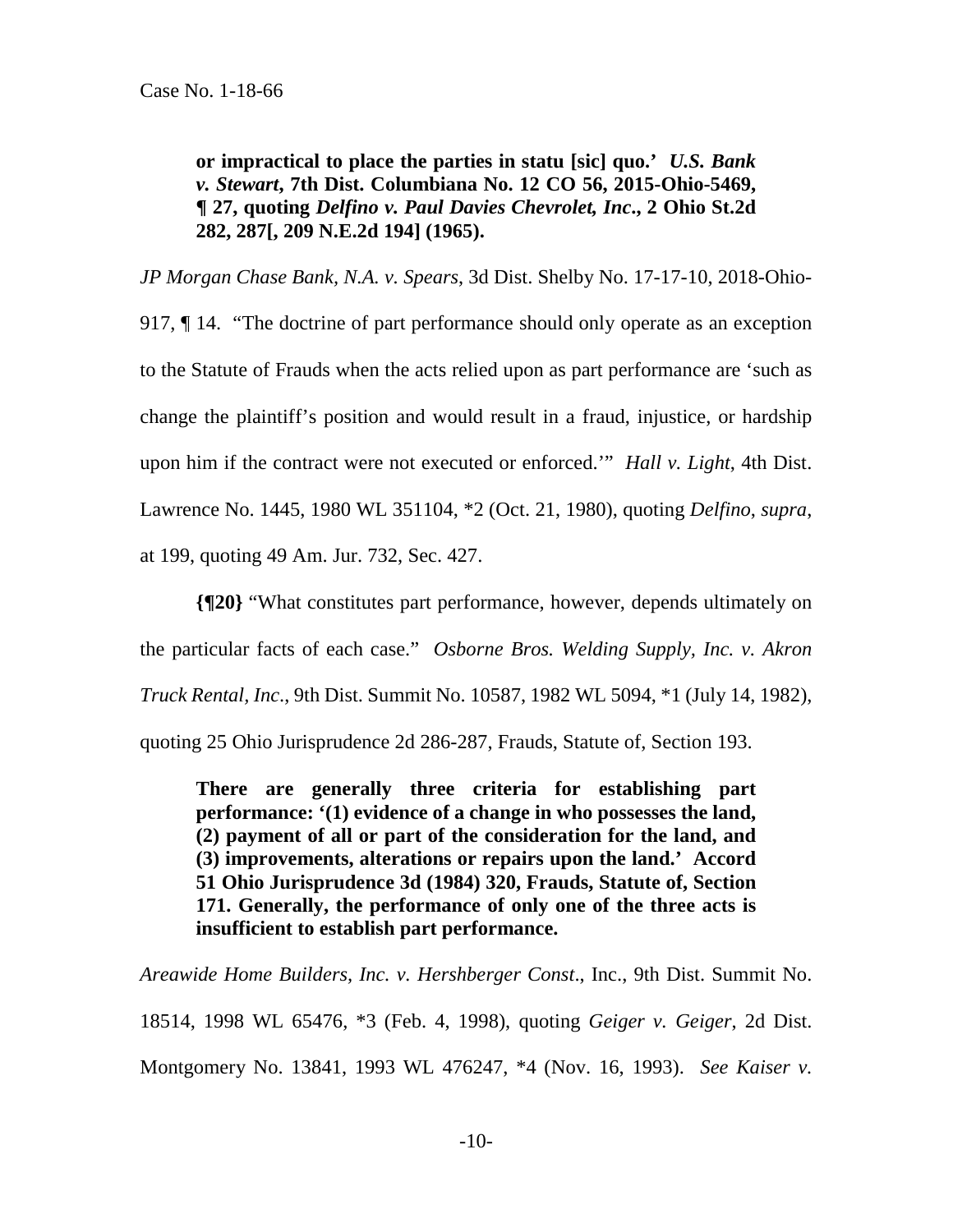*Caskey*, 6th Dist. Lucas No. L-01-1487, 2002-Ohio-4082, ¶ 16; *Ribovich v. Miele Bros, Enterprises, Inc*., 8th Dist. Cuyahoga Nos. 76137 and 76182, 1999 WL 1087481, \*4 (Dec. 2, 1999); *DeAscentisi v. Margello*, 10th Dist. Franklin No. 08AP-522, 2008-Ohio-6821, ¶ 26.

**{¶21}** "A party seeking to enforce an oral land contract must establish both the contract and the applicability of the doctrine of part performance by clear and convincing evidence." *Watts v. Fledderman*, 1st Dist. Hamilton No. C-170255, 2018-Ohio-2732, ¶ 24; *Geiger* at \*2; *Bumgarner v. Bumgarner*, 4th Dist. Highland No. 09CA22, 2010-Ohio-1894, ¶ 27; "Determining whether the trial court correctly applied the statute of frauds and the doctrine of partial performance is a matter of law." *Crilow v. Wright*, 5th Dist. Holmes No. 10 CA 10, 2011-Ohio-159, ¶ 27. Accordingly, appellate courts will apply a de novo standard of review to these matters. *Ruhe v. Hemmelgarn*, 2d Dist. Darke No. 96-CA-1423, 1997 WL 476687, \*3 (Aug. 22, 1997); *LHPT, L.L.C. v*. *Capitol City Cardiology, Inc*., 2014-Ohio-5247, 24 N.E.2d 712, ¶ 21 (10th Dist.).

#### Legal Analysis

**{¶22}** At trial, David alleged that he entered into an oral contract with Philip that had four main components: (1) David would pay Philip \$67,500.00 for one-half of the Schooler Farm; (2) Philip would purchase this property from Martha's estate; (3) Philip, at a later date, would deliver David a deed for a one-half interest in the Schooler Farm; and (4) David and Philip would contribute to the costs of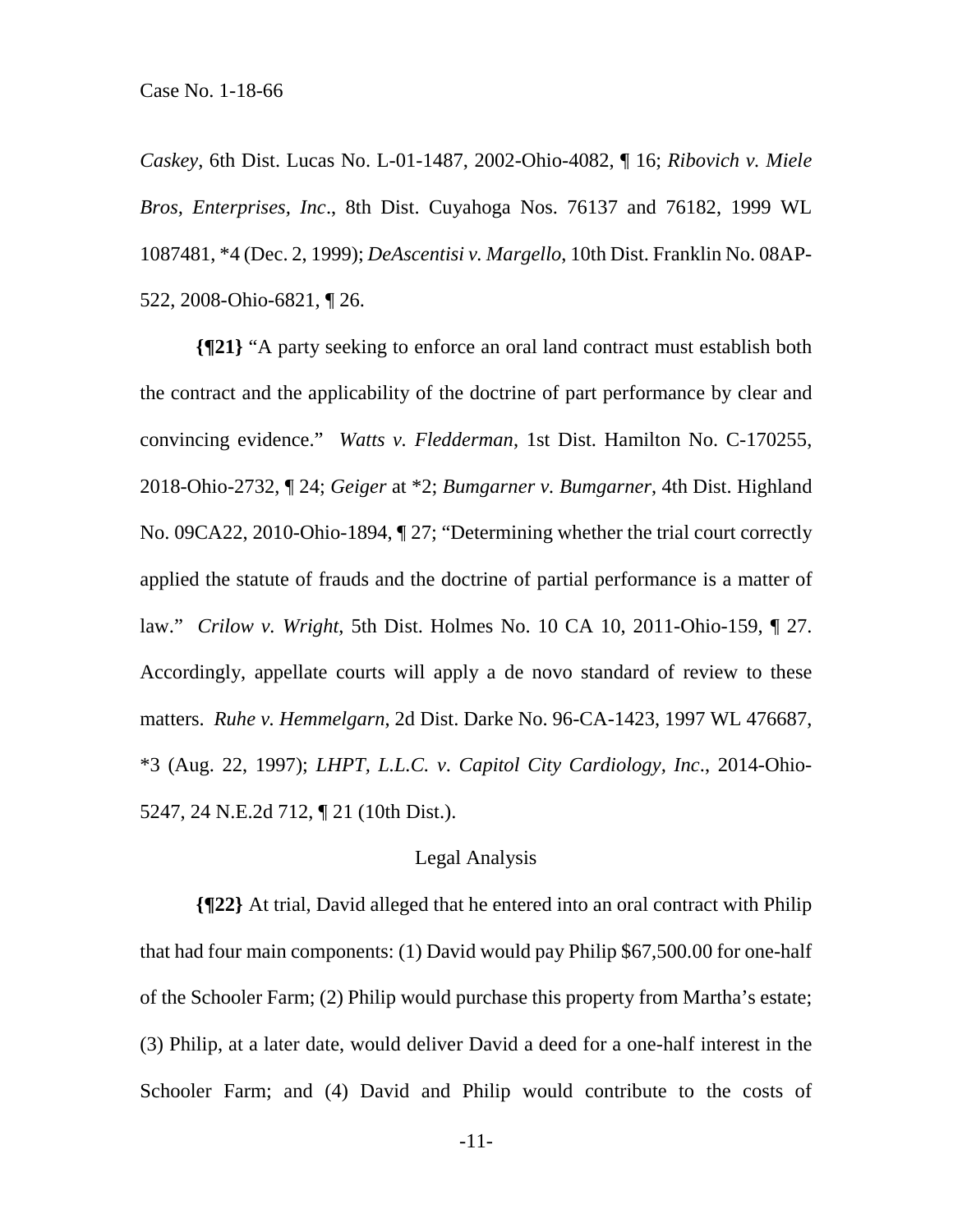maintaining the property and share the rental income. Doc. 1. We will first examine the record to determine if David carried the burden of proving that this oral contract existed. We will then examine whether the doctrine of partial performance removes this oral contract from the operation of the statute of frauds.

**{¶23}** To establish the existence of an oral contract, David introduced his

various correspondences, with his siblings, relative to the farm. In an email to David

on March 12, 2007, Philip wrote:

**David – What you have is fine, here is a different approach/other thought that perhaps you can use when talking to the girls.** 

**\* \* \*** 

**I came up with about 135k for an offer price resulting in a payment of 27k to each party \* \* \*. The thing to stress here is that more than likely the sale price will be even less than the asking price given the current state of the economy \* \* \*. SO your bottom line is very similar to what I had perceived to be a fair offer (but even at that we are suckers unless we discover gold or oil).** 

**Barb – she would have some sentimental interest in keeping it in the family…but she would probably prefer to sell it to Mary Ann & Jimmy. Furthermore, she has no idea what its really worth \* \* \*. I can hear the stories already how** *David and Philip* **"stole" the farm. \* \* \*** 

**Susan – I would suspect that she would be more inclined to just have you put it on the market as well and get the highest bid…thinking that there is a bigger sucker than you and I out there. \* \* \* Plus I think she would like the idea of getting the cash fast from you and I instead of waiting for a year for a sale that might end up being for even less.**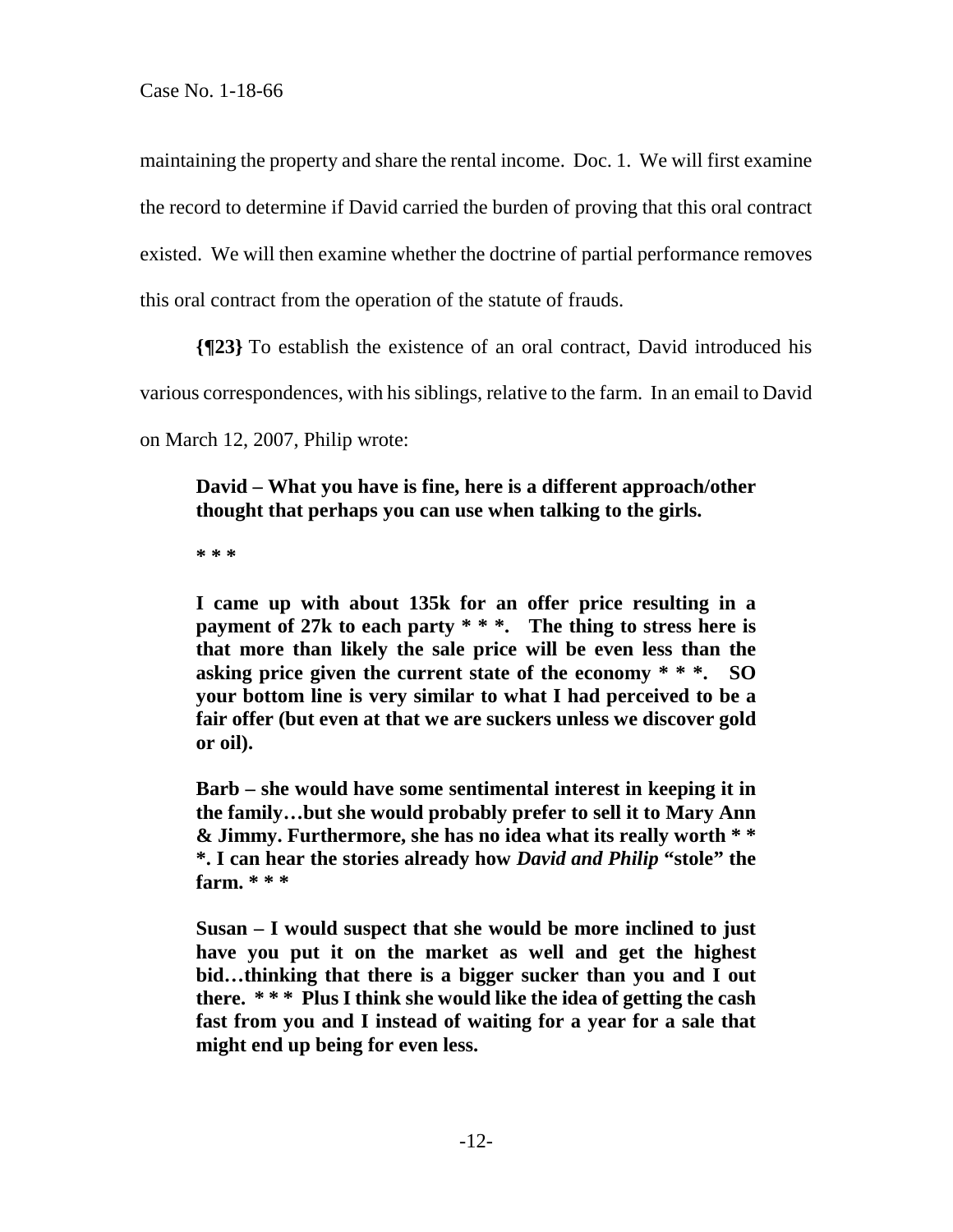**Mary Ann \* \* \* - Mike would like to get his hands on it and sell it in parcels to make a quick buck, with no regard for our parents or what they would like. \* \* \* So who do you think dad and mom would sell it to, me/you or Mike. \* \* \*** 

**SO THREE OUT OF FIVE IS A SALE…YOU WILL NEVER BE ABLE TO MAKE EVERYONE HAPPY. IF my math is right we would need to pull about 10k out of our back pockets to close the deal…in addition to the 30k inheritance/cash \* \* \*. You might want to remind the girls that some of those repairs are mandatory in order to prevent YOU from getting sued if there is a direct sale to someone outside of the family.** 

**\* \* \*** 

# *David and Philip* **will offer to buy for 10% Less than appraisal. As buyer they will pay closing cost. 1/5 each person would get 26777.10**

(Emphasis added.) Ex. 18. At trial, the first and final fiduciary's account of Martha's estate was entered into evidence. Ex. 10. The record of receipts and disbursements that showed the Schooler Farm sold for \$135,000.00 on June 1, 2007 and that each of Martha's five children received a \$27,000.00 distribution on June 13, 2007. Ex. 10. Thus, Philip, in this email, outlined the terms of the eventual sale of the Schooler Farm and expressly characterized this offer as being from him *and* David. Ex. 18.

**{¶24}** David also introduced a hand-written message from Mary Ann that read, in its relevant part, as follows: "David, I agree to the offer *you and Philip* made at \$147,825.00 plus closing costs." (Emphasis added.) Ex. 3D. At trial, David was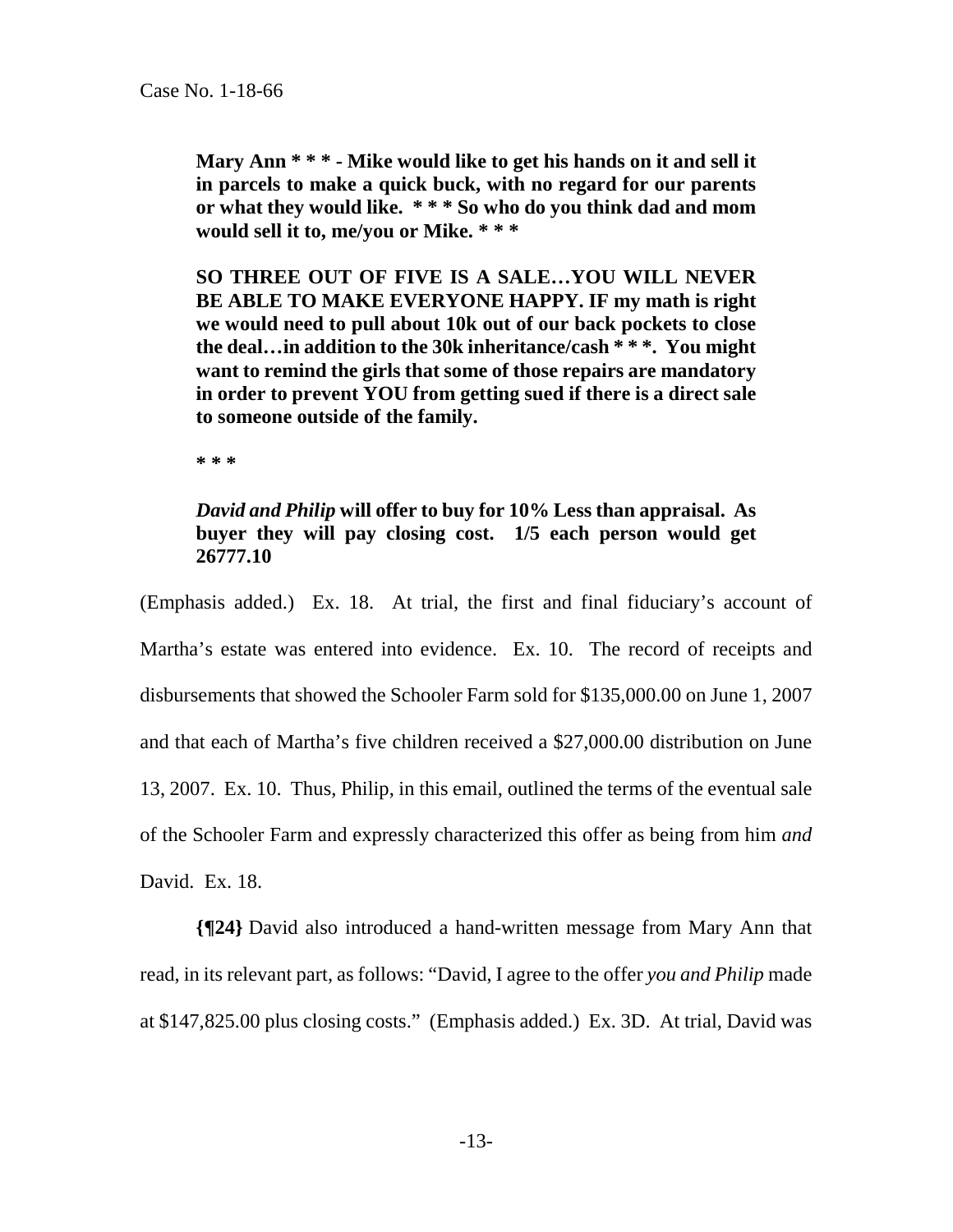asked why Mary Ann mentioned a \$147,825.00 sale figure when the farm sold for \$135,000.00. David testified that these numbers did not match

**[b]ecause we agreed to buy the farm for ten percent less than the market value. When you take the real estate costs and everything off of it it comes to one thirty-five. That was the agreement everybody made. Mary Ann did agree to that, too. She was fine with the twenty-seven thousand she got.** 

Tr. 91. Further, in an email to David and Philip on April 10, 2007, Barbara wrote: "I am going to sign the paper [a sale of farm form] for *you two* to buy the farm—it will be coming in the mail." (Emphasis added.) Ex. 3B. David also submitted a copy of the sale of farm form that was signed by Barbara and dated April 10, 2007. Ex. 3A. On this document, Barbara wrote that she agreed to the sale of "the farm to David and Philip." Ex. 3A.

**{¶25}** David testified that, of the \$67,500.00 that he sent to Philip, \$50,000.00 of this amount was from a trust account. Tr. 99. After withdrawing this sum of money, the trust sent David a letter that stated "a return envelope has been provided for your convenience in sending us back a copy of the purchase agreement for the acreage as soon as it is available." Tr. 115. Ex. 13. David admitted that he had not yet tendered proof of his part ownership of the Schooler Farm. Tr. 115-116. However, this is a further indication that he had notified the trust that he was using these withdrawn funds for the purchase of real estate. Tr. 115.

**{¶26}** On April 7, 2007, David sent a check to Philip for \$67,500.00 that had written on its memo line: "1/2 For moms Farm." Tr. 82. Ex. 1. This sum of money

-14-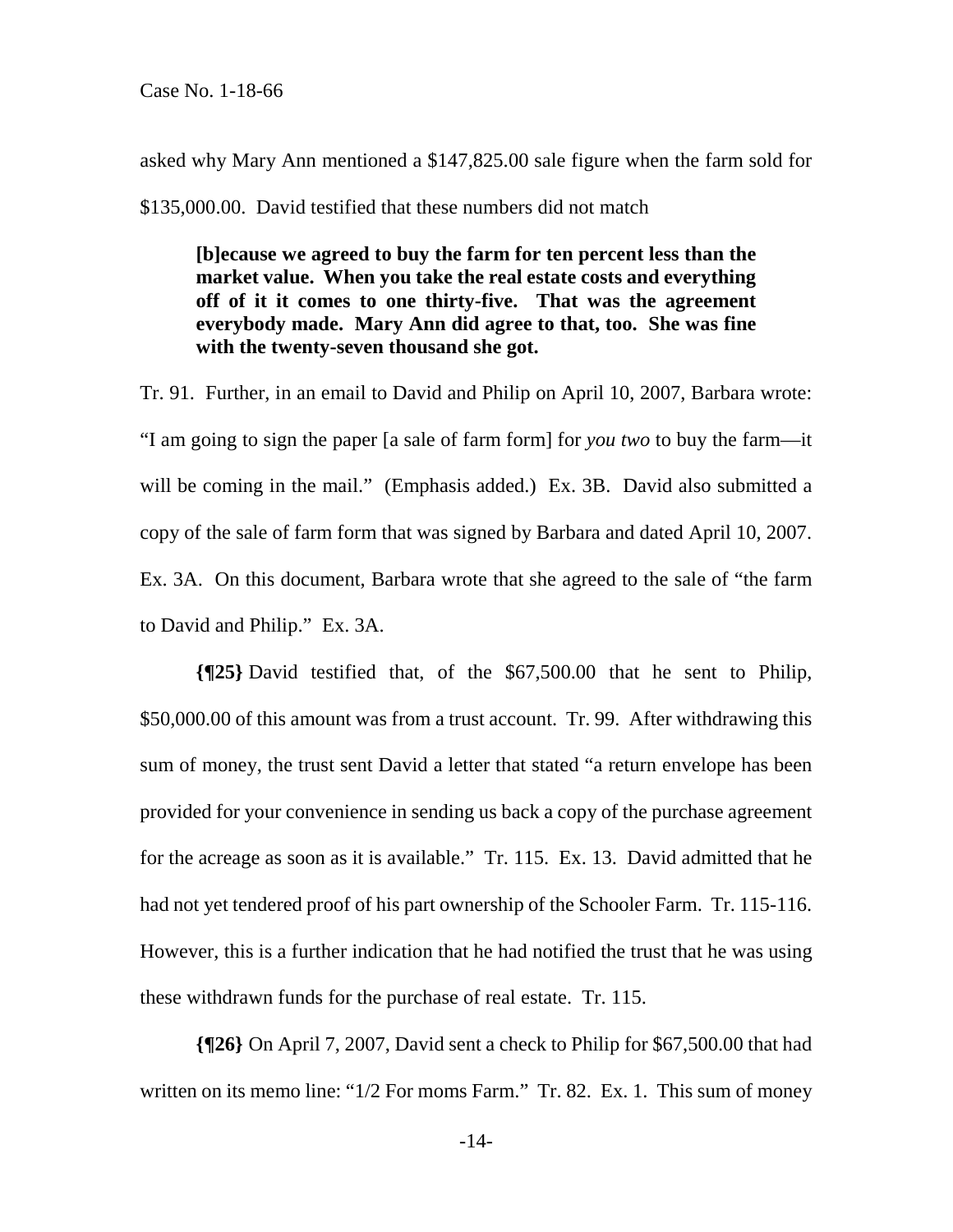constituted one-half of the \$135,000.00 purchase price of the Schooler Farm. Tr. 119. On May 9, 2007, Philip sent an email to David that read: "David – your check arrived today 5/9/07, will hold it until further direction." Ex. 4. David then produced a bank statement that indicated that this check was cashed on May 15, 2007. Ex. 2. Philip admitted that his wife, Sandra Verhoff ("Sandra"), cashed this check and that he used these funds to purchase the Schooler Farm from the estate. Tr. 228.

**{¶27}** Based on this evidence, the jury found that David and Philip entered into a contract to purchase the Schooler Farm. Doc. 47. Prior to the sale of the Schooler Farm, Philip's email detailed the terms of the offer that was accepted for the purchase of this disputed property. In this email, Philip expressly characterized this as an offer from "David and Philip." Ex. 18. Further, the correspondence from Barbara and Mary Ann clearly indicates that the entire family was operating under the assumption that David and Philip were purchasing the Schooler Farm together. The check indicates that David paid consideration for his one-half share of the Schooler Farm and that Philip accepted this consideration by having this check cashed. Ex. 1. *See Rolland v. Biro*, 8th Dist. Cuyahoga No. 44632, 1982 WL 2547, \*2, 6 (Nov. 18, 1982). David also produced evidence that he had paid all of the consideration that was due from him under the oral contract. The check that he sent to Philip for \$67,500.00 represented half of the value of Schooler Farm's purchase price. Ex. 1.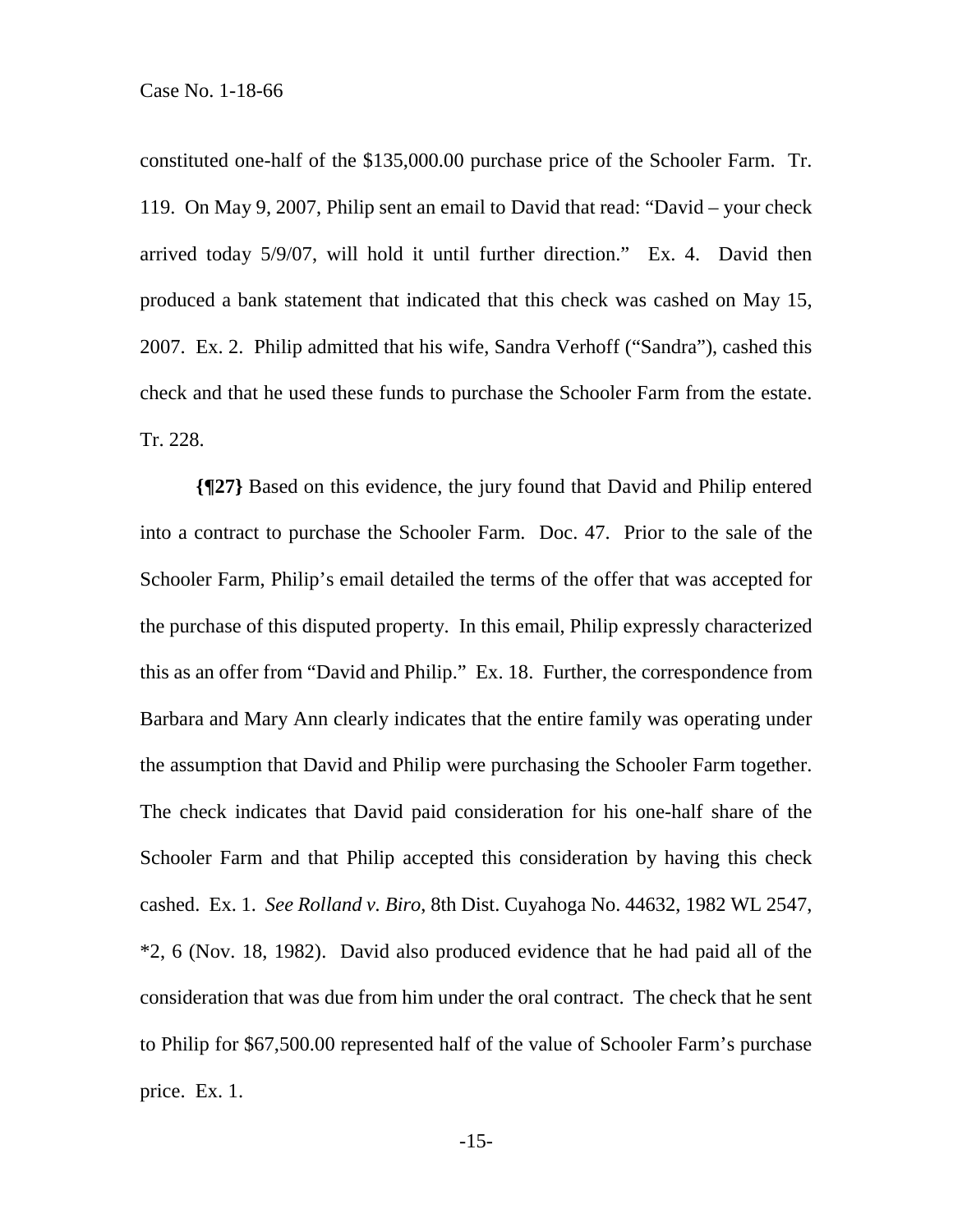**{¶28}** In this case the jury found that David carried the burden of establishing that an oral contract existed between David and Philip for the purchase of the Schooler Farm. Based on the evidence produced at trial, the jury could have reasonably found that David had carried the burden of establishing that a contract existed. Since this was an agreement for the purchase of real estate, we turn now to examining whether the doctrine of partial performance removes this oral contract from the statute of frauds. *See* R.C. 1335.05; *Spears, supra*, at ¶ 14.

**{¶29}** First, at trial, David identified a number of unequivocal acts that were performed in reliance on this oral agreement. *Spears, supra*, at ¶ 14. David produced evidence that he had paid all of the consideration that was due from him under the oral contract. At trial, David presented a copy of a check for \$67,500.00 that was written to Philip. Ex. 1. Further, the memo line of this check read "1/2 For moms Farm," indicating that this payment was consideration for a one-half interest in the Schooler Farm. Further, this sum of \$67,500.00 represented half the value of the \$135,000.00 purchase price of the Schooler Farm. Ex. 1.

**{¶30}** As to possession, David testified that neither he nor Philip needed to ask permission from the other in order to enter onto the Schooler Farm property and that both of them freely visited the property at their convenience. Tr. 99. Further, David testified that, while he and Philip had keys to the property, none of his other siblings had keys to the Schooler Farm. Tr. 100. One of Philip and David's sisters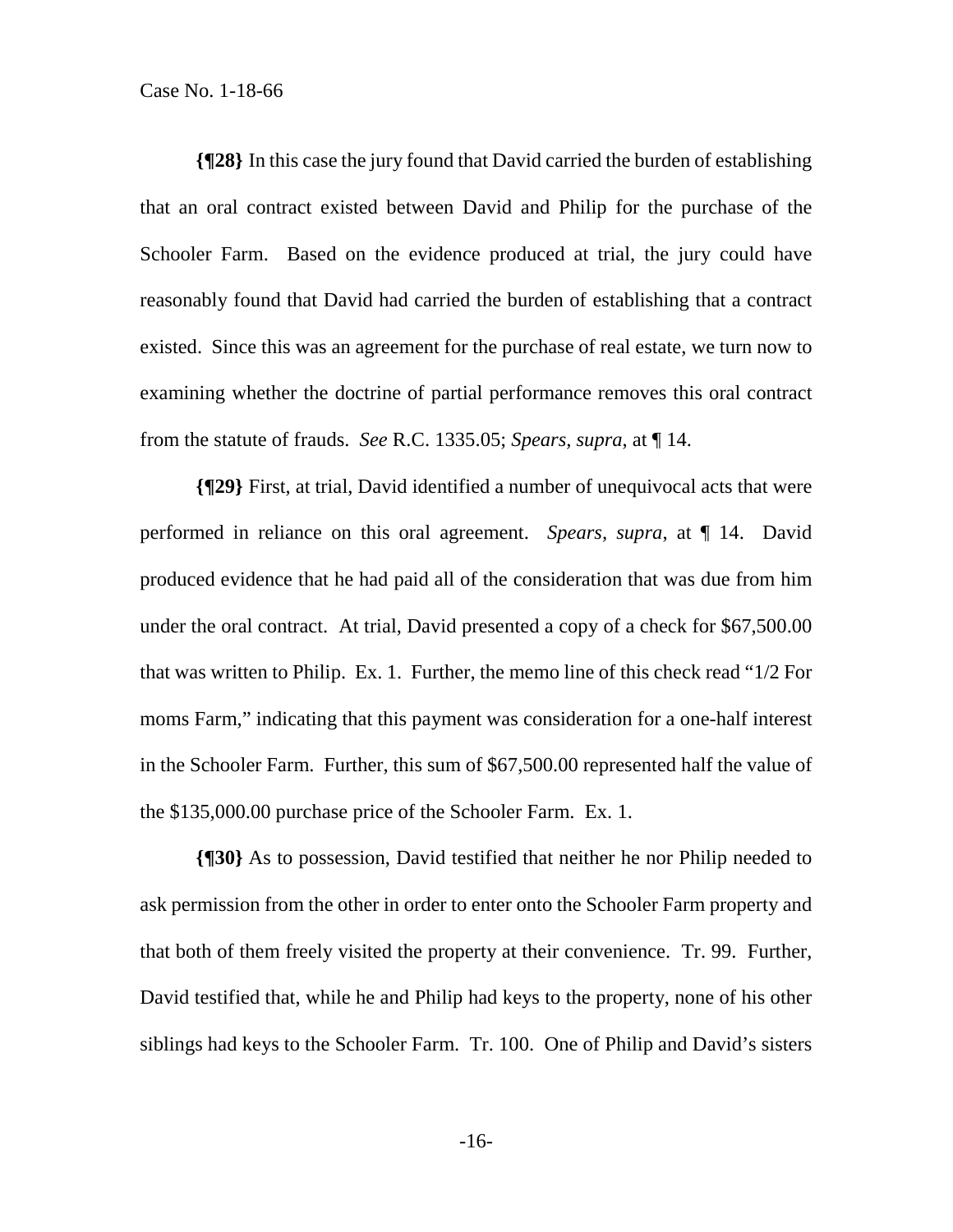lived next to the Schooler Farm and was not given a key because Philip did not want her to have access to this property. Tr. 100.

**{¶31}** Further, the record indicates that David and Philip each performed tasks with the object of maintaining the property. David added Philip to a joint bank account on January 7, 2007. Ex. 9. At trial, David testified that the rental income from the Schooler Farm went into this joint account every month. Tr. 95. David would use the funds in this account to pay for the utilities on the property. Tr. 96. He testified that he paid for the property taxes on the Schooler Farm while Philip paid income taxes on the farm's revenues. Tr. 96. David stated that Philip was aware of these activities because he was a joint owner of his account and had full access to the account statements. Tr. 96. On cross-examination, Philip admitted that he has a mortgage on his house and that the bank, as the lender, has never paid his utility bills. Tr. 246.

**{¶32}** To substantiate these claims, David introduced a record of his transactions between 2009 and 2011 in which he paid the utilities and property taxes for the Schooler Farm. Ex. 21. *See Gleason v. Gleason*, 64 Ohio App.3d 667, 676, 582 N.E.2d 657, 663 (4th Dist. 1991) (holding that paying taxes and insurance on a farm property was some evidence of part performance.). This document also records deposits of rental income into this joint account. Ex. 21. The record further contains checks that Philip issued from the joint account that he had with David for various expenses, including insurance on the house at the Schooler Farm, annual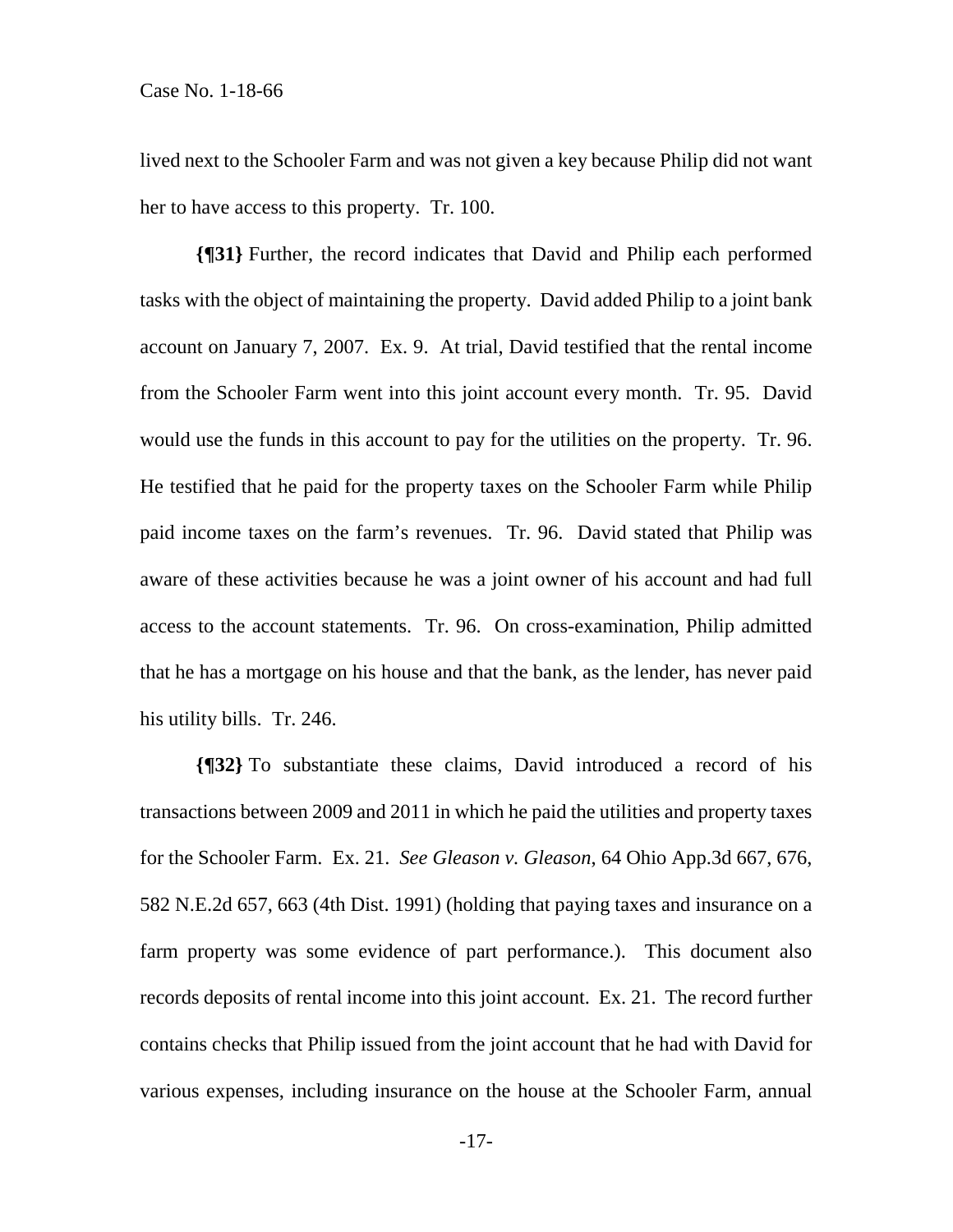taxes on the property, and a mower used on the farm. Ex. 5. These checks had David and Philip's names on them. Ex. 5.

**{¶33}** Second, David presented evidence that demonstrated that these unequivocal acts were "exclusively referable to the agreement." *Spears, supra*, at ¶ 14. At trial, Philip and David each asserted a different theory regarding the significance of the \$67,500.00 check that David mailed to Philip. At trial, Philip claimed that the \$67,500.00 check was a loan from David that carried an interest rate of 1.4%. Tr. 207. David testified that he withdrew \$50,000.00 of this amount from a trust account that was, at that time, producing returns of eight percent annually. Tr. 99. Thus, Philip asserts that David gave up an eight percent annual return to make a loan that carried an interest rate of 1.4%. *See* Tr. 99, 247.

**{¶34}** Further, Philip testified that he did not need this loan from David and had access to sufficient funds in 2007 to pay for the full purchase price of the Schooler Farm. Tr. 249. Philip said that David advanced him this loan because the attorney on the estate wanted the money immediately, and there was not time for Philip to sell these stocks. Tr. 249. According to Philip, however, these stocks would have only taken a "few days" to liquidate. Tr. 249. Since David mailed the check, Philip did not receive these funds until two days after David had issued the check. Ex. 1, 4. The bank records indicate that Philip did not have this check cashed until six days after he received this check. Ex. 7.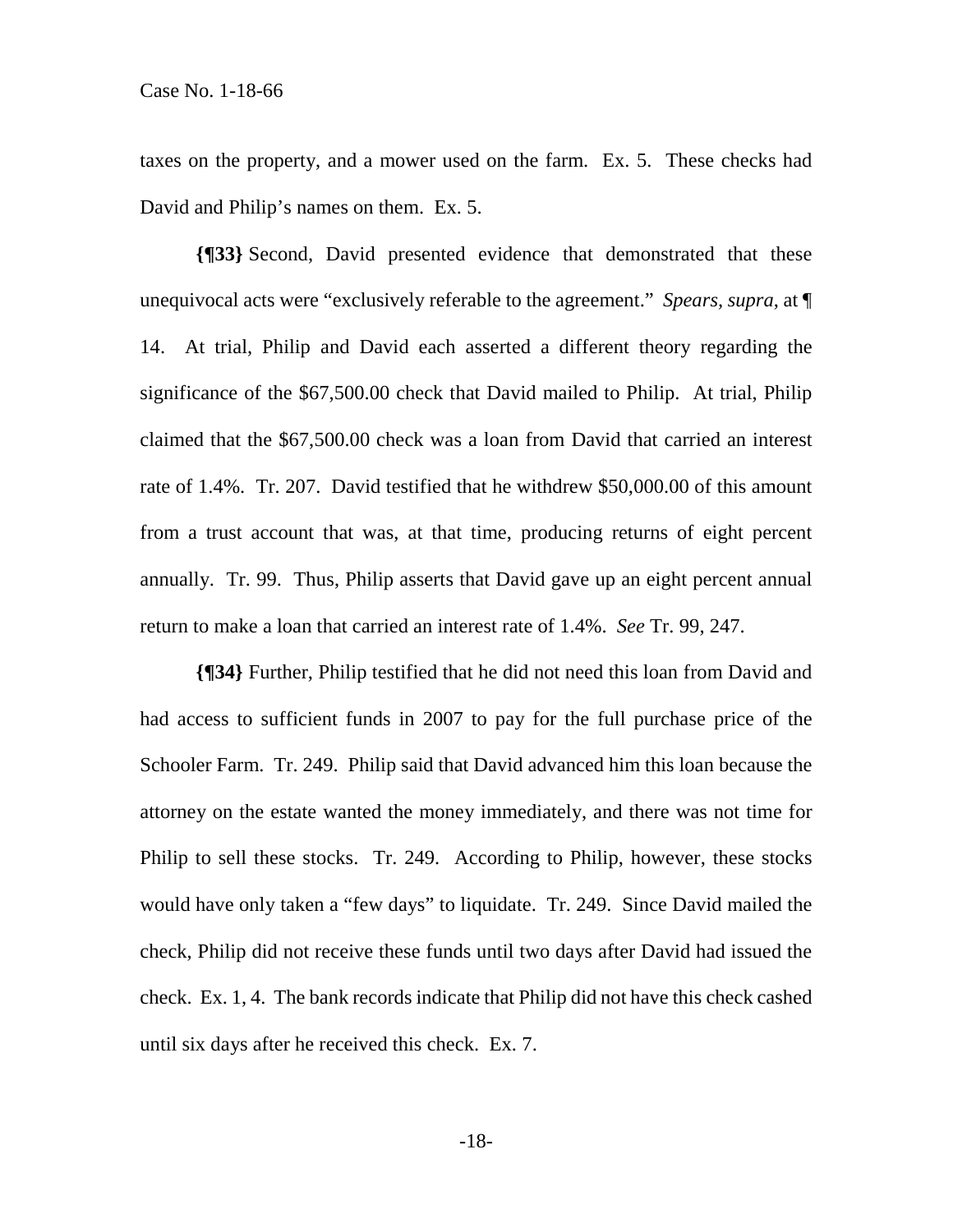**{¶35}** This alleged loan also had no repayment schedule; no agreed upon method of receiving payments; and had a low interest rate that Philip seemed to have calculated without David's input. Tr. 242, 247. Philip testified that he repeatedly approached David with a check and offered to repay this alleged loan in full but claimed that David repeatedly refused to be paid. Tr. 248. However, after David requested a deed, Philip simply paid the balance of the alleged loan by depositing \$61,000.00 into the joint account. Tr. 248.

**{¶36}** David, on the other hand, asserted that, prior to December 2015, this \$67,500.00 had not been characterized as a loan and that he issued this check with the intention of purchasing a one-half interest in the Schooler Farm. Tr. 97-98. David also testified that he would not have paid for utilities and the property taxes if he did not have an agreement with his brother and did not believe that he had a one-half interest in the property. Tr. 96. David's actions are explained by the oral contract that was made for the joint purchase of the Schooler Farm. Philip's assertion—that the \$67,500.00 check was a loan—does not make sense of David's or Philip's actions in between 2007 and 2015. Thus, these "unequivocal acts" are "exclusively referable to the agreement." *Spears, supra*, at ¶ 14.

**{¶37}** Third, David introduced evidence that he changed his position to his detriment in undertaking these actions. David testified that he withdrew \$50,000.00 from a trust account in order to pay for the one-half of the Schooler Farm. Tr. 99. David stated that, at the time of this withdrawal, this trust account was producing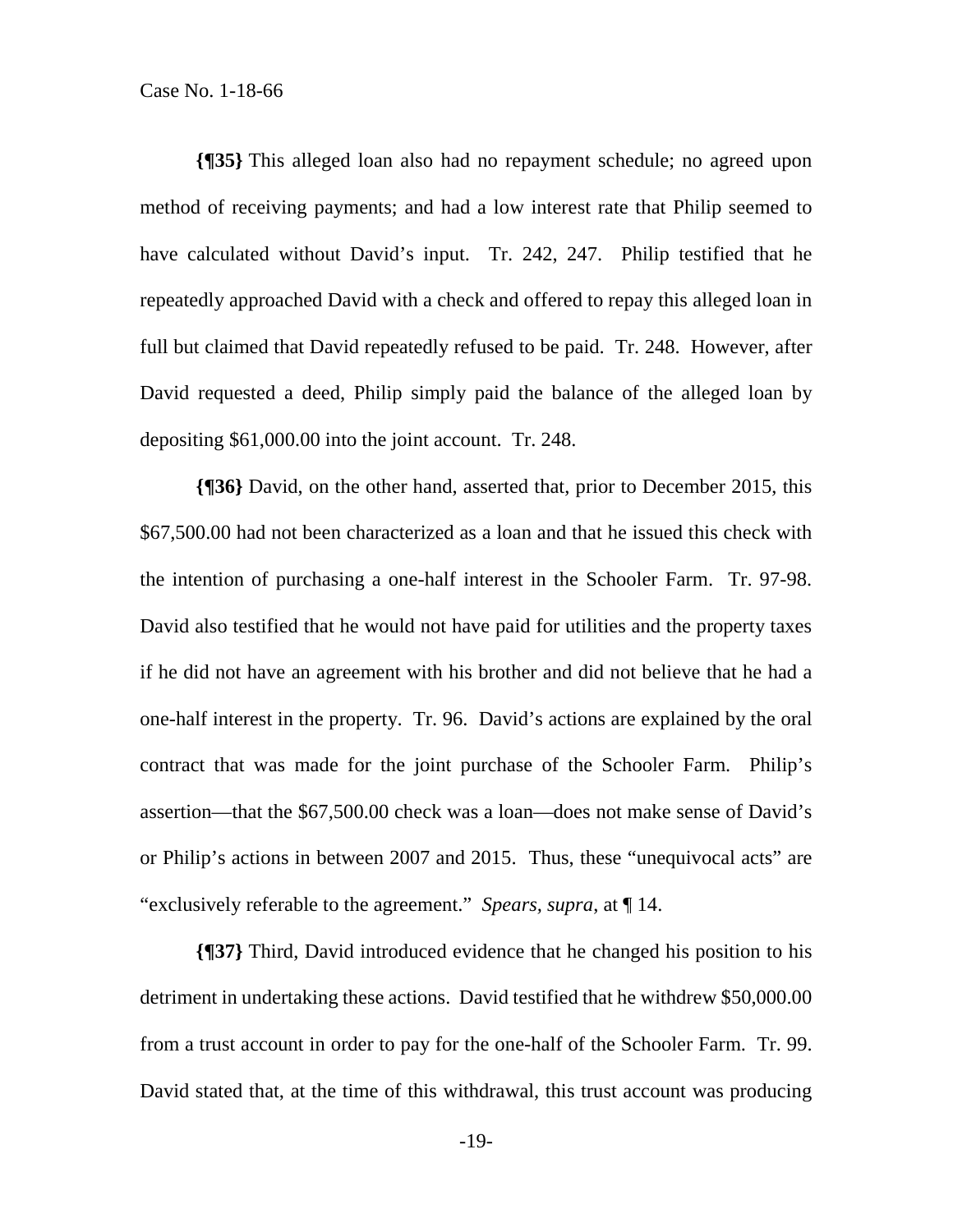$\overline{a}$ 

annual returns of eight percent. Tr. 99. At trial, Philip claimed that the \$67,500.00 check was a loan from David that carried an interest rate of 1.4%. Tr. 207. Further, David paid for expenses associated with the Schooler Farm from in between 2007 and 2015. Through these actions, David "changed his position to his detriment" in reliance on the oral contract that he had with Philip. *Spears, supra,* at ¶ 14.

**{¶38}** Fourth, David presented evidence at trial that it would be "impractical to place the parties in statu [sic] quo" in the absence of enforcing this oral contract. *Spears, supra*, at ¶ 14. David had to forgo high returns in the trust account in order to invest this money in the purchase of the Schooler Farm. This investment came with certain expenses, such as utilities and property taxes. David shouldered these risks and responsibilities with the expectation that he would receive rental income from the operation of the farm and would own a one-half interest in the property. In the absence of enforcing this contract, David cannot return to the status quo ante.

**{¶39}** Further, not enforcing this oral contract would also result in an injustice as Philip would receive a windfall at David's expense. In arguing that this contract should not be enforced, Philip essentially asserts that the  $$75,000.00<sup>1</sup>$  sum in the joint bank account is sufficient compensation for the \$67,500.00 that David sent to Philip. We find this argument to be unpersuasive for two reasons.

<sup>&</sup>lt;sup>1</sup> On December 7, 2015, Philip deposited \$61,000.00 into the joint bank account. Tr. 98, 207. Prior to this deposit, there was roughly \$14,000.00 in rental income deposited into the joint account. Tr. 207. Thus, the total amount in the joint account was roughly \$75,000.00. Tr. 207. Philip claimed that these funds were sufficient to repay the principal on the alleged loan from David in addition to a 1.4% interest rate over eight years. Tr. 207.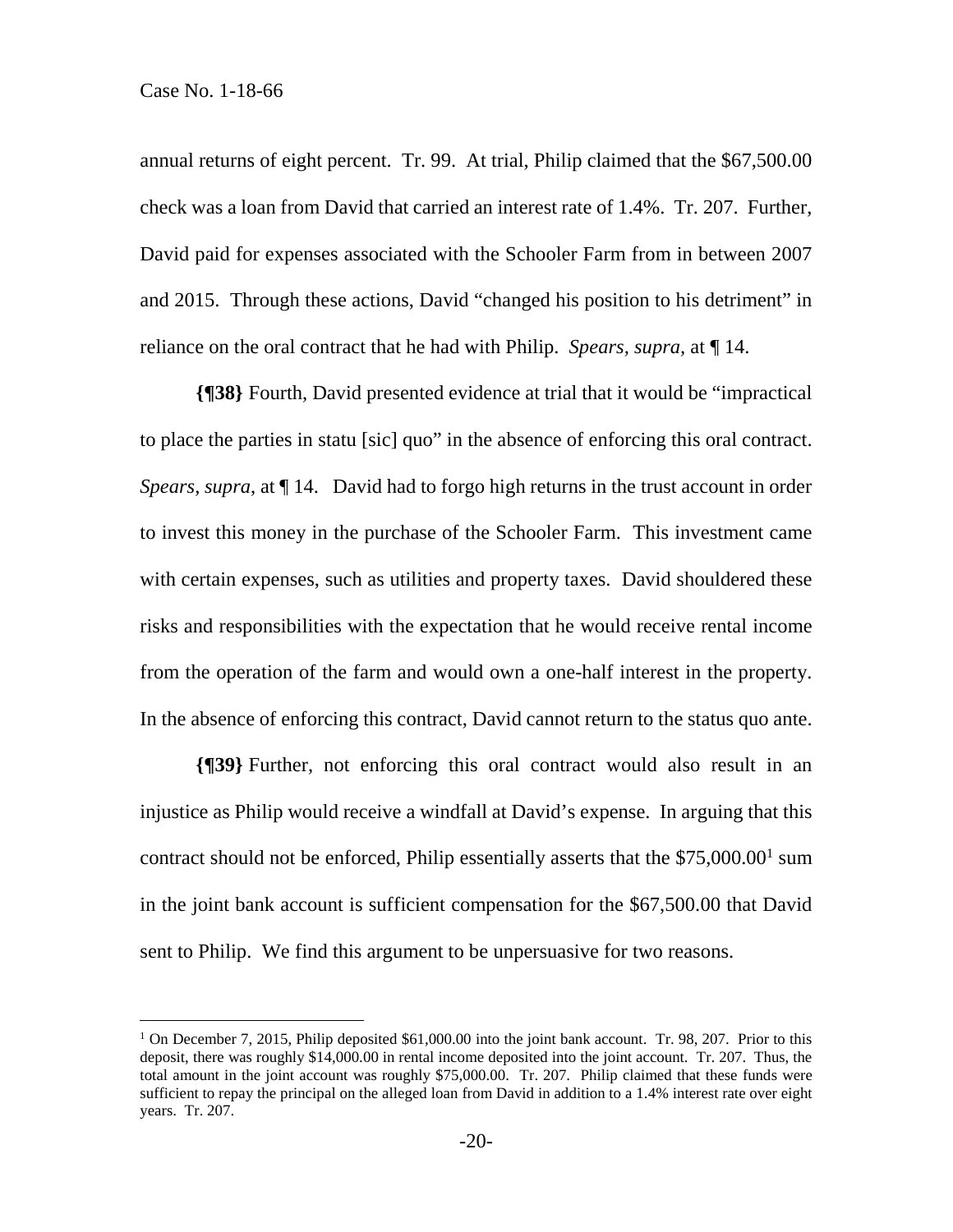$\overline{a}$ 

**{¶40}** First, the Schooler Farm appreciated in value significantly from \$164,000.00 in 2007<sup>2</sup> to \$311,377.00 in 2018. Tr. 144. In 2007, a one-half interest in the Schooler Farm was worth \$67,500.00. In 2015, a one half-interest in the Schooler Farm was worth \$155,688.50. Tr. 144. Doc. 50, 52. If this contract is not enforced, David paid \$67,500.00 for a one-half interest in the Schooler Farm and would receive \$75,000.00, a return of \$7,500.00. Tr. 207, 224. Since Philip tendered \$67,500.00 of his own money to the estate for a one-half interest in the Schooler Farm in 2007 and deposited \$61,000.00 into the joint bank account to "repay" David's "loan" in 2015, Philip paid a total of \$128,500.00 for the Schooler Farm. Since the Schooler Farm is worth \$311,377.00, Philip would receive a return of roughly \$182,877.00.3

**{¶41}** Second, Philip withheld roughly \$32,000.00 from David in rental income from the property. Tr. 103. The \$75,000.00 sum does not compensate David for his share of this withheld rental income. Instead, this withheld rental income increases the windfall Philip would receive if he were not held to the terms of the oral agreement that he entered into with his brother.

**{¶42}** Under the trial court's judgment entry, however, David received \$171,688.50. This accounts for half of the withheld rental income and the value of

<sup>&</sup>lt;sup>2</sup> While David and Philip paid  $$135,000.00$  to the estate for the Schooler Farm, the property was appraised at \$164,000.00. Tr. 119. The price of the Schooler Farm was discounted to account for the savings of having a private sale. The savings include not having to pay for a realtor. Tr. 91, 119.

<sup>&</sup>lt;sup>3</sup> These calculations are limited to the value of a one-half interest in the Schooler Farm. The rental income is considered separately and is not factored into these calculations.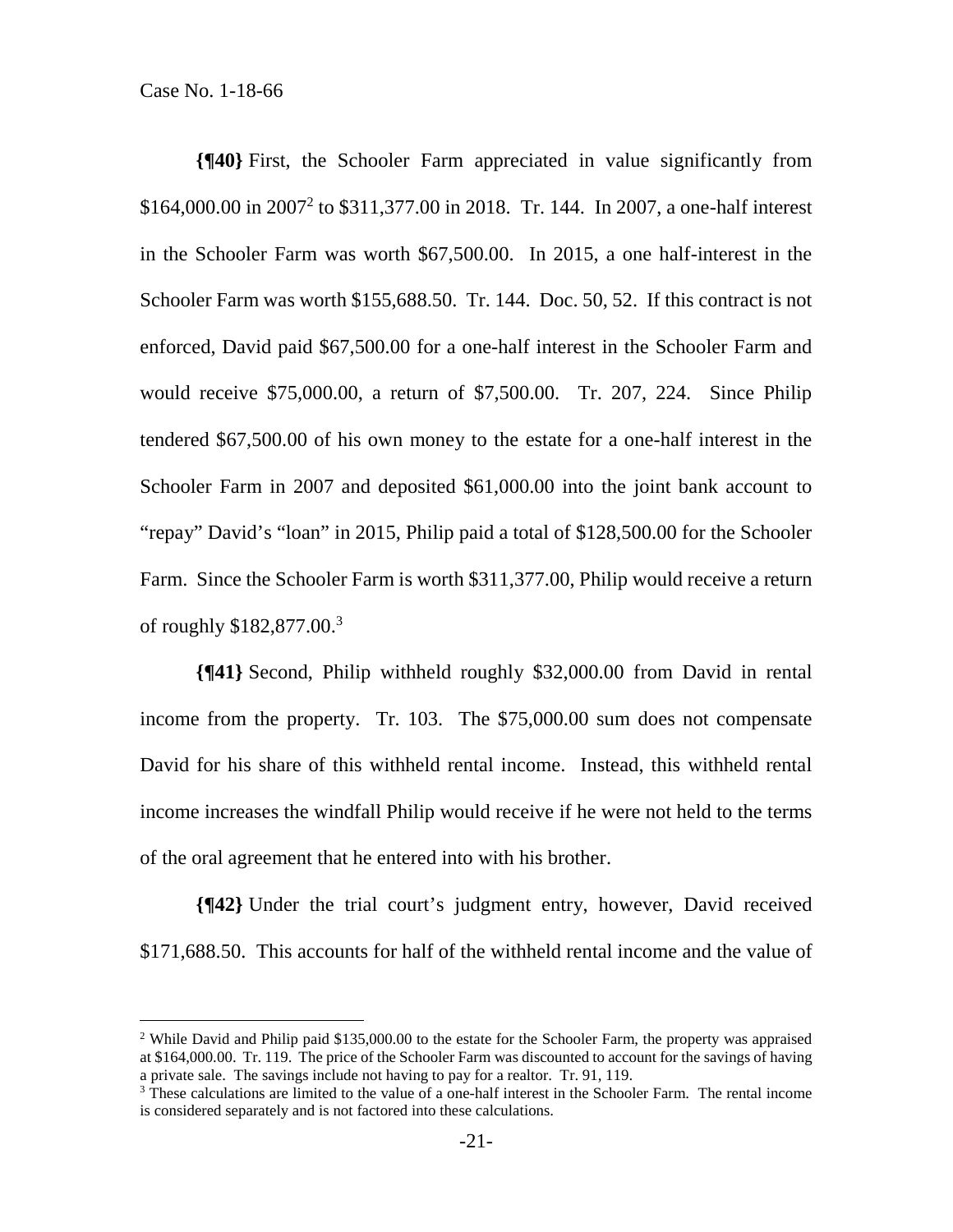a one-half share of the Schooler Farm. Doc. 52. This is a far more equitable resolution of this dispute than what would result if this oral contract were not enforced. Under the trial court's judgment entry, each receives the value of onehalf of the Schooler Farm at its appraised value of \$311,377.00, and each receives one-half of the \$32,000.00 of withheld rental income.

**{¶43}** After examining the evidence in the record, we conclude that the trial court, in these circumstances, did not err in finding that the doctrine of part performance applied and operated to remove this oral contract from the statute of frauds. Thus, the statute of frauds does not prevent this oral contract from being enforced. For this reason, the appellant's first assignment of error is overruled.

#### *Second Assignment of Error*

**{¶44}** In the event that this Court determines that an oral contract existed between David and Philip, the appellant argues that this action was commenced after the statute of limitations had run for oral contracts.

#### Legal Standard

**{¶45}** Under R.C. 2305.07, "an action upon a contract not in writing, express or implied, or upon a liability created by statute other than a forfeiture or penalty, shall be brought within six years after the cause thereof accrued." R.C. 2305.07. Generally, "a cause of action does not accrue until such time as the infringement of a right arises. It is at this point that the time within which a cause of action is to be commenced begins to run." *Oker v. Ameritech Corp*., 89 Ohio St.3d 223, 224, 729

-22-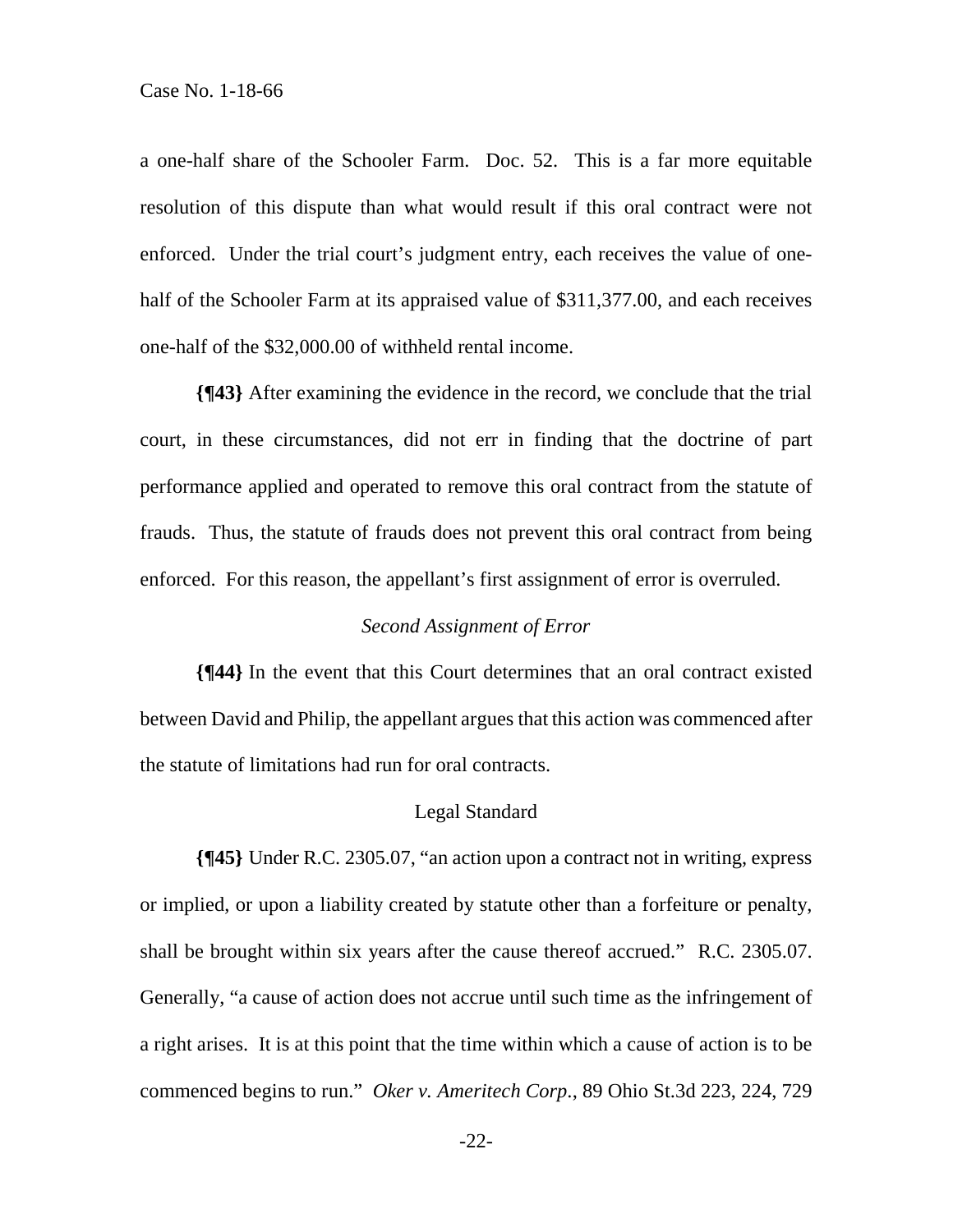N.E.2d 1177, 1179 (2000), quoting *State ex rel. Teamsters Local Union 377 v. City of Youngstown*, 50 Ohio St.2d 200, 203-204, 364 N.E.2d 18, 20 (1977). For this reason, "[a] cause of action for breach of contract does not accrue until the complaining party suffers actual damages as a result of the alleged breach." *Kincaid v. Erie Ins. Co*., 128 Ohio St.3d 322, 2010-Ohio-6036, 944 N.E.2d 207, ¶ 13, *modified on reconsideration on other grounds*, quoting *Midwest Specialties, Inc. v. Firestone Tire & Rubber Co*., 42 Ohio App.3d 6, 536 N.E.2d 411 (9th Dist. 1988), paragraph one of the syllabus.

#### Legal Analysis

**{¶46}** Under the first assignment of error, we determined that the jury did not err in finding that an oral contract existed between Philip and David under which (1) Philip was obligated to deliver—at a later, unspecified date—a deed for a onehalf interest in the Schooler Farm and (2) the parties were obligated to share the rental income. Tr. 92-93. On October 12, 2016, David filed a cause of action for breach of contract, alleging that Philip refused to deliver a deed to him and was withholding the rental income from the Schooler Farm. Doc. 1.

**{¶47}** The appellant argues that the statute of limitations began to accrue in 2007 because this is when David tendered the \$67,500.00 check to pay for half of the Schooler Farm. Thus, the appellant argues that the applicable six-year statute of limitations for oral contracts had run by the time David raised this breach of contract claim. However, the fact that David, by entering into a contract and paying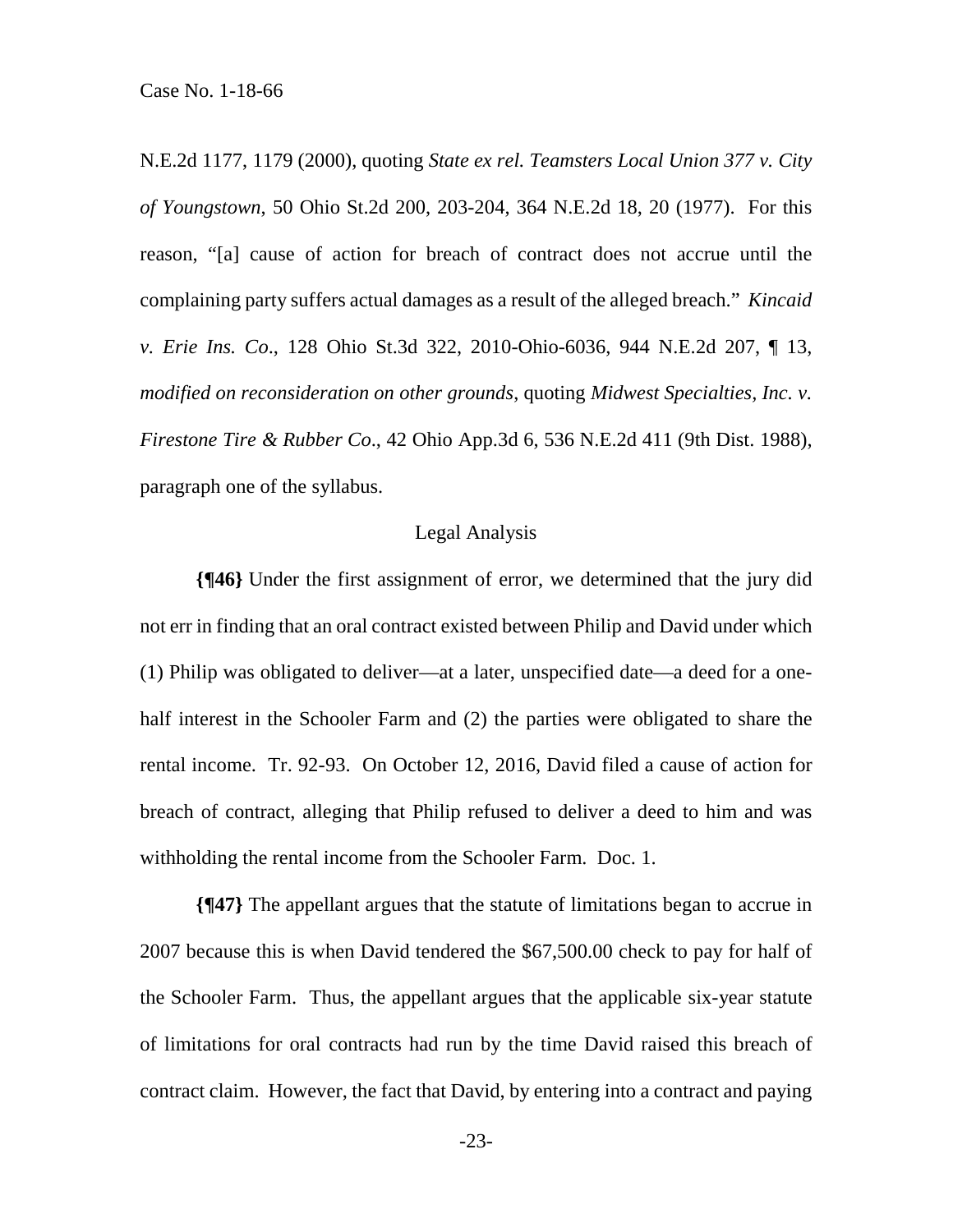$\overline{a}$ 

consideration, obtained the right to ask Philip for a deed in 2007 does not mean that the statute of limitations began to run in 2007. The statute of limitations begins to accrue when the rights of a party to a contract are violated by a breach of the agreement, not when the rights of a party to a contract arise under an agreement. *Oker, supra*, at 224. Thus, the statute of limitations did not begin to run when David issued the \$67,500.00 check to Philip in 2007.

**{¶48}** The appellant next argues that David's testimony at trial suggests that he may have asked for a deed earlier than 2015. Philip points to two statements that David made on cross-examination. First, David stated that he did not remember the first time that he asked Philip for a deed to half of the Schooler Farm. Tr. 130-131. Second, when asked whether he could possibly have been asked for a deed from Philip in 2007, David said, "It could have been. I don't recall." Tr. 130-131.

**{¶49}** While David stated that he could not recall whether he had asked for a deed prior to 2015, Philip testified that David had never asked him for a deed prior to 2015. Tr. 261. Thus, Philip's testimony undermines the argument that David may have requested a deed to a one-half interest in the Schooler Farm prior to 2015. Tr. 261. Further, Philip also stated that he began to withhold rental income from David in 2015.<sup>4</sup> Tr. 261. At trial, David testified that there were no disputes between him and Philip in between 2007 and 2015. Tr. 99. However, David

<sup>&</sup>lt;sup>4</sup> Philip testified that he deposited all of the rental income into the joint account through 2014. Tr. 206. Thus, he stopped depositing rental income into the joint account in 2015. Tr. 261.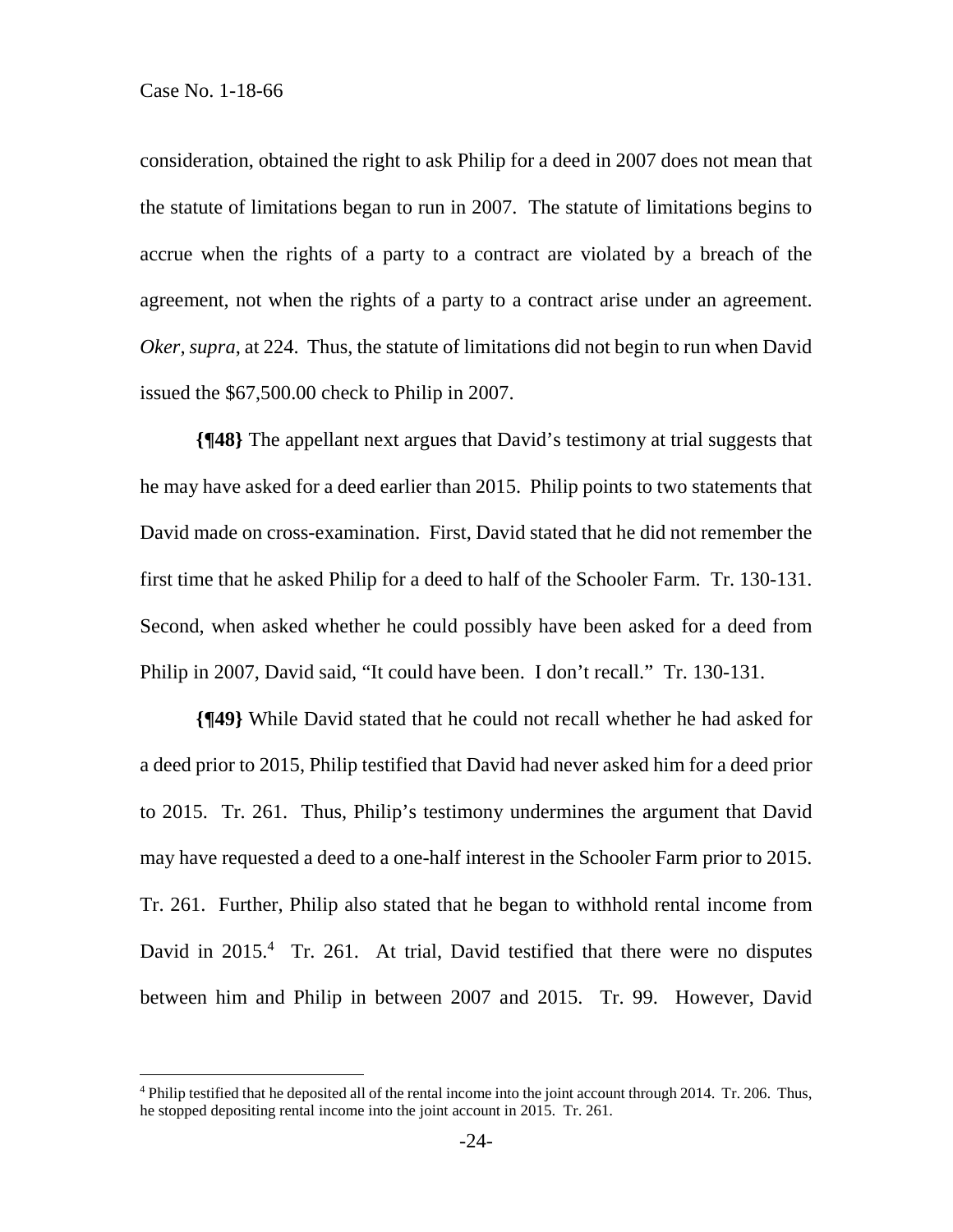testified that, in 2015, he asked Philip for a deed that represented ownership of half of the Schooler Farm and that Philip refused this request. Tr. 97-98. David also testified that Philip began withholding the farm's rental income in 2015. Tr. 103.

**{¶50}** The testimony at trial established that, in 2015, Philip violated two of the obligations that he had under the agreement with his brother. Thus, the trial court did not err in determining that a cause of action for breach of contract arose in 2015 when Philip "refused to provide a deed for David's one-half interest and/or took other actions inconsistent with David's ownership of the property in 2015." Doc. 60. Further, since David filed a complaint against Philip in 2016, the trial court did not err in finding that the six-year statute of limitations had not yet expired at the time this action was commenced. Doc. 60. This cause of action is not barred by the applicable statute of limitations. For this reason, the appellant's second assignment of error is overruled.

#### *Third Assignment of Error*

**{¶51}** The appellant argues that David's testimony at trial establishes that this alleged agreement was an illegal contract because David, as the executor of Martha's estate, was not permitted to buy property from Martha's estate.

#### Legal Standard

**{¶52}** "An illegal contract is '[a] promise that is prohibited because the performance, formation, or object of the agreement is against the law.'" *Snyder v. Snyder*, 170 Ohio App.3d 26, 865 N.E.2d 944, ¶ 32 (11th Dist.), quoting Black's

-25-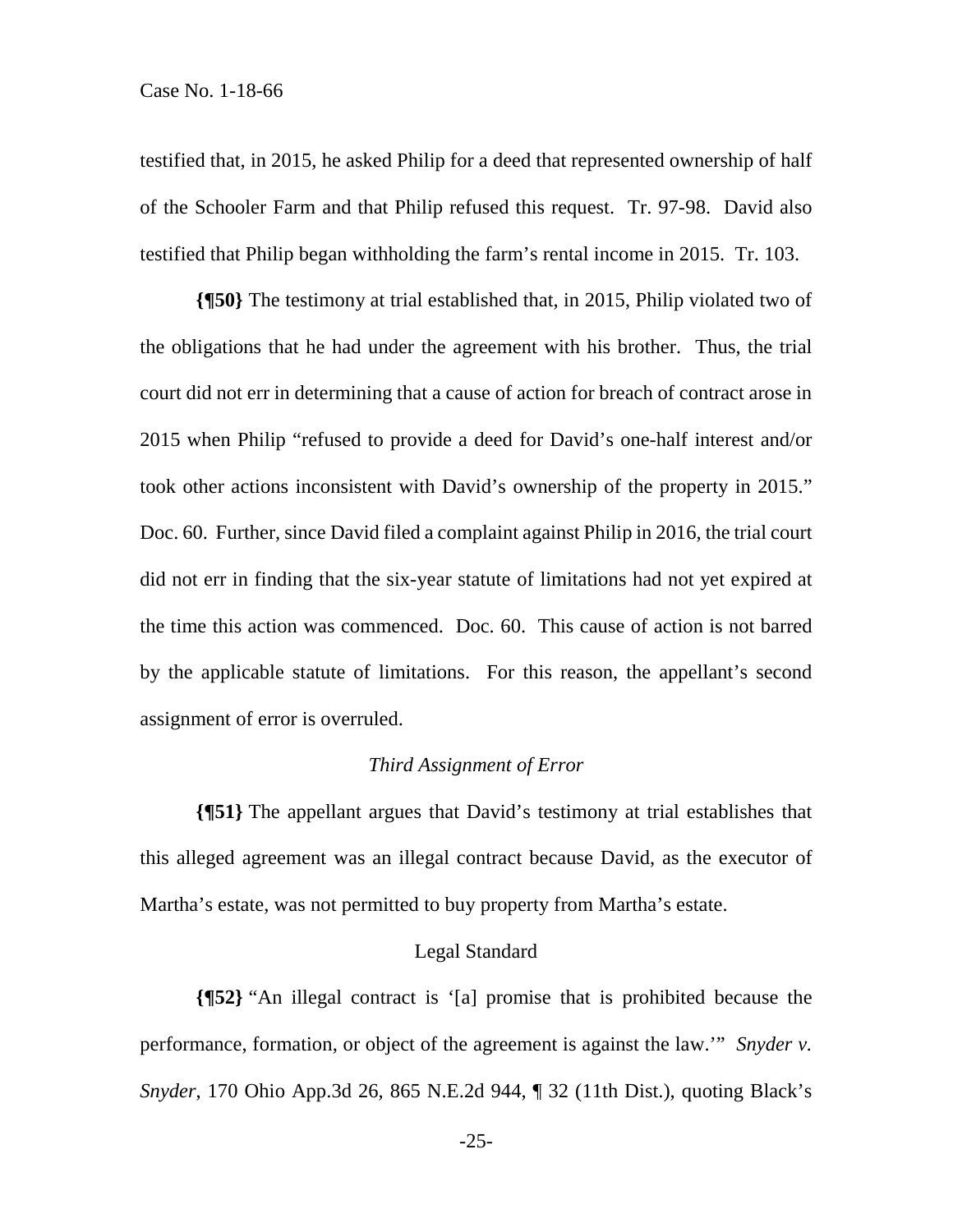Law Dictionary (8th Ed.Rev.2004) 345. "Where the performance of a contract violates a statute or act, public policy may prevent the enforcement of its obligations." *Countrymark Cooperative, Inc. v. Smith*, 124 Ohio App.3d 159, 164, 705 N.E.2d 738, 741 (3d Dist. 1997).

**[I]llegality of contract is an affirmative defense.** *McCabe/Marra Co. v. Dover* **\* \* \*, 100 Ohio App.3d 139, [147,] 652 N.E.2d 236 [(8th Dist. 1995)];** *Arthur Young & Co. v. Kelly* **\* \* \*, 88 Ohio App.3d 343, 623 N.E.2d 1303 [(10th Dist. 1993)]. When challenging a contract's enforceability based on illegality, one does not challenge the terms to the agreement; '[i]n short, asserting that defense does not contest the existence of an offer, acceptance, consideration, and/or a material breach of the terms of the contract.'** *McCabe/Marra Co***., 100 Ohio App.3d at 148, 652 N.E.2d at 241.** 

*Countrymark* at 164. "The burden of proving the contract's illegality is upon the

party seeking to avoid the obligation." *Cantleberry v. Holbrook*, 5th Dist. Richland

No. 12CA75, 2013-Ohio-2675, ¶ 21, quoting *Charles Melbourne & Sons, Inc. v.* 

*Jesset*, 110 Ohio App. 502, 505, 163 N.E.2d 773, 775 (8th Dist. 1960).

**{¶53}** In this case, the alleged illegality is a violation of R.C. 2109.44. This

statute reads, in its relevant part, as follows:

**(A) Fiduciaries shall not buy from or sell to themselves and shall not have in their individual capacities any dealings with the estate, except as expressly authorized by the instrument creating the trust and then only with the approval of the probate court in each instance. \* \* \*** 

**(B) The fiduciary may petition the court for authority to purchase property of the estate if all of the following requirements are met:** 

**(1) Written consent to the purchase is signed by the following:**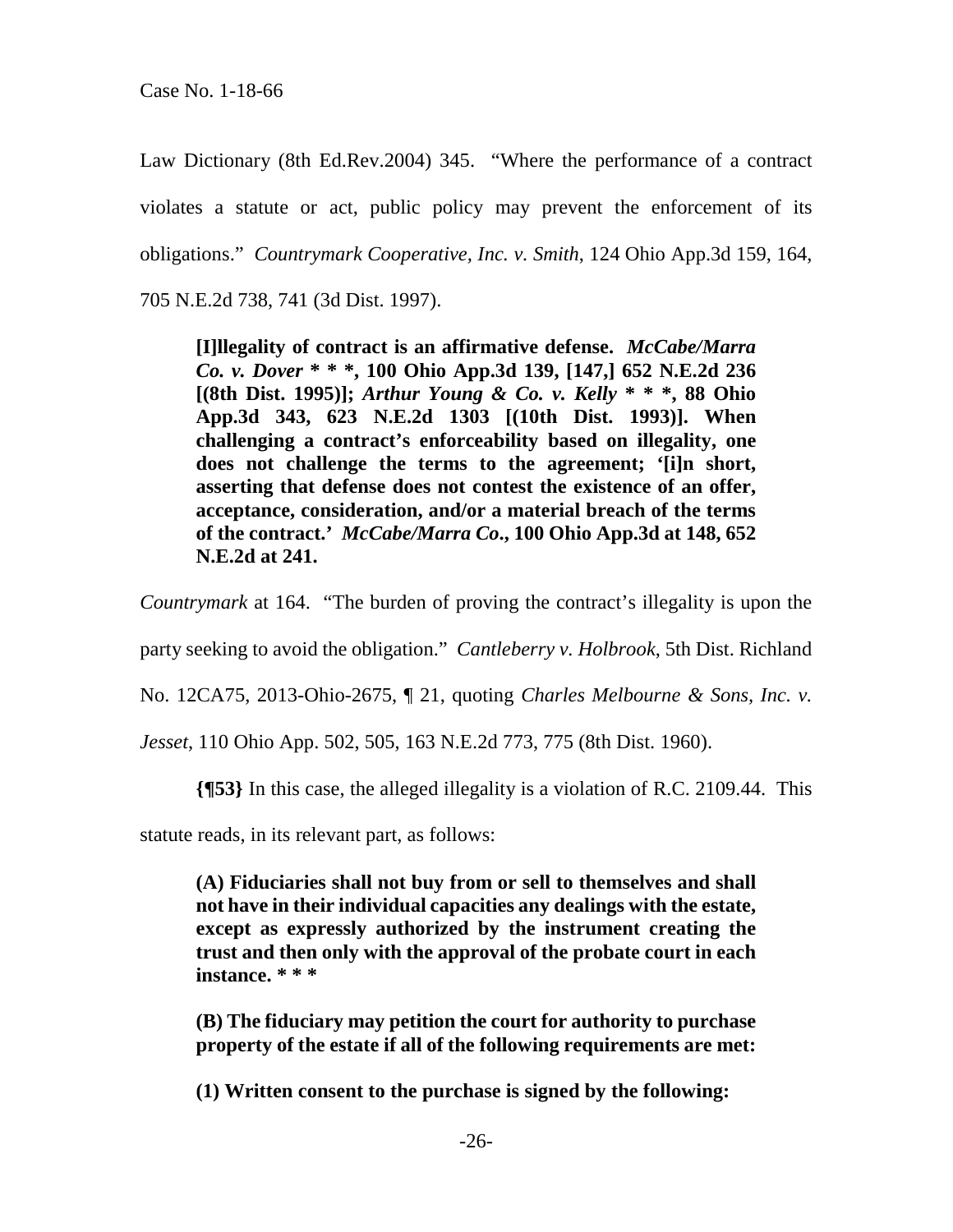**(a) Each known heir whose interest in the estate would be affected by the proposed purchase;** 

**(b) Each known devisee whose interest in the estate would be affected by the proposed purchase.** 

**(2) The written consents are filed with the court.** 

**(3) The purchase is shown to be to the advantage of the estate.** 

R.C. 2109.44(A, B). "The prohibition of the quoted statute is expressive of the common law, and any sale made contrary to the statutory exception is at least voidable." *Walters v. Wannemacher*, 6 Ohio App.2d 226, 230, 217 N.E.2d 695, 699

(3d Dist. 1964).

 $\overline{a}$ 

**Although not all authorities explicitly condemn purchases of trust property by a spouse or relative of the trustee, at least where it is apparent that no loss or prejudice results to the trust estate or where there are other circumstances, such as good faith and adequate consideration, justifying the court in upholding the transaction, the majority rule is that a purchase of trust property by a spouse** *or close relative* **of a trustee is improper and voidable by the beneficiary where and to the extent that such a purchase by the trustee himself would be improper and voidable by the cestui que trust, even though the transaction is free from actual fraud and supported by fair consideration. One reason for this rule is to prevent any conflict of interest in the mind of the trustee in a sale of the trust property, and to prevent any opportunity or temptation to him to take a profit or benefit from such a transaction.** 

(Emphasis added.) *Magee v. Troutwine*, 166 Ohio St. 466, 470, 143 N.E.2d 581,

583 (1957), quoting 54 American Jurisprudence, 370, Section 466.<sup>5</sup>

<sup>&</sup>lt;sup>5</sup> In *Magee*, the Supreme Court applied the majority rule as stated by 54 American Jurisprudence, 370, Section 466 in the context of spousal relationships. *Magee, supra*, at 584. While the Supreme Court has not applied this rule in a case where there was a private sale of estate assets to a close relative of the executor, the authority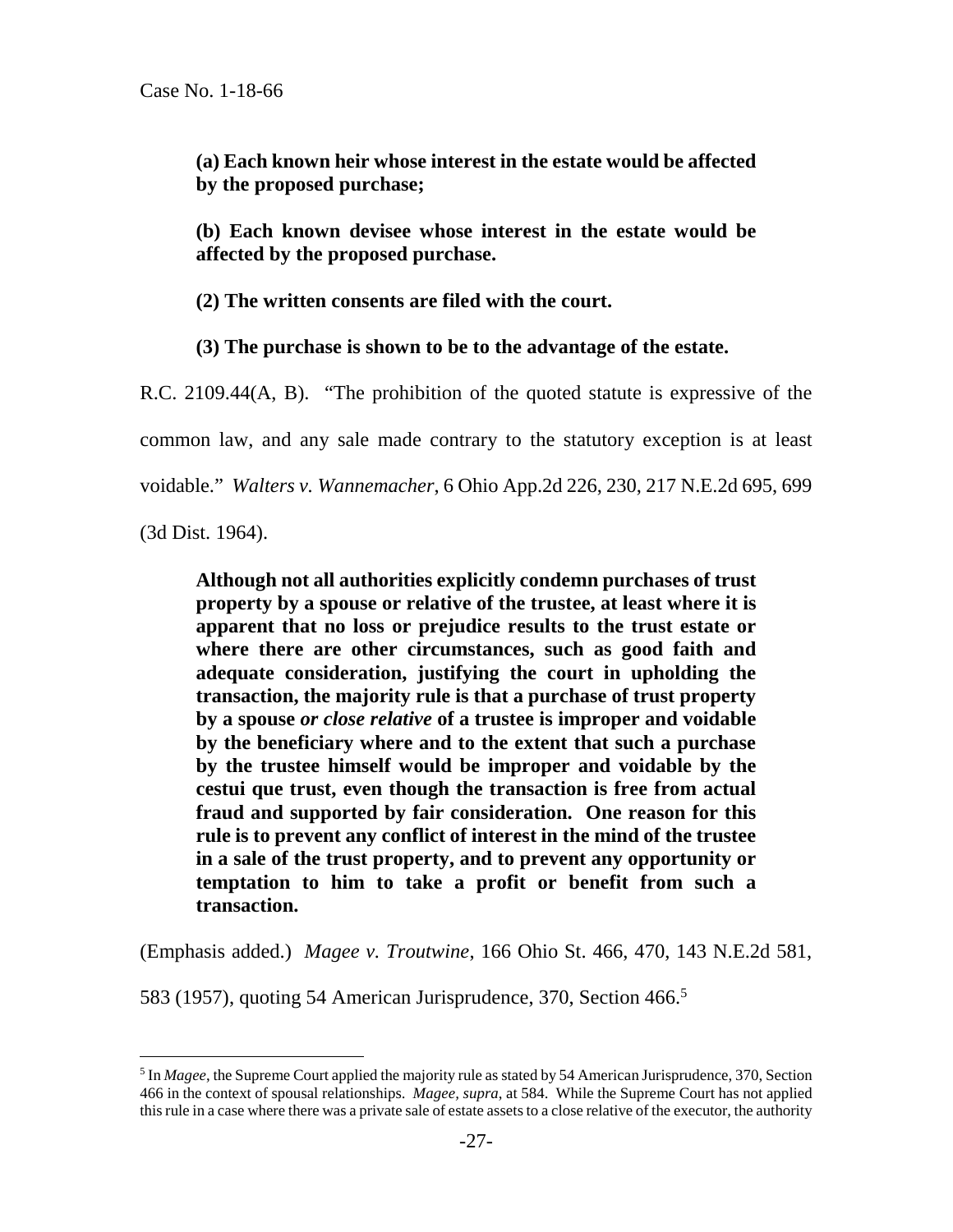$\overline{a}$ 

**{¶54}** Under Ohio law, "a sale by a fiduciary to himself [or herself] is prohibited and void." *Magee*, at 583. However, the sale of estate assets by a fiduciary to a spouse or close relative is *not* void *ab initio*. 6 *Id*. at 582, citing 54 American Jurisprudence, 370, Section 466. *See Christman v. Christman*, 171 Ohio St. 152, 154, 168 N.E.2d 153, 155 (1960) (holding that the sale of estate assets to an executor's spouse is "not void."). Rather, the sale of estate assets to the executor's spouse or close relative at a private sale can potentially be "voidable at the election of the heirs."7 *Id.*, at 154, quoting *Magee* at 582. However, if the heirs

that it cited as the basis of its *Magee* decision held that private sales of estate assets to an executor's close relative and private sales of estate assets to an executor's spouse were both potentially voidable. *Id*. In this case, we rely on the majority rule quoted by *Magee*. *See Montgomery v. Mosley*, 4th Dist. Pike No. 448, 1990 WL 127047, \*1 (Aug. 24, 1990) (interpreting *Magee* as standing for the proposition that a transfer of estate property by a fiduciary to a close relative is potentially voidable) *In Matter Nye*, 4th Dist. Pike No. 324, 1981 WL 6039 (Oct. 9, 1981). *See also Trust U/W of Woltering*, 1st Dist. Hamilton No. C-970913, 1999 WL 163759, \*4 (March 26, 1999) (holding a "fiduciary may engage in self-dealing not only by directly purchasing such property, but also by facilitating the purchase of such property by another person or entity closely aligned with the fiduciary.") *Estate of Karder*, 5th Dist. Stark No. 2010CA00297, 2011-Ohio-3229, ¶ 25. *Compare In re Estate of Hughes*, 94 Ohio App.3d 551, 555, 641 N.E.2d 248, 250 (9th Dist. 1994) (holding the rule in "*Magee* is limited to situations in which a fiduciary sells estate property to a spouse and that the rule in *Magee* does not apply to transactions involving a fiduciary's close relative). Further, we do not find a reason to hold that the sale of estate property to a sibling of the executor is void while the Supreme Court has determined that a sale of estate property to the spouse of the executor is only voidable. *Magee, supra*, at the syllabus; *Christman, supra*, at paragraph one of the syllabus. The relationship between spouses is far closer than the relationship between siblings. Spouses are also much more likely to have more closely aligned interests than siblings. A sale of real property from the estate to the executor's spouse generally confers upon the executor, at the very least, a dower interest in that property. *See* R.C. 2103.02. The sale of estate property to the sibling of the executor does not necessarily transfer any interest in that property to the executor.

<sup>&</sup>lt;sup>6</sup> In *Magee*, the Supreme Court did not expressly state that sales of estate assets to an executor's close relative were not void. *Magee, supra*, at syllabus. Rather, the Supreme Court held that sales in which the executor purchases assets directly from the estate were void and also held that private sales of estate assets to the executor's spouse or close relative were voidable. *Id*. at 583. Since private sales of estate assets to the executor's spouse or close relative were held to be voidable, we conclude, by inference, that these sales are not void ab initio. In *Christman*, the Supreme Court applied this logic in the context of spousal relationships, holding that *Magee* stood for the proposition that a private sale of estate property to the executor's spouse "was *voidable*, not void," even though *Magee* did not expressly state that sales to the executor's spouse were not void. *Christman, supra*, at 154. 7

This rule has been applied by some courts in the context of a public sale. *Hartzler Mortgage Company v. Moyer,* 2d Dist. Champaign No. 78 CA 17, 1979 WL 208591, \*4 (Mar. 19, 1979); *In re Estate of Kellhofer*, 4th Dist. Ross No. 943, 1983 WL 3125, \*7 (Feb. 18, 1983); *Gahanna Bank Co. v. Miesse*, 41 Ohio App. 316,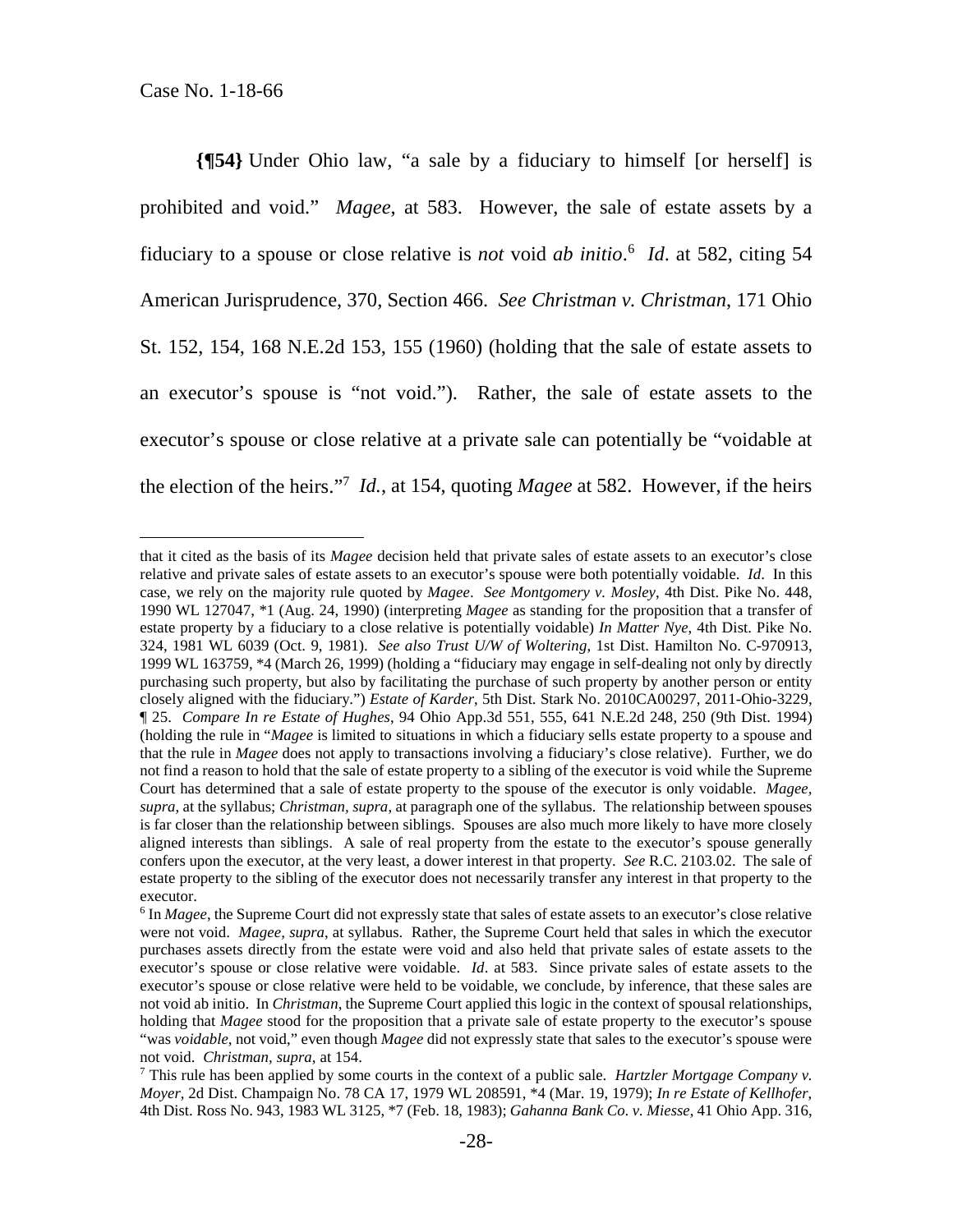$\overline{a}$ 

unreasonably delay in bringing an action to challenge the sale of estate assets to the executor's close relative or spouse, the doctrine of laches may prevent the heirs from avoiding the contested contract of sale. *Christman* at paragraph two of the syllabus.

#### Legal Analysis

**{¶55}** Two agreements are at issue in this case: the agreement between Philip and the estate ("the sale contract") and the agreement between David and Philip ("the side-agreement"). Under the sale contract, Philip purchased the Schooler Farm from his mother's estate for \$135,000.00. Subsequently, each of Martha's five children received roughly \$27,000.00 from the proceeds of this sale. Under the side-agreement, David sent a \$67,500.00 check to Philip for one-half the purchase price of the Schooler Farm. In exchange, Philip promised to purchase the Schooler Farm and deliver a deed for a one-half interest in that property to David at a later date. On appeal, the appellant only challenges the side-agreement, arguing it violates R.C. 2109.44 and is, therefore, an illegal contract that is void. The appellant does not challenge the sale contract.

**{¶56}** Two cases decided by the Supreme Court of Ohio govern our analysis of the issues raised herein. In *Magee v. Troutwine*, the Supreme Court applied R.C. 2109.44 to a situation in which an executor sold property from the estate to her

<sup>181</sup> N.E. 31 (10th Dist. 1931). *See also Armstrong v. Hustoh's Heirs*, 8 Ohio 552 (1838). However, in the case before us, as in both *Magee* and *Christman*, the estate property was sold at a private sale. *Magee, supra*, at syllabus; *Christman, supra*, at 153. For this reason, we simply state this rule as applying to private sales and decline to enunciate a broader rule that covers both private and public sales.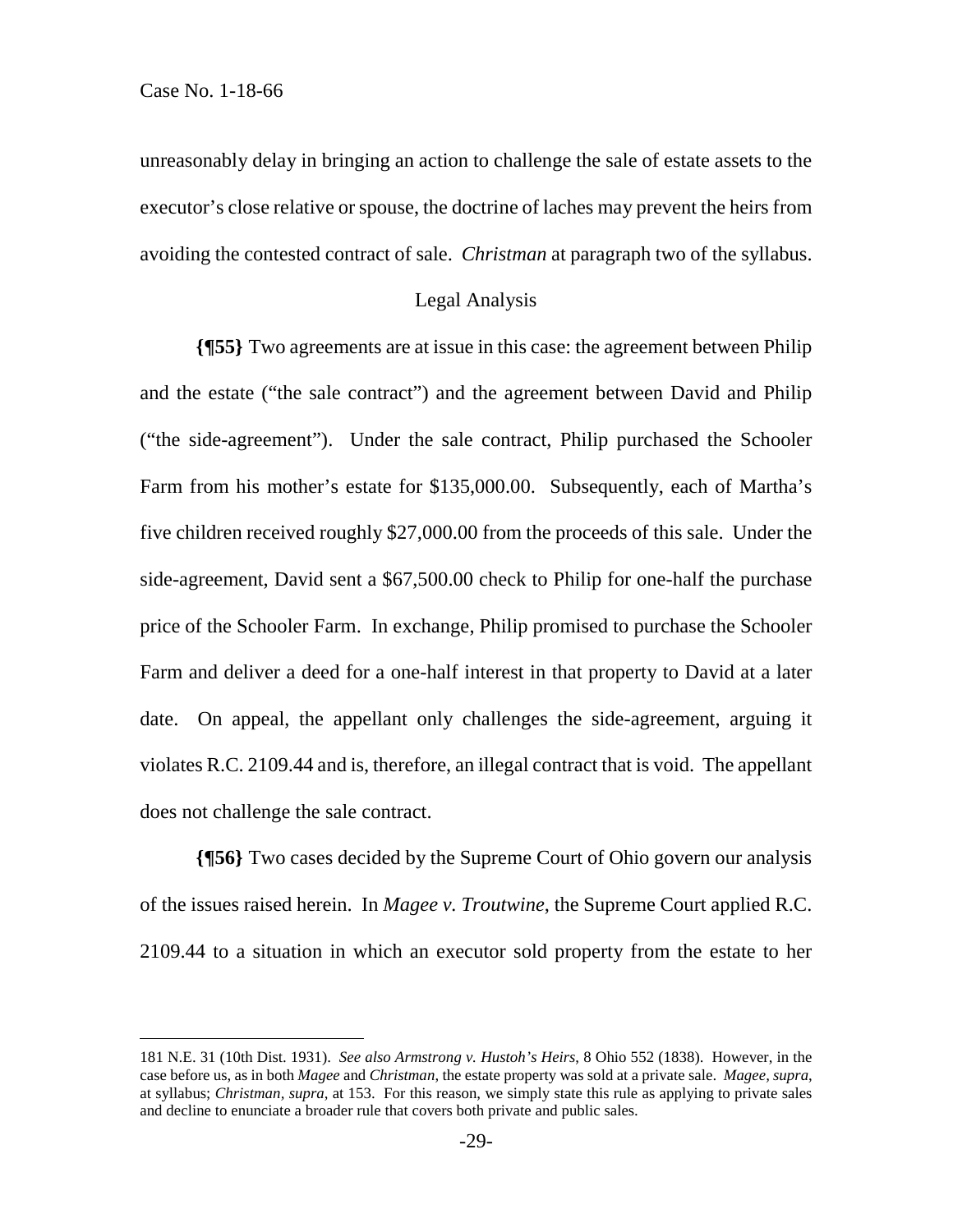spouse at a private sale. *Magee, supra*, at 582. The heirs contested this sale, arguing that this was a violation of R.C. 2109.44 and that the contract of sale was, therefore, void. *Id*. at 582. Even after noting that spouses share an extremely close relationship and generally have interests that are aligned, the Supreme Court found that this contract of sale was not void because the executor did not personally purchase the assets directly from the estate. *Id*. at 583.

**{¶57}** Instead, the Supreme Court held that the contract of sale under which estate assets were sold to the executor's spouse were "voidable at the election of the heirs." *Id*. at the syllabus. Thus, the Supreme Court drew a line between sales in which the executor personally purchases assets directly from the estate and sales in which the executor's spouse purchases assets from the estate. *Id*. at 583, 584. Since the heirs, in *Magee*, elected to avoid the sale of assets to the executor's spouse, these real estate purchases were set aside. *Id*. at 584.

**{¶58}** In *Christman v. Christman*, the Supreme Court considered the application of R.C. 2109.44 in a situation where the fiduciary was the executor of his father's estate and sold the family farm to his wife at a private sale. *Christman, supra*, at 153, 155. The executor and his wife subsequently moved onto the family farm. *Id*. at 155. The Supreme Court reaffirmed the rule in *Magee* and held that a contract of sale under which estate property is sold to the executor's spouse is not void but "*voidable* at the election of the heirs." (Emphasis sic.) *Id*. at 155, quoting *Magee, supra*, at the syllabus. Thus, the Supreme Court determined that the contract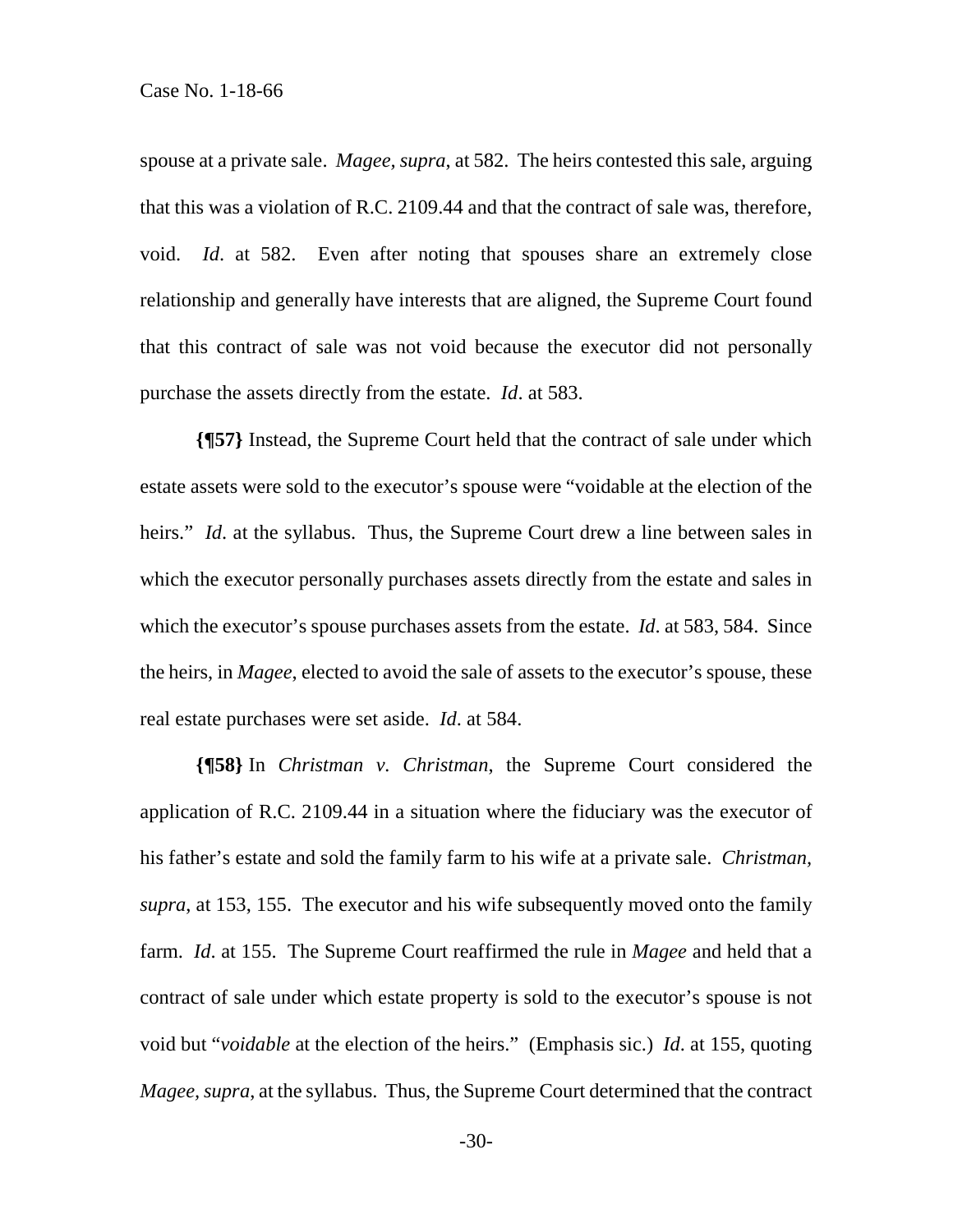of sale under which the family farm was sold to the executor's spouse was not void. *Id*. at 154.

**{¶59}** However, in *Christman*, the heirs of the estate waited over seventeen years to object to the sale of the family farm, even though they had been aware that the executor's spouse was purchasing this asset at the time of the sale. *Id*. at 153. The heirs had also observed improvements that the executor had made on the property and knew that he lived on the premises. *Id*. at 154-155. For this reason, the Supreme Court determined that the doctrine of laches prevented the heirs from electing to set aside the contract of sale under which the family farm was sold the executor's spouse. *Id*.

**{¶60}** The analyses in *Christman* and *Magee* contain two requirements that are relevant to the facts of the case before us. First, these analyses applied R.C. 2109.44 to the contract of sale in which property was sold directly from the estate. *Magee, supra*, at 584; *Christman, supra*, at 153. Second, the determination as to whether this contract of sale was void or voidable depended on the identity of the purchaser. Under these cases, if the executor is the direct purchaser of assets from the estate, the contract of sale between the executor and the estate is void. *Magee, supra,* at 583. If, on the other hand, the purchaser is the spouse or close relative of the executor, then the sale may be "voidable at the election of the heirs." *Magee, supra*, at syllabus; *Christman, supra*, at 154.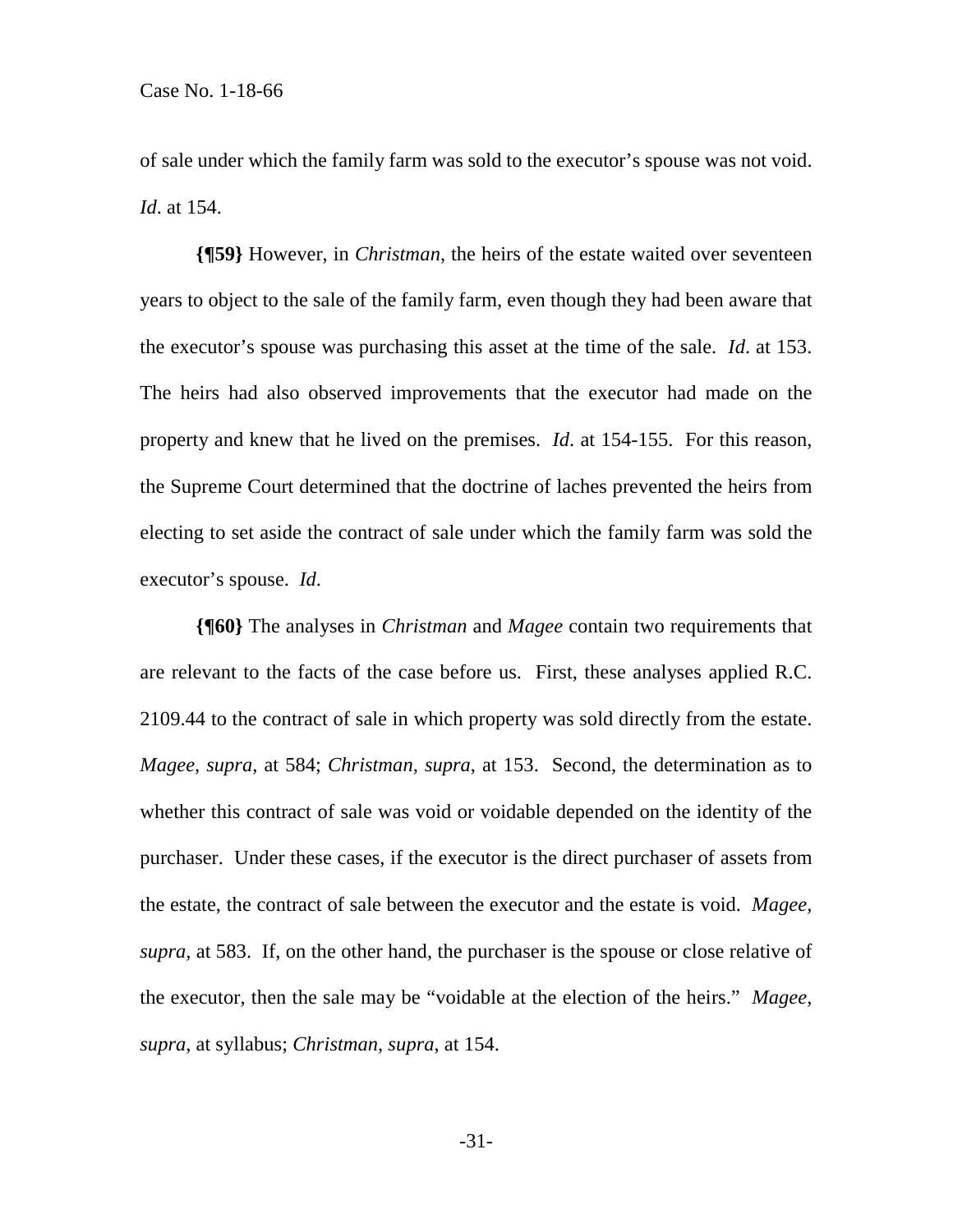**{¶61}** In the case before us, the appellant challenge the side-agreement as being an illegal contract that is void. However, the Supreme Court has only applied the R.C. 2109.44 analysis to contracts of sale that are made with the estate. *Magee, supra*, at 584 (setting aside the *sale* of the real estate to the executor's spouse); *Christman, supra*, at 154. In this case, the side-agreement is not a contract of sale to which the estate is a party. No assets were sold directly from or transferred out of the estate pursuant to this side-agreement. Further, Philip purchased the Schooler Farm directly from the estate. Thus, in this case, the agreement that is relevant to the R.C. 2109.44 analysis was the sale contract between Philip and the estate, not the side-agreement between David and Philip. David, as the executor, was not a purchasing party under the sale contract through which the Schooler Farm was purchased directly from the estate.

**{¶62}** Contrary to the appellant's assertion, the side-agreement is not void because the Supreme Court has held only that a contract of sale between the executor and the estate is void under R.C. 2109.44. Thus, since David did not personally purchase the Schooler Farm directly from the estate, the trial court was correct in its determination that this side-agreement was not void. Doc. 60. However, the trial court then proceeded to determine whether the sale contract was voidable under *Christman*. Doc. 60. In its judgment entry, the trial court found that the doctrine of laches applied because Philip knew about the side-agreement at the time of the sale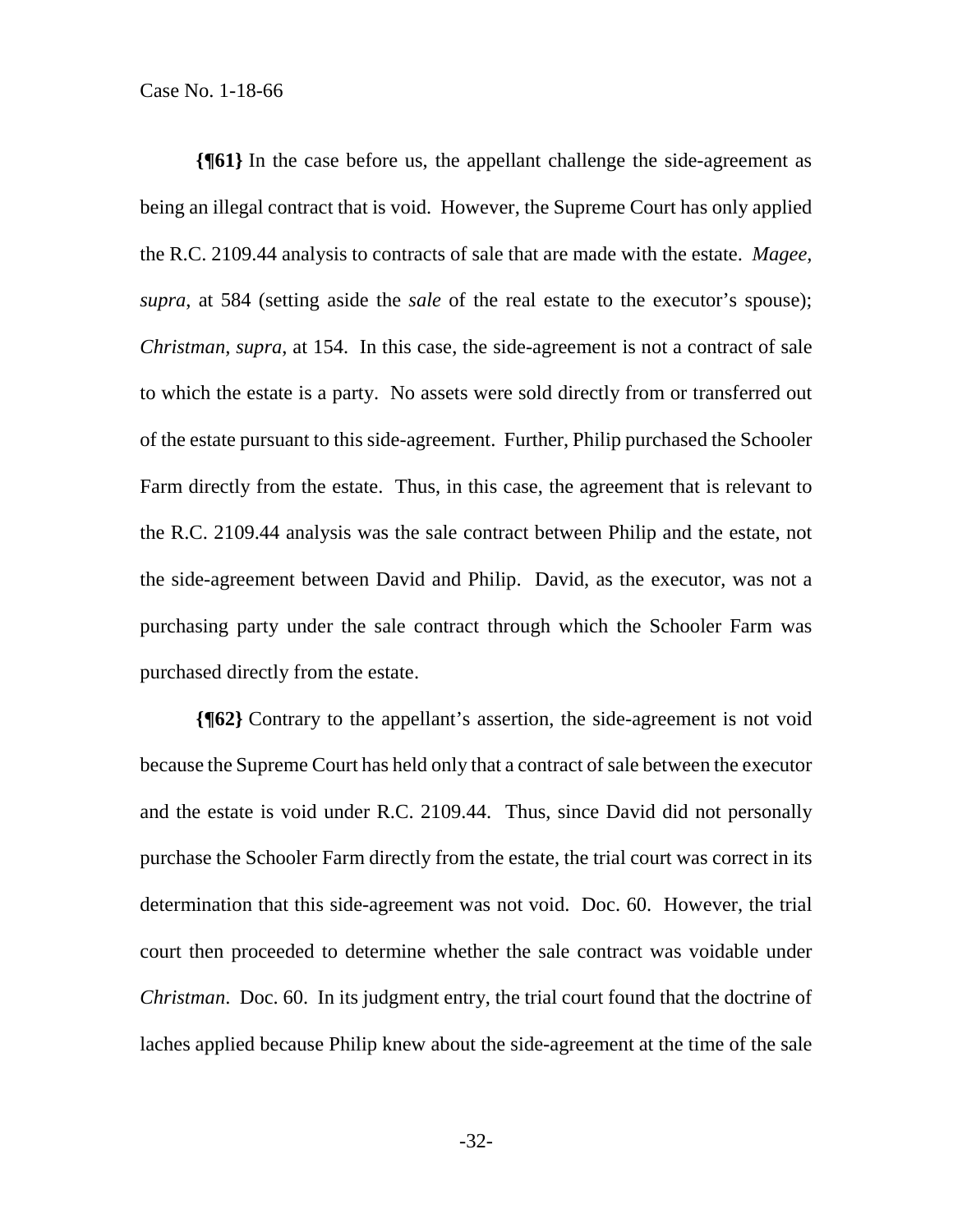$\overline{a}$ 

of the Schooler Farm and "did not file to set aside the sale in a *timely* fashion." (Emphasis sic.) Doc. 60.

**{¶63}** However, the appellant's argument does not require us to examine whether the sale contract was voidable. Under *Christman* and *Magee*, when the executor's spouse purchased assets directly from the estate, the heirs could challenge the *contract of sale* in which the executor's spouse purchased assets directly from the estate. *Magee, supra*, at the syllabus; *Christman*, *supra*, at 154. If the heirs filed a timely objection to such a purchase, then the challenged *contract of*  sale with the estate was voidable at the election of the heirs.<sup>8</sup> Magee, supra, at the syllabus; *Christman, supra*, at 154.

**{¶64}** On appeal and in his motion for a judgment notwithstanding the verdict, the appellant exclusively challenges the side-agreement. By arguing that only the side-agreement was void, the appellant was challenging the side-agreement by itself—on its own terms. However, in the absence of the sale contract, the sideagreement, on its face, is merely a contract between two brothers for the joint purchase of real estate. For this reason, the side-agreement, considered by itself, is not illegal and, as we have already determined, is not void.

<sup>&</sup>lt;sup>8</sup> The requirement that the heirs timely file an exception to the contract of sale between the executor's spouse and the estate comes from *Christman* wherein the Supreme Court held that the doctrine of laches applied and prevented the heirs from challenging the contract of sale after seventeen years had passed. *Christman, supra*, at paragraph two of the syllabus. While no specific time requirement has been established, the heirs cannot unreasonably delay challenging potentially objectionable sales of estate assets. *Id*.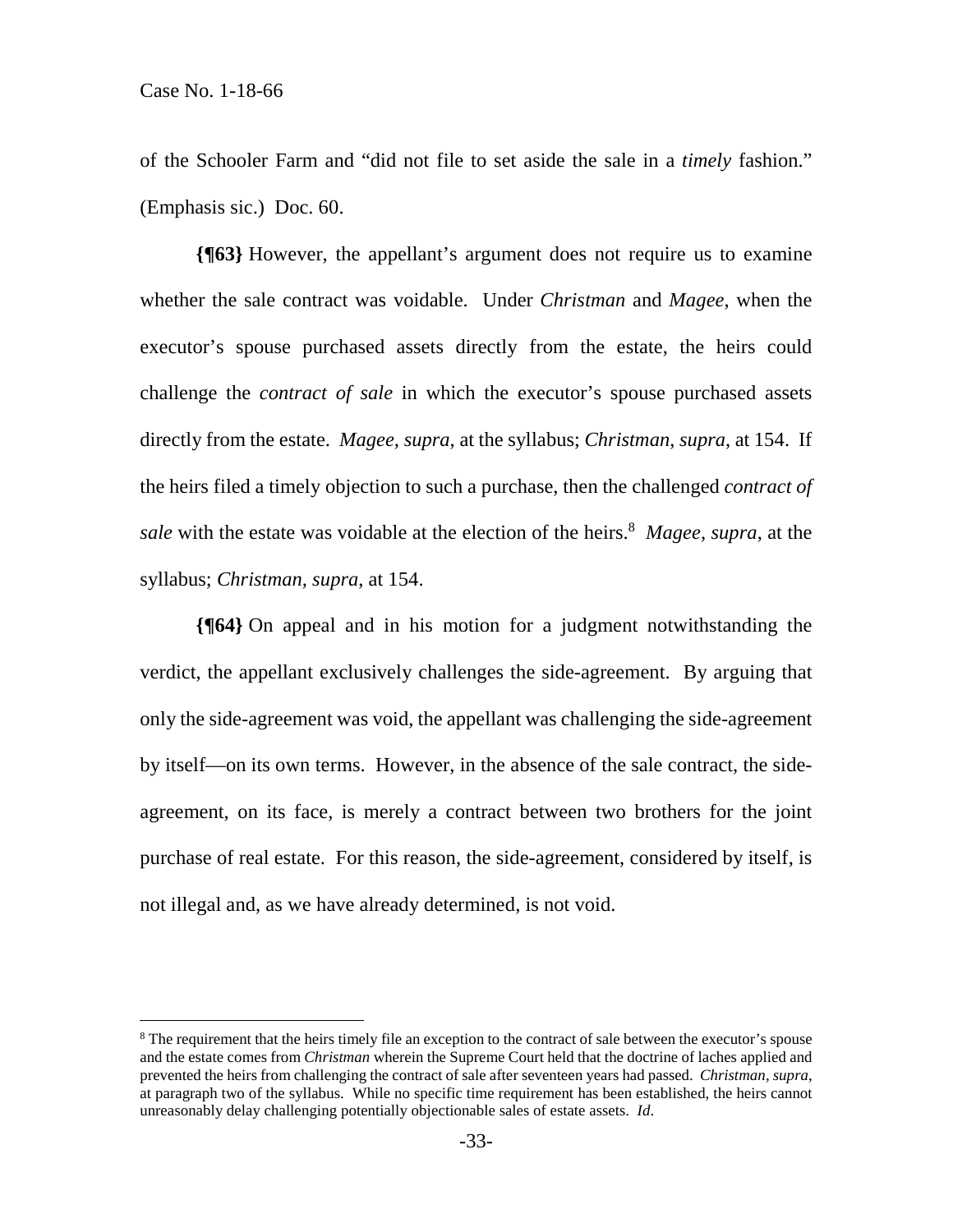**{¶65}** The legality of the side-agreement is only questionable when it is considered together with the sale contract as one component of a larger arrangement. The appellant affirms this proposition when he argues, in his brief, that David used the side-agreement to establish a "strawman" purchase of the Schooler Farm. Appellant's Brief, 13. The side-agreement can only be a part of a "strawman" purchase if another agreement exists—in this case, the sale contract. On appeal, however, the appellant, in essence, argues that the "strawman" purchase violates R.C. 2109.44 but that only the side-agreement should be set aside. In other words, the appellant asserts that the entire arrangement is illegal but that only one-half of the illegal arrangement should be voided. We find this argument to be unpersuasive.

**{¶66}** In order to challenge this allegedly illegal arrangement, the appellant had to challenge the sale contract that made the side-agreement a component of a "strawman" purchase. Since both agreements are necessary to the "strawman" purchase, the appellant can only argue that the side-agreement is improper if he challenges the sale contract between Philip and the estate as voidable. Under the analysis in *Magee* and *Christman*, the sale contract is the agreement that falls within the purview of R.C. 2109.44. *Magee, supra*, at 582; *Christman, supra*, at 153. However, the appellant never challenged the sale contract as voidable.

**{¶67}** Further, as of this date, no heir has challenged the sale contract under which Philip purchased the Schooler Farm from the estate. Thus, the question as to whether this sale contract is voidable at the election of the heirs was not asked and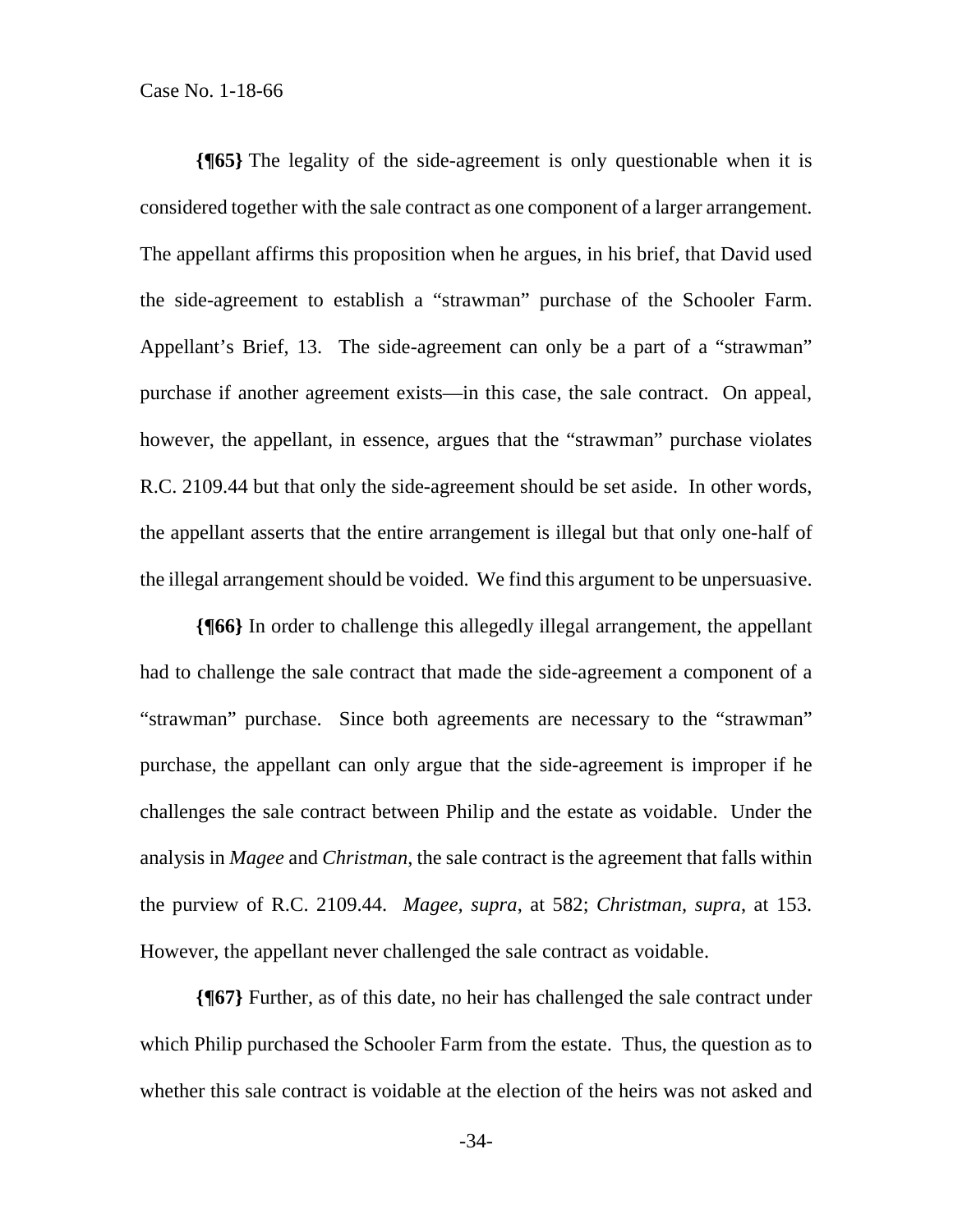need not be answered. Philip only challenged the side-agreement, and that challenge failed. He testified at trial that he paid a fair price for the Schooler Farm; that he did not object to the sale of this property during the probate proceedings; and that he did not appeal any matter from the probate proceeding. Tr. 253. In this case, the trial court did not need to apply the doctrine of laches to prevent Philip from challenging the sale contract because Philip never challenged the sale contract.

**{¶68}** We also note that, if this arrangement was improper, Philip's actions are what enabled David to commit what the appellant allege to be a violation of R.C. 2109.44. This would be akin to the executor's husband in *Magee* challenging his wife's interests in the assets that he purchased from the estate as illegal and void, arguing that the executor—his wife—used *him* to work around the requirements of R.C. 2109.44 while simultaneously arguing that this sale to *him* should not be set aside. However, in *Magee*, the contract of sale between the spouse and the estate was voidable with any agreements between the executor and her husband notwithstanding.

**{¶69}** The fact that Philip does not challenge the sale contract indicates that he believes that the estate did not suffer any prejudice. If Philip paid a fair price for the Schooler Farm, then David, as executor, did not act in a manner that was detrimental to the estate or its heirs. In asserting that the side-agreement alone should be set aside, the appellant suggest that David's activities as fiduciary did not ultimately prejudice the heirs.

-35-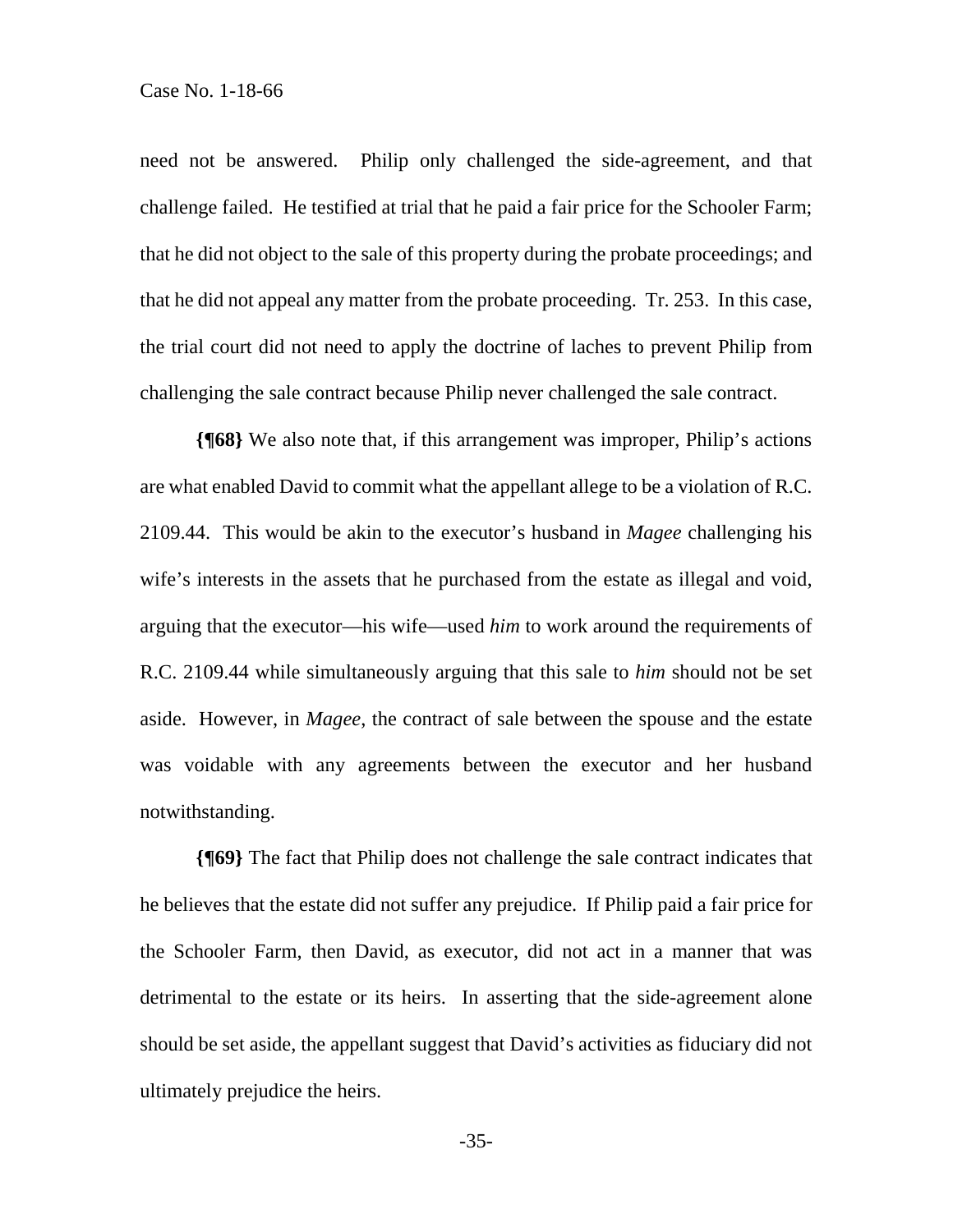$\overline{a}$ 

**{¶70}** Further, not only did Philip know about the side-agreement in 2007, but he testified that the other heirs were aware that he (Philip) was purchasing the Schooler Farm directly from the estate. Philip Deposition Tr. 15. David also presented evidence, in the form of letters and emails that his three sisters were aware that he was seeking to obtain an interest in the Schooler Farm property through a side-agreement. Ex. 3A, 3B, 3C, 3D, 3E, 18. The record does not contain any evidence that any of the heirs objected to the sale contract even though each of them had knowledge of its terms. Tr. 253. There is also some evidence in the record that four of the five siblings wanted to keep the Schooler Farm in the family and that this was in line with the wishes of the decedent. Tr. 80. Ex.  $3C<sup>9</sup>$ 

**{¶71}** In this case, the appellant asserted that David engaged in a "strawman" purchase of the Schooler Farm. Appellant's Brief, 13. This purchase was composed of two parts: the side-agreement and the sale contract. The appellant only challenged one of these two agreements as illegal, arguing that the side-agreement was void. This argument failed as David did not personally purchase assets directly from the estate through this side-agreement. In order to challenge the "strawman" purchase, the appellant had to challenge the sale contract as voidable. However, the appellant chose not to do this and, in so doing, chose not to challenge the

<sup>9</sup> In *Montgomery v. Mosley*, the Fourth District found that the case *In Re Minch's Will*, 71 N.E.2d 144 (8th Dist. 1932) stood for the proposition that "a close family conveyance is not self dealing per se but depends on the circumstances \* \* \*." *Montgomery, supra*, at \*1. However, since we have determined that Philip did not challenge the sale contract as voidable, we do not need to determine the impact of the sibling relationship and the family context of this transaction on this case.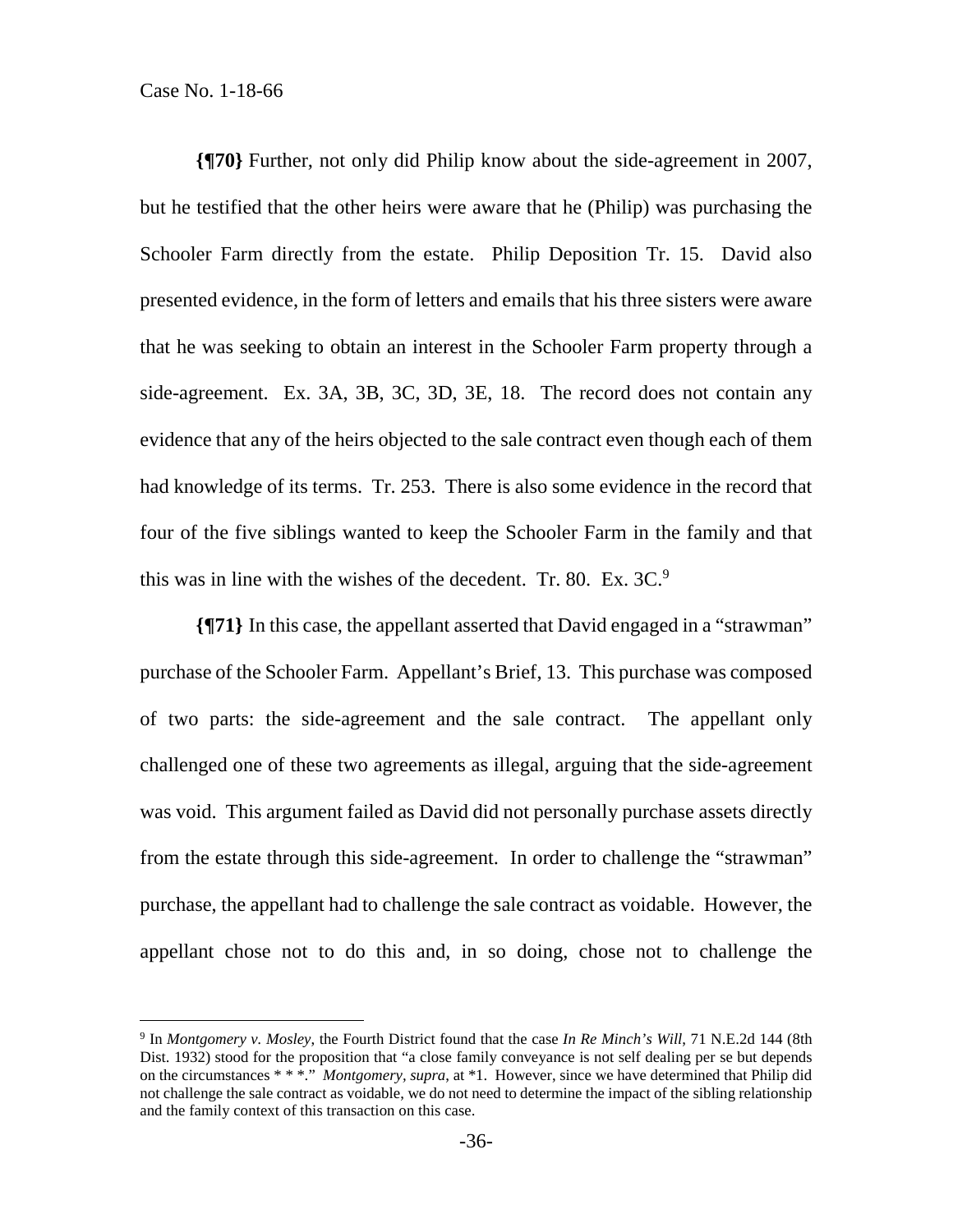"strawman" purchase. For these reasons, we conclude that the appellant has not carried the burden of establishing the affirmative defense of illegality of contract. Thus, the appellant's third assignment of error is overruled.

#### *Fourth Assignment of Error*

**{¶72}** In this assignment of error, the appellant argues that the trial court erred by denying his motion for a judgment notwithstanding the verdict.

#### Legal Standard

**{¶73}** "The test to be applied by a trial court in ruling on a motion for judgment notwithstanding the verdict is the same test to be applied on a motion for a directed verdict." *Posin v. A.B.C. Motor Court Hotel, Inc*., 45 Ohio St.2d 271, 275, 344 N.E.2d 334, 338 (1976). The standard for granting a motion for a directed verdict—and, therefore, a motion for a judgment notwithstanding the verdict—is set forth in Civ.R.  $50(A)(4)$ , which reads as follows:

**When a motion for a directed verdict has been properly made, and the trial court, after construing the evidence most strongly in favor of the party against whom the motion is directed, finds that upon any determinative issue reasonable minds could come to but one conclusion upon the evidence submitted and that conclusion is adverse to such party, the court shall sustain the motion and direct a verdict for the moving party as to that issue.** 

Civ.R. 50(A)(4). However, "if reasonable minds might reach different conclusions based on some competent evidence favoring the nonmoving side, the motion must be denied." *Kubiak v. Wal-Mart Stores, Inc*., 132 Ohio App.3d 436, 440, 725 N.E.2d 334, 336 (3d Dist.). "The 'reasonable minds' test mandated by Civ.R.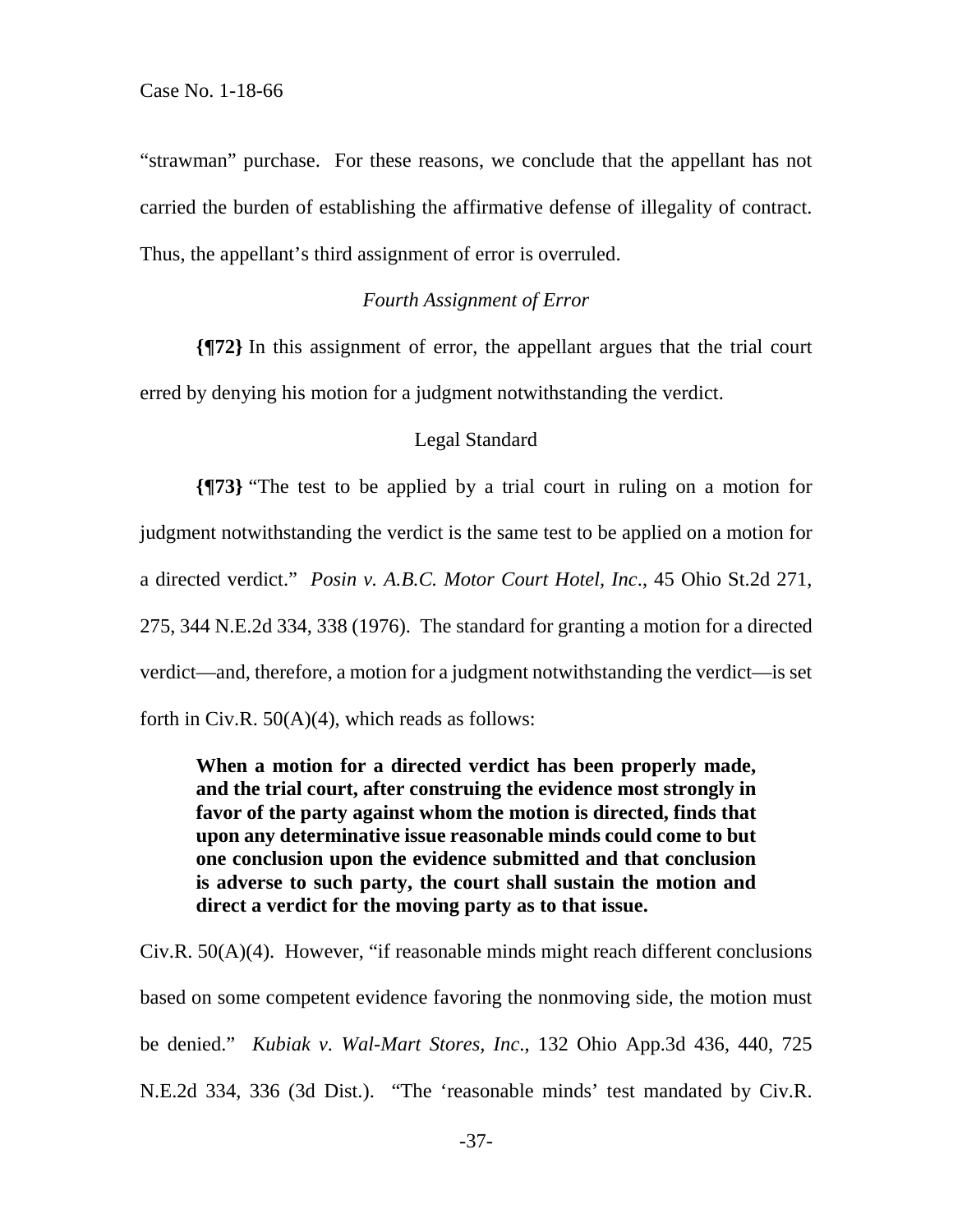$50(A)(4)$  requires the court to discern only whether there exists any evidence of substantive probative value that favors the position of the nonmoving party." *Goodyear Tire & Rubber Co. v. Aetna Cas. & Sur. Co*., 95 Ohio St.3d 512, 2002-

Ohio-2842, 769 N.E.2d 835, ¶ 3.

**{¶74}** While the same standard applies on appeal to a motion for a directed verdict and a motion for a judgment notwithstanding the verdict, these two kinds of motions "are not evaluated identically." *Ley v. Procter & Gamble Co*., 3d Dist. Allen No. 1-09-41, 2010-Ohio-834, ¶ 23.

**When a court rules on a motion for JNOV, all of the evidence introduced at trial is available for the trial court's consideration.**  *Osler v. Lorain* **(1986), 28 Ohio St.3d 345, 347, 504 N.E.2d 19. With a motion for a directed verdict, only the evidence presented during the plaintiff's case-in-chief is evaluated by the reviewing court.** *Chemical Bank of New York v. Neman* **(1990), 52 Ohio St.3d 204, 206-07, 556 N.E.2d 490. The appellate court reviews the trial court's decision on both motions de novo.** *See Grau v. Kleinschmidt* **(1987), 31 Ohio St.3d 84, 90, 509 N.E.2d 399.** 

*Ley* at ¶ 23.

**{¶75}** "A motion for directed verdict or a motion for judgment notwithstanding the verdict does not present factual issues, but a question of law, even though in deciding such a motion, it is necessary to review and consider the evidence." *O'Day v. Webb*, 29 Ohio St.2d 215, 280 N.E.2d 896 (1972), paragraph three of the syllabus. In considering a motion for judgment notwithstanding the verdict, a court does not weigh the evidence or test the credibility of the witnesses. *Osler v. City of Lorain*, 28 Ohio St.3d 345, 504 N.E.2d 19 (1986), at syllabus.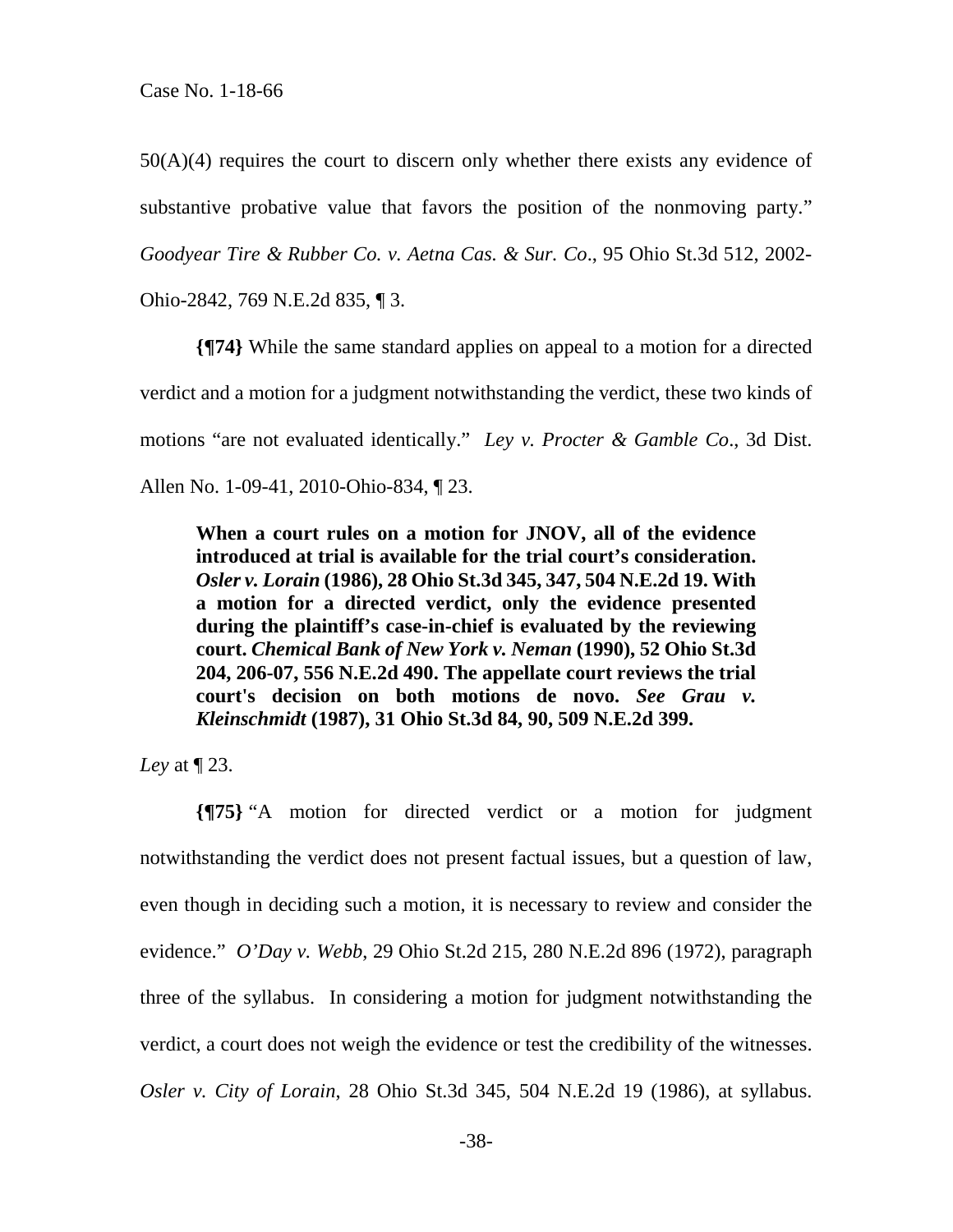"Since we are presented with a question of law, we apply a de novo standard of review." *Groob v. KeyBank*, 108 Ohio St.3d 348, 2006-Ohio-1189, 843 N.E.2d 1170, ¶ 14.

#### Legal Analysis

**{¶76}** In this assignment of error, the appellant advances four arguments against the trial court's decision to deny his motion for a judgment notwithstanding the verdict. We will consider each of these arguments in turn. First, the appellant argues that the trial court erred in finding that the doctrine of laches prevented Philip from contesting the sale of the Schooler Farm but did not apply to David, who did not request a deed from Philip for eight years after the oral contract was formed. However,

**[i]n order to invoke the doctrine of laches, the following \* \* \* must be established: 'Delay in asserting a right does not of itself constitute laches, and in order to successfully invoke the equitable doctrine of laches it must be shown that the person for whose benefit the doctrine will operate has been materially prejudiced by the delay of the person asserting his claim.'** 

*Connin v. Bailey*, 15 Ohio St.3d 34, 35-36, 472 N.E.2d 328 (1984), *Smith v. Smith*, 168 Ohio St. 447, 156 N.E.2d 113 (1959), at paragraph three of the syllabus. In this case, the trial court determined that the doctrine of laches prevented Martha's heirs from electing to avoid the sale of the Schooler Farm.

**{¶77}** However, our prior analysis renders the issue of whether the doctrine of laches prevents Philip from seeking to avoid the side-agreement moot. In the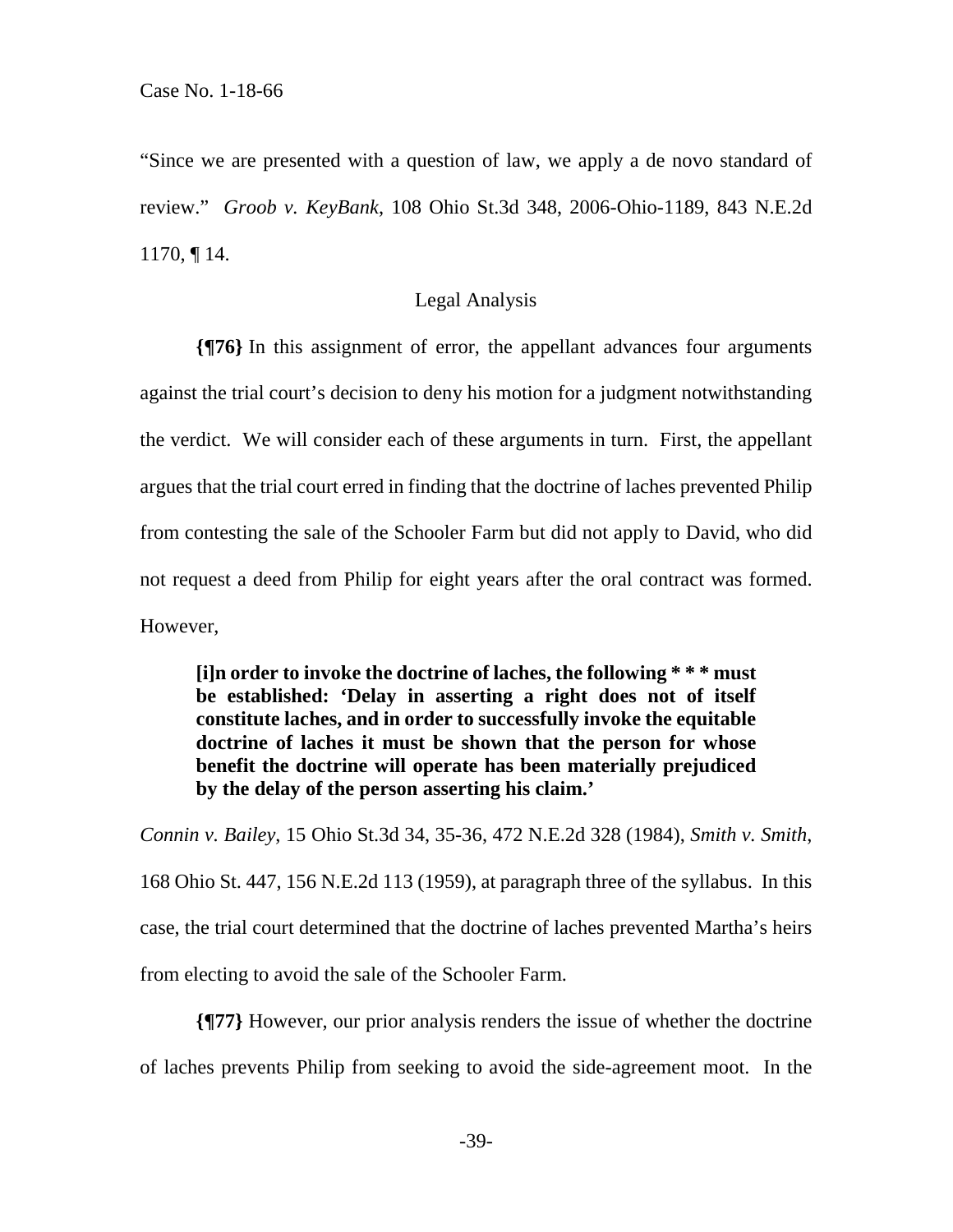third assignment of error, we determined that Philip never challenged the sale contract under which he purchased the Schooler Farm from the estate. Thus, the issue of whether the sale contract was voidable was not raised and did not, therefore, need to be addressed. In this case, the trial court's application of the doctrine of laches is tied to the issue of whether the sale contract is voidable. Since none of Martha's heirs challenged the sale contract as voidable, the trial court did not need to apply the doctrine of laches to prevent Martha's heirs from avoiding the sale contract.

**{¶78}** We turn now to whether the doctrine of laches should operate to prevent David from asserting his right to a one-half interest in the Schooler Farm. The fact that David delayed in requesting a deed from Philip does not, by itself, mean that the doctrine of laches is herein applicable because David's delay does not appear, from the evidence in the record, to have caused Philip any material prejudice. *See Connin, supra*, at 35-36. In 2007, Philip owed David a deed for a one-half interest in the Schooler Far. In 2015, Philip owed David a deed for a onehalf interest in the Schooler Farm. Thus, his obligation under the side-agreement remained the same. Further, in between 2007 and 2015, David paid for the property taxes and utilities for the Schooler Farm, giving Philip the benefit of reducing the costs of operating the Schooler Farm for eight years. Since Philip has not shown how this delay has caused him material prejudice, we conclude that the doctrine of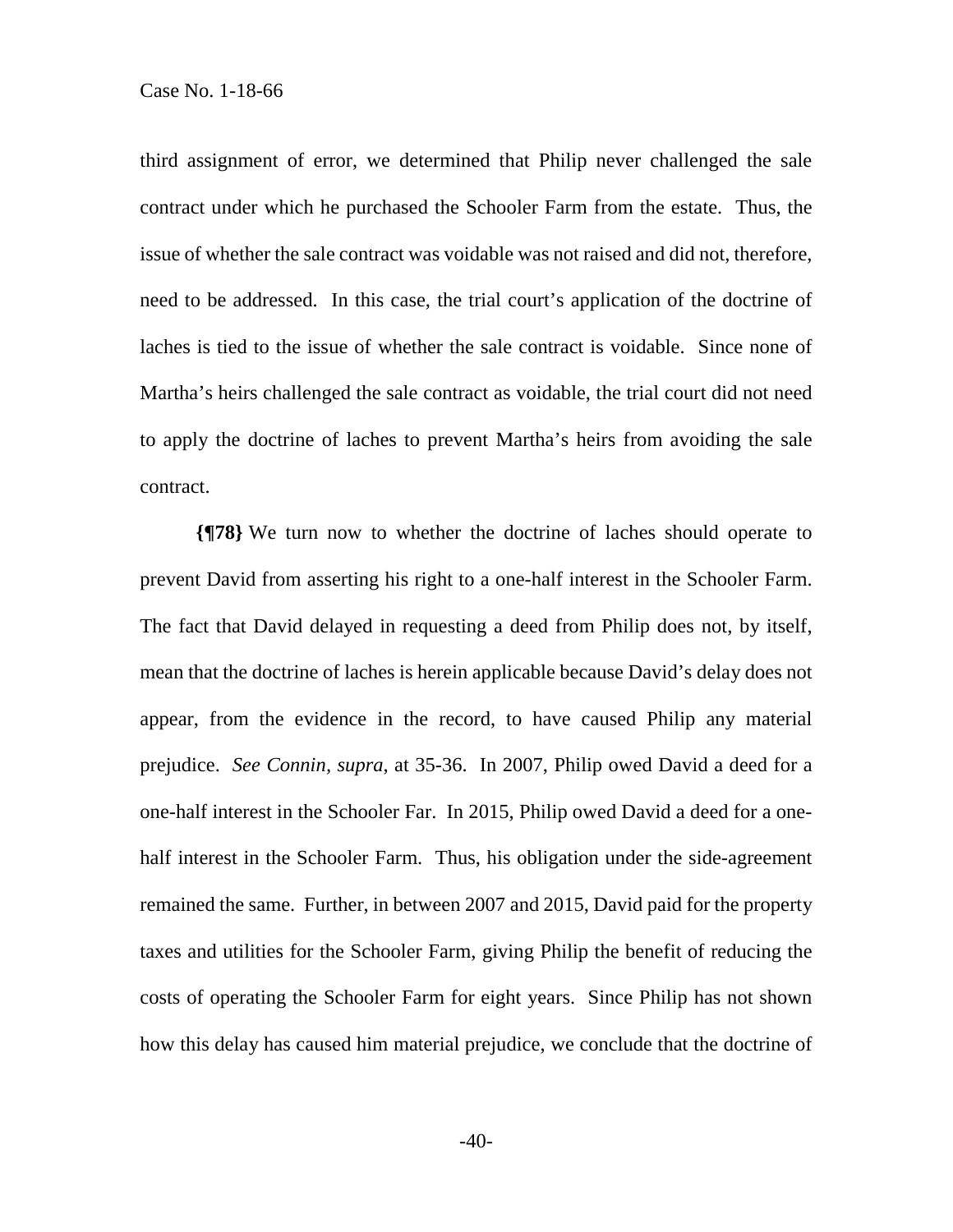laches does not prevent David from asserting his rights rights under the sideagreement that he had with his brother.

**{¶79}** Second, the appellant argues that the trial court "refused to recognize the applicability of R.C. 2109.44," which prohibits an executor, as fiduciary, from purchasing property directly from the estate. Appellant's Brief, 14. The trial court, in its judgment entry, stated the following about the applicability of R.C. 2109.44:

# **The defendants correctly assert that R.C. 2109.44 prohibits selfdealing by a fiduciary, such as David was in his capacity as an executor. All parties agree that Philip purchased the estate solely in his name. Thus, David did not buy the farm directly.**

Doc. 60. The trial court found that the side-agreement between David and Philip did not violate the express language of R.C. 2109.44.

**{¶80}** We conclude that the trial court did not err in making this decision. As our prior analysis has already determined, contracts of sale with the estate fall within the purview of R.C. 2109.44 under *Magee* and *Christman*. Thus, R.C. 2109.44 applies to the sale contract between Philip and the estate but does not apply directly to the side-agreement. However, the appellant chose not to challenge the sale contract between Philip and the estate, which is the contract that comes within the purview of R.C. 2109.44. Thus, this argument is without merit.

**{¶81}** Third, the appellant argues that the trial court erroneously relied upon the Supreme Court of Ohio's decision in *Christman, supra*. Doc. 60. The appellant asserts that *Christman* is not applicable because he was not seeking to set aside a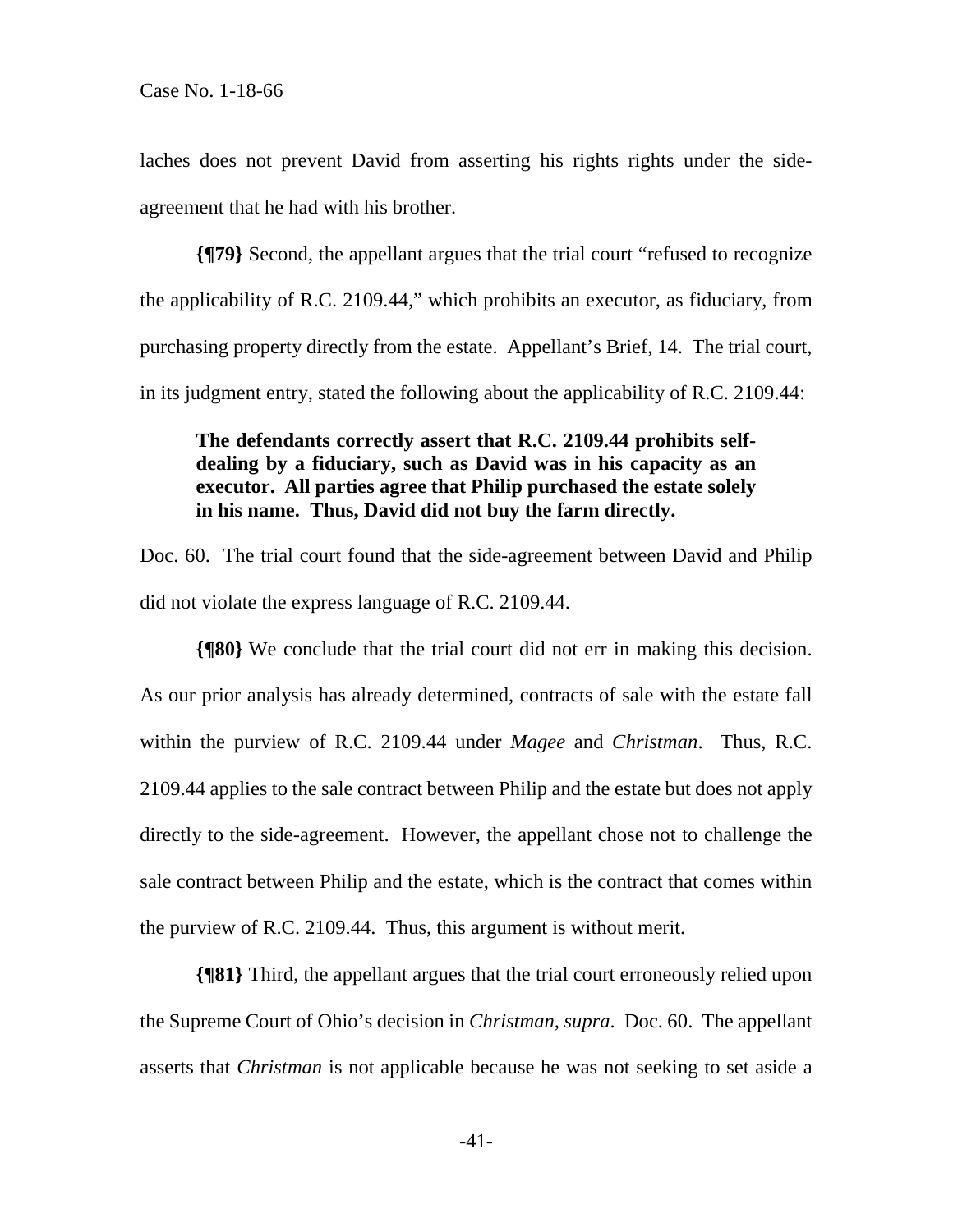completed sale. Instead, the appellant was challenging a sale that was barred by statute and that should be seen as having "not taken place." Appellant's Brief, 14. On appeal, the appellant essentially argues that *Christman* does not apply because the contract between David and Philip was void, or, in the words of his brief, this "sale" had "not taken place." Appellant's Brief, 14.

**{¶82}** However, the rule in *Christman* determines whether the sale of an estate asset is void or voidable under R.C. 2109.44. *Christman* at 153. Thus, in the context of the case before us, the appellant cannot claim that the sale of an estate asset is void under R.C. 2109.44 without reference to *Christman* because *Christman* is the case that defines which sales of estate assets are void under that statutory provision. After reviewing the relevant case law, we conclude that the trial court did not err in relying upon the holding in *Christman*.

**{¶83}** Fourth, the appellant notes that the trial court stated that the statute of limitations for written contracts was eight years. However, the statute of limitations for written contracts was not eight years until after 2012. R.C. 2305.06. Prior to 2012, the statute of limitations for written contracts was fifteen years. *See* R.C. 2305.06. Since this contract was formed in 2007, the appellant argues that the trial court's analysis listed an incorrect statute of limitations for written contracts. In its judgment entry, the trial court stated:

**The Revised Code provides an eight-year statute of limitations for filing a cause of action based upon a written contract, R.C. 2305.06, and a six-year statute of limitations period for oral**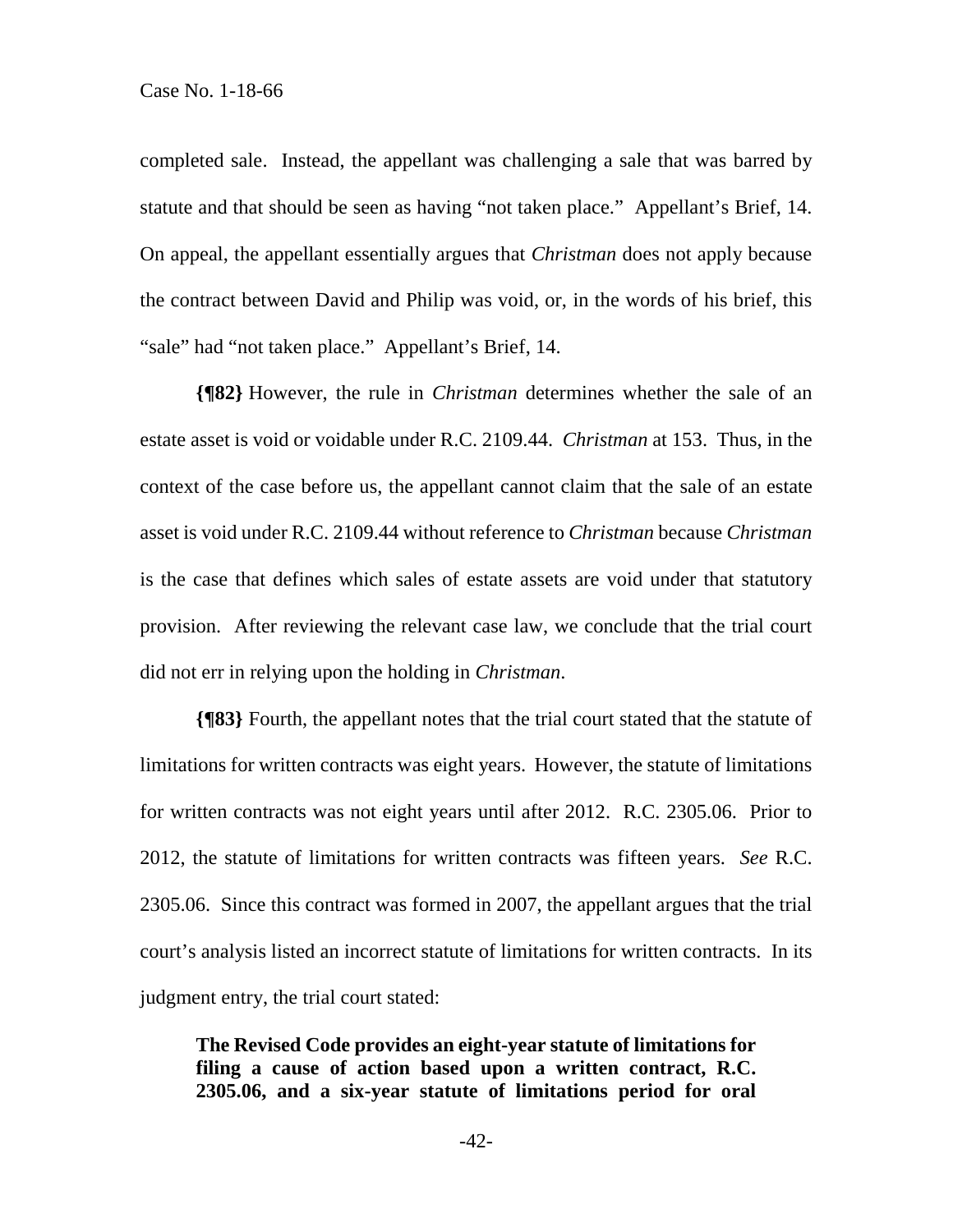**contracts, R.C. 2305.07. Construing the evidence in favor of the plaintiff, the cause of action for breach of the contract would not have occurred until Philip refused to provide a deed for David's one-half interest and/or took other actions inconsistent with David's ownership of the property in 2015. This action was commenced on October 12, 2016, well within either the eight-year or six-years [sic] limitations period.** 

Doc. 60.

**{¶84}** Since David filed a cause of action within the shorter timeframe of six years that is required for oral contracts, the length of the statute of limitations for written contracts is immaterial to the disposition of this case. Thus, if the trial court erred by listing the statute of limitations for written contracts as eight years instead of fifteen years, this was clearly harmless error. *See Knapp v. Defiance Therapeutic Massage & Wellness Center*, LLC, 2018-Ohio-1890, 112 N.E.3d 361 (3d Dist.), citing Civ.R. 61. Further, the appellant has not demonstrated any prejudice by this alleged misstatement of the law. *Id*.

**{¶85}** After reviewing the evidence in the record, we conclude that the arguments that the appellant has raised in this assignment of error are without merit. Further, we find that the verdict is supported by sufficient evidence. Thus, the trial court did not err in denying the appellant's motion for a judgment notwithstanding the verdict. For these reasons, the appellant's fourth assignment of error is overruled.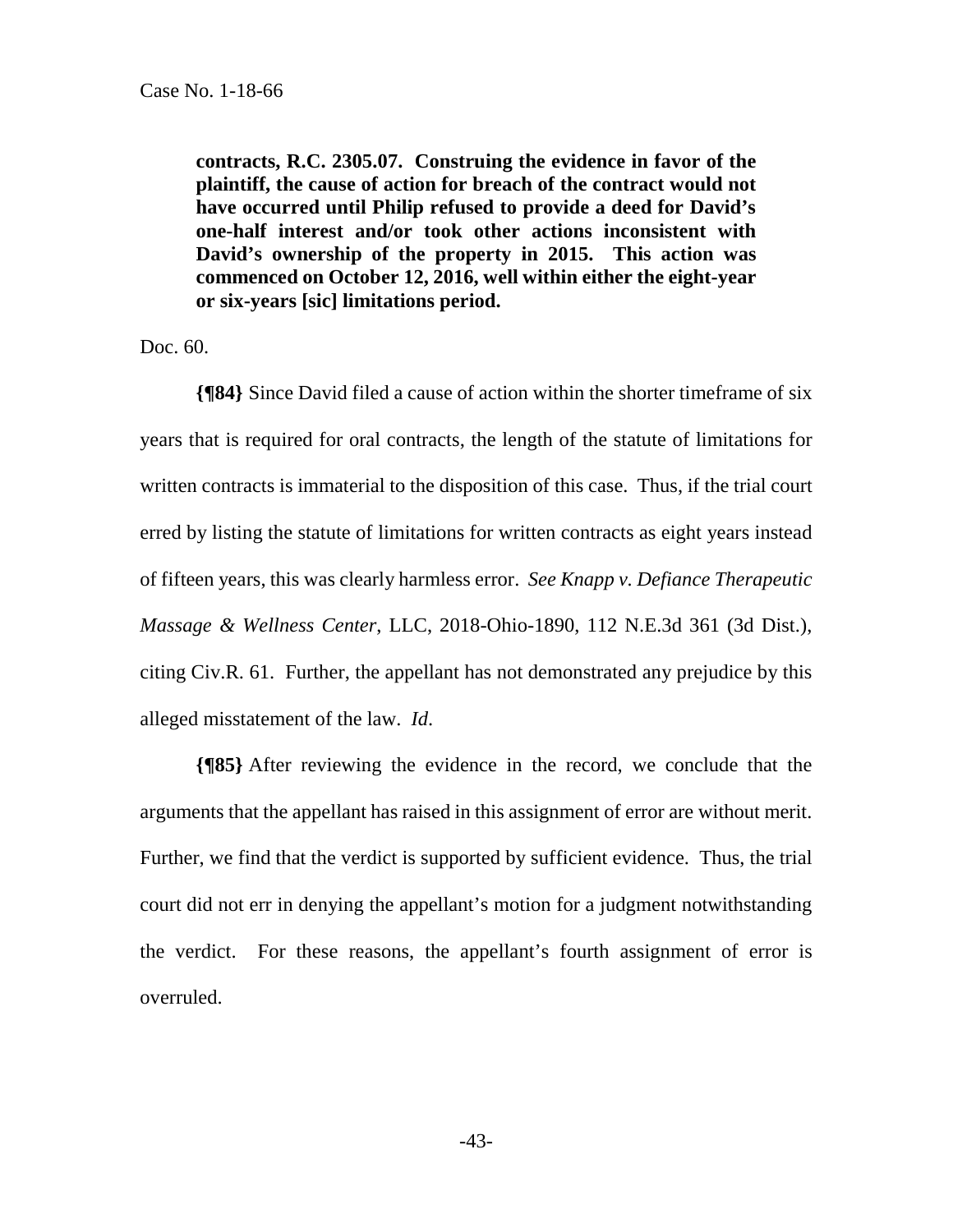#### *Fifth Assignment of Error*

**{¶86}** The appellant argues that the jury verdict was against the manifest weight of the evidence because there was no evidence presented to establish that an enforceable contract existed.

#### Legal Standard

**{¶87}** "Judgments supported by some competent, credible evidence going to all the essential elements of the case will not be reversed by a reviewing court as being against the manifest weight of the evidence." *C.E. Morris Co. v. Foley Const.* 

*Co*., 54 Ohio St.2d 279, 376 N.E.2d 578 (1978).

**'[W]hen reviewing a judgment under a manifest-weight-of-theevidence standard, a court has an obligation to presume that the findings of the trier of fact are correct.'** *State v. Wilson***, 113 Ohio St.3d 382, 2007-Ohio-2202, 865 N.E.2d 1264, ¶ 24, citing** *Seasons Coal Co. v. Cleveland* **(1984), 10 Ohio St.3d 77, 80, 10 OBR 408, 461 N.E.2d 1273. The rationale for this presumption is that the trial court is in the best position to evaluate the evidence by viewing witnesses and observing their demeanor, voice inflection, and gestures.** *Seasons Coal Co***. at 80, 10 OBR 408, 461 N.E.2d 1273. 'A reviewing court should not reverse a decision simply because it holds a different opinion concerning the credibility of the witnesses and evidence submitted before the trial court.[']** 

*Warnecke v. Chaney*, 194 Ohio App.3d 459, 2011-Ohio-3007, 956 N.E.2d 908 (3d

Dist.).

#### Legal Analysis

**{¶88}** We reincorporate the evidence presented in previous assignments of

error and turn now to examining the evidence presented by the Defense at trial.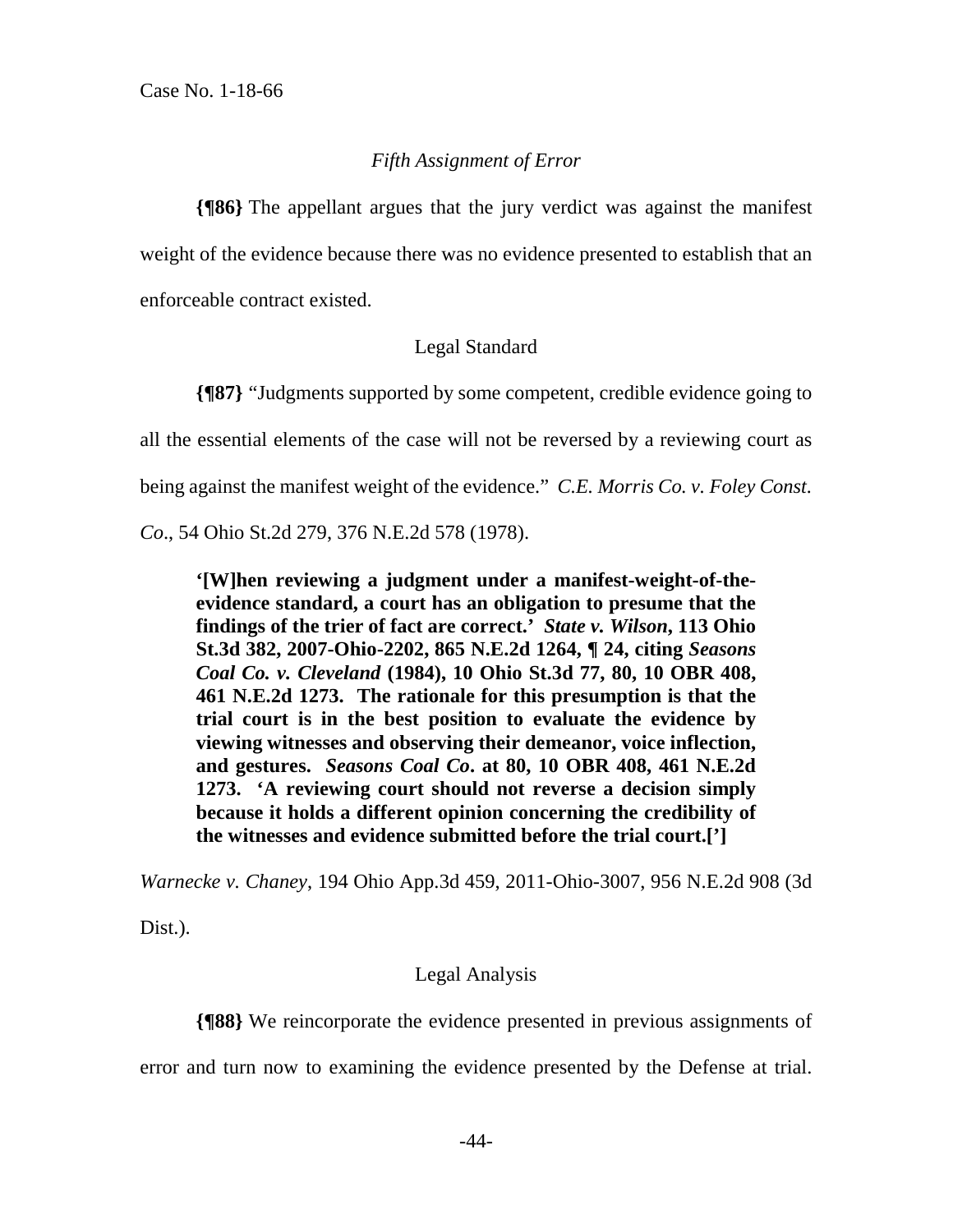During his testimony, Philip denied entering into the side-agreement with David for the joint purchase of the Schooler Farm. Tr. 170-171, 177. He claimed that he did not want to buy this property with David and was surprised when he received a \$67,500.00 check in the mail from David. Tr. 177.

**{¶89}** At trial, Philip testified that the \$67,500.00 check from David was a loan. Tr. 74. He claimed that he called David to inquire about the check. Tr. 225. David told him that he was loaning this money to Philip because David needed the purchase of the Schooler Farm to go through as soon as possible in order to probate the estate. Deposition Tr. 15. Philip testified that he put the phone on speaker so that his wife, Sandra, could hear David state that the check was, in fact, a loan. Tr. 225, 228. At trial, Sandra testified that she heard David say over the speakerphone that the \$67,500.00 check was a loan. Tr. 266-267. However, Philip admitted that he had no other evidence of this conversation and that this arrangement was never referred to as a loan in his email correspondence with David. Tr. 226. He further admitted that he does not have any other written records that refer to this \$67,500.00 check as a loan. Tr. 244.

**{¶90}** During cross-examination, David's attorney referenced Philip's deposition wherein he stated that there was no agreed upon interest rate or repayment schedule for this loan. Tr. 247. Deposition Tr. 24. Philip also did not present any loan statements sent to or from his brother and did not have any evidence at trial that the \$75,000.00 figure was the product of an actual amortization

-45-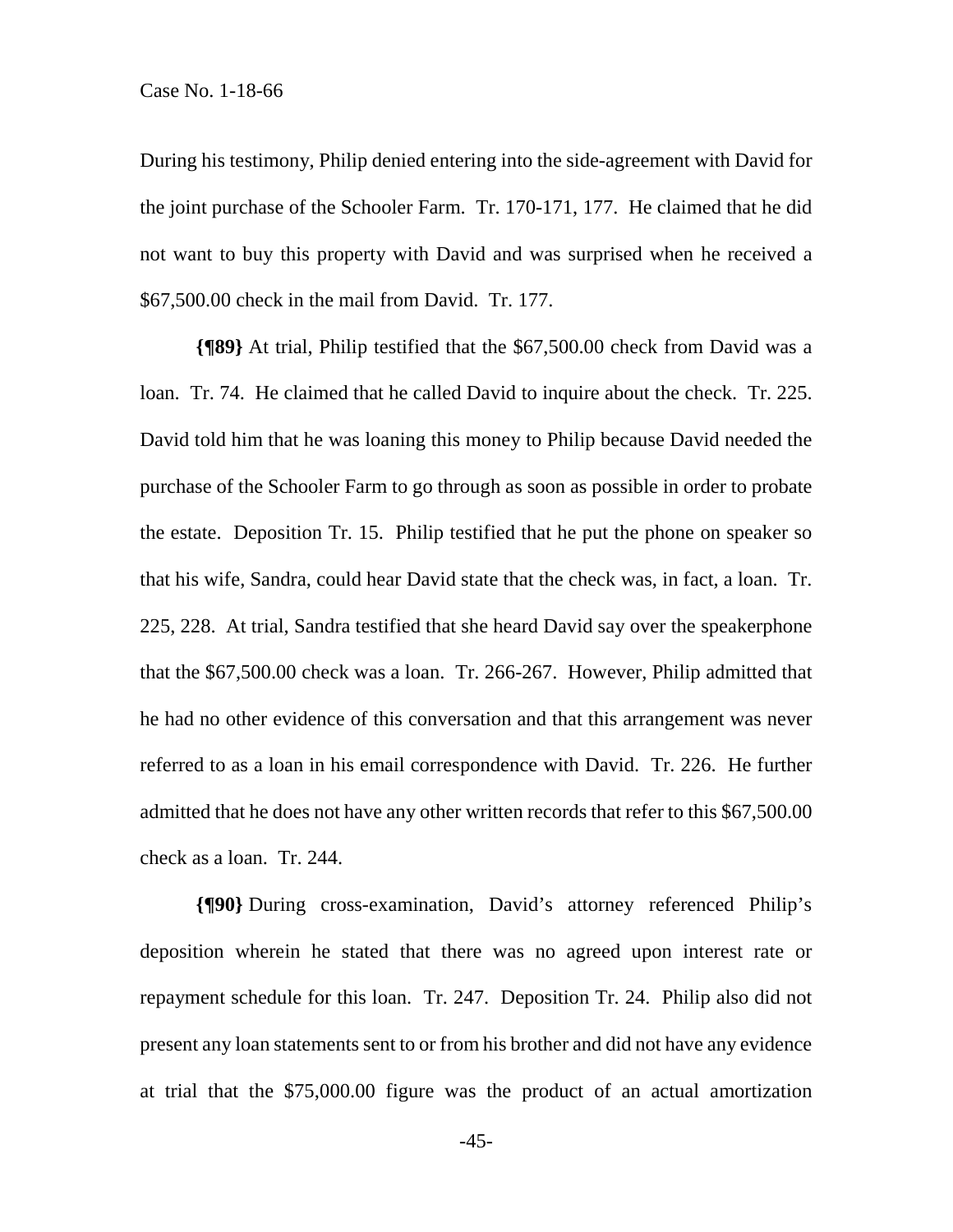calculation at a 1.4% interest rate. Tr. 259. He also stated that David refused his repeated attempts to repay the loan, though Philip has no documentation of these offers. Tr. 248-249. Deposition Tr. 24-25.

**{¶91}** However, in 2015, Philip stated that he simply deposited \$61,000.00 into the joint bank account to repay the principal on the loan from David. Tr. 206. Philip also testified that he deposited all of the rental income into the joint account in between 2008 and 2014 as payments on that loan because this is what David requested as the method of repayment. Tr. 206, 243. He said that he stopped depositing rental income into the account in December of 2015 because the loan had been paid off by that time. Tr. 211.

**{¶92}** To support his argument that he was the sole owner of the Schooler Farm, Philip pointed to the fact that he was listed as the owner of the Schooler Farm on the deed; signed the farm lease as the landlord; was listed as the insured on the relevant policies; and claimed the income from the property on his taxes. Tr. 184, 204, 208, 210. He stated that David did not sign the lease or request a copy of the lease for his records. Tr. 204.

**{¶93}** At trial, Philip acknowledged that he was aware that David was paying the property taxes on the Schooler Farm but claimed that he did not like that David was making these payments. Deposition Tr. 46. He admitted that the property tax bill was sent to David and was in David's name. Tr. 241-242. Philip said that had the name on the property tax bill changed to his name in 2013. Tr. 242. In 2011,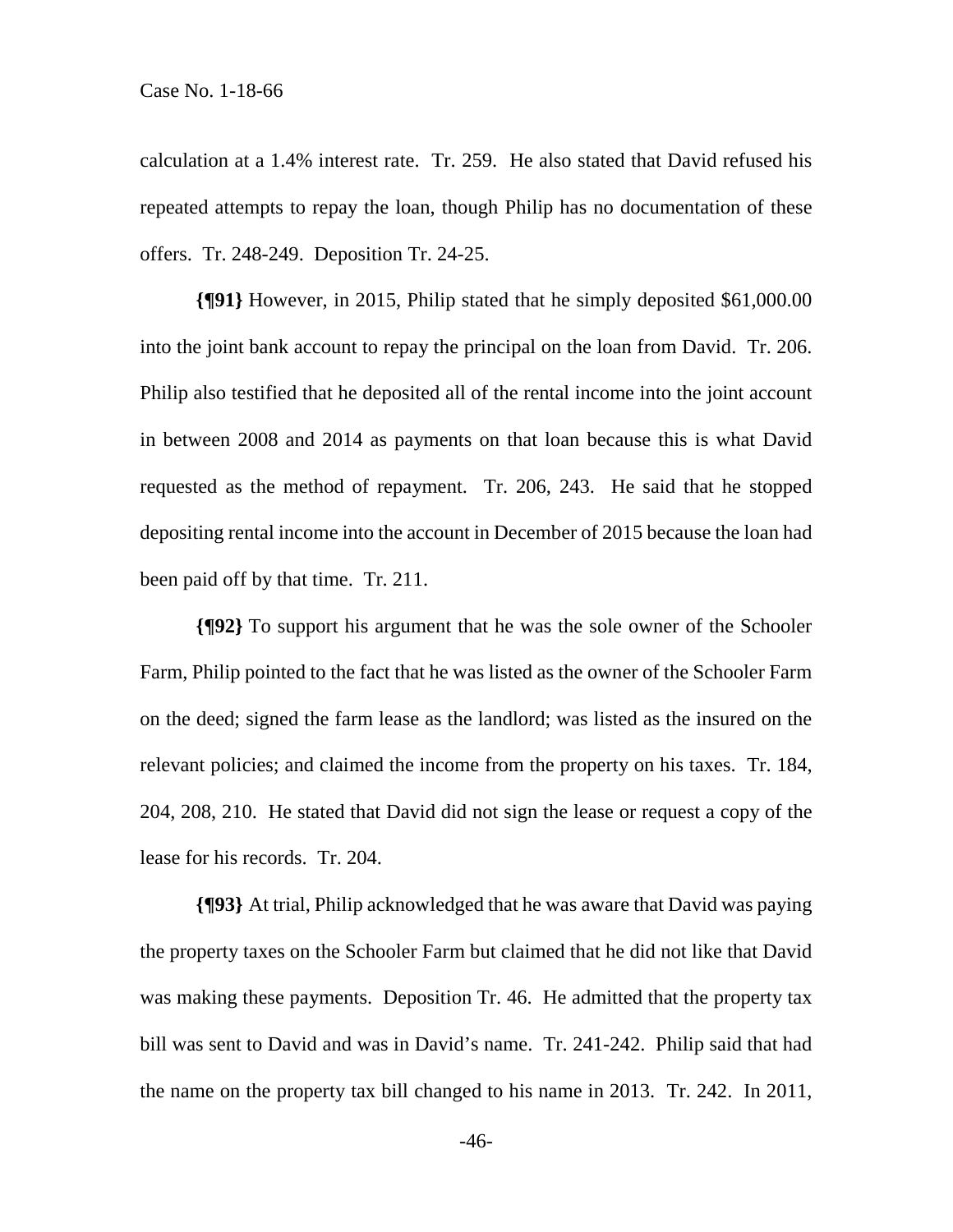David filed a current agricultural use valuation renewal application at the Allen County Auditor's office. Tr. 238-240. At trial, Philip claimed that David was not authorized to sign this document and forged his (Philip's) signature. Tr. 237, 240, 241. Ex. 24. At trial, Philip claimed that David's actions with regard to the property tax bill amounted to identity theft, though Philip had never raised a claim against David for identity theft or forgery. Tr. 237, 242.

**{¶94}** Further, he testified that he took care of the maintenance of the Schooler Farm and that David did not contribute to the upkeep of the property. Tr. 217. During his deposition, Philip stated that he the cost of maintaining the property was \$32,811. Deposition Tr. 47. He further insisted that the value of the labor he put into this property was \$97,389.00. *Id*. These maintenance costs included purchases, such as a go-cart and a gas grill. *Id*. at 50. He stated that this go-cart was for his children for "fun." *Id*.

**{¶95}** However, family members, including Philip and his wife, were the only people who performed the labor on the property that was alleged to have been worth \$97,389.00. *Id*. In reaching this figure, Philip estimated the total hours of work that were performed and assigned each hour a value of \$55.00. *Id*. When asked where he obtained the hourly figure, he claimed that this was a standard rate for businesses to charge for this type of work, though he could not list the names of any businesses he contacted to obtain this number. *Id*. He also could not state the number of businesses he had contacted to gather this information. *Id*. at 51. Further,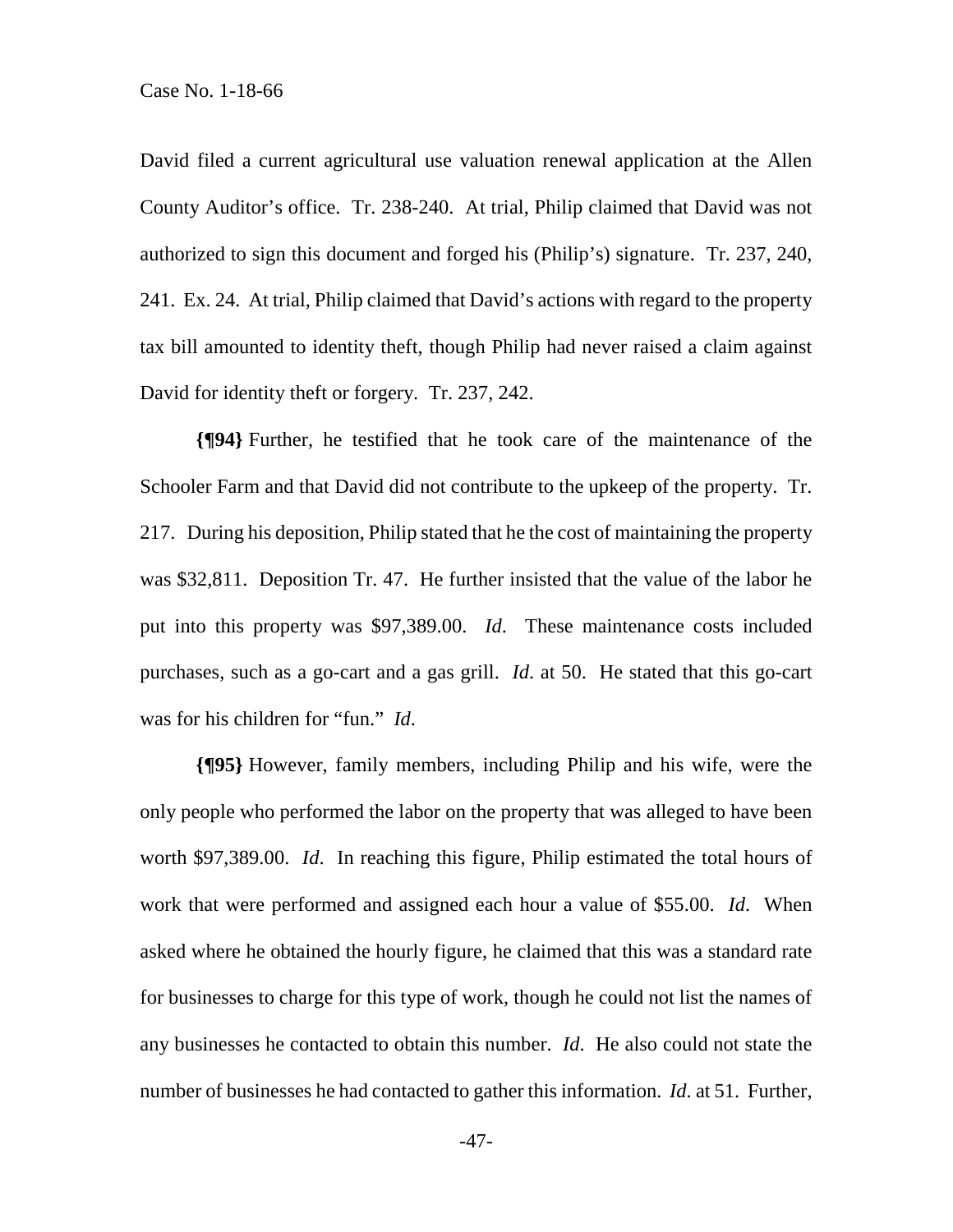there were no time cards or receipts submitted to substantiate these claims. *Id*. at 47, 49. Philip stated that he never billed his brother for all of this work because he believed that he was the sole owner of the property. Tr. 218.

**{¶96}** In his deposition and at trial, Philip denied seeing the email from Barbara to David and the message from Mary Ann to David. Deposition Tr. 19. Tr. 230. However, his email address was listed as one of the recipients of this message. Tr. 230. During cross-examination, Philip confirmed that his email address was correct on the copy of the email between David, himself, and Barbara, but he again denied receiving the email. Tr. 231.

**{¶97}** At trial, David testified the \$67,500.00 check was to purchase a onehalf interest in the Schooler Farm. Philip, on the other hand, testified that this \$67,500.00 check was a loan. The jurors, as the finders of fact, apparently determined that the evidence presented by David was more credible. *See Seasons Coal Co., Inc., supra,* at 81. After considering the evidence in the record on the basis of its weight and credibility, we conclude that the jury's verdict in this case was based upon some competent, credible evidence. Further, we do not find any indication in the record that the jurors lost their way and returned a verdict against the manifest weight of the evidence. For these reasons, the appellant's fifth assignment of error is overruled.